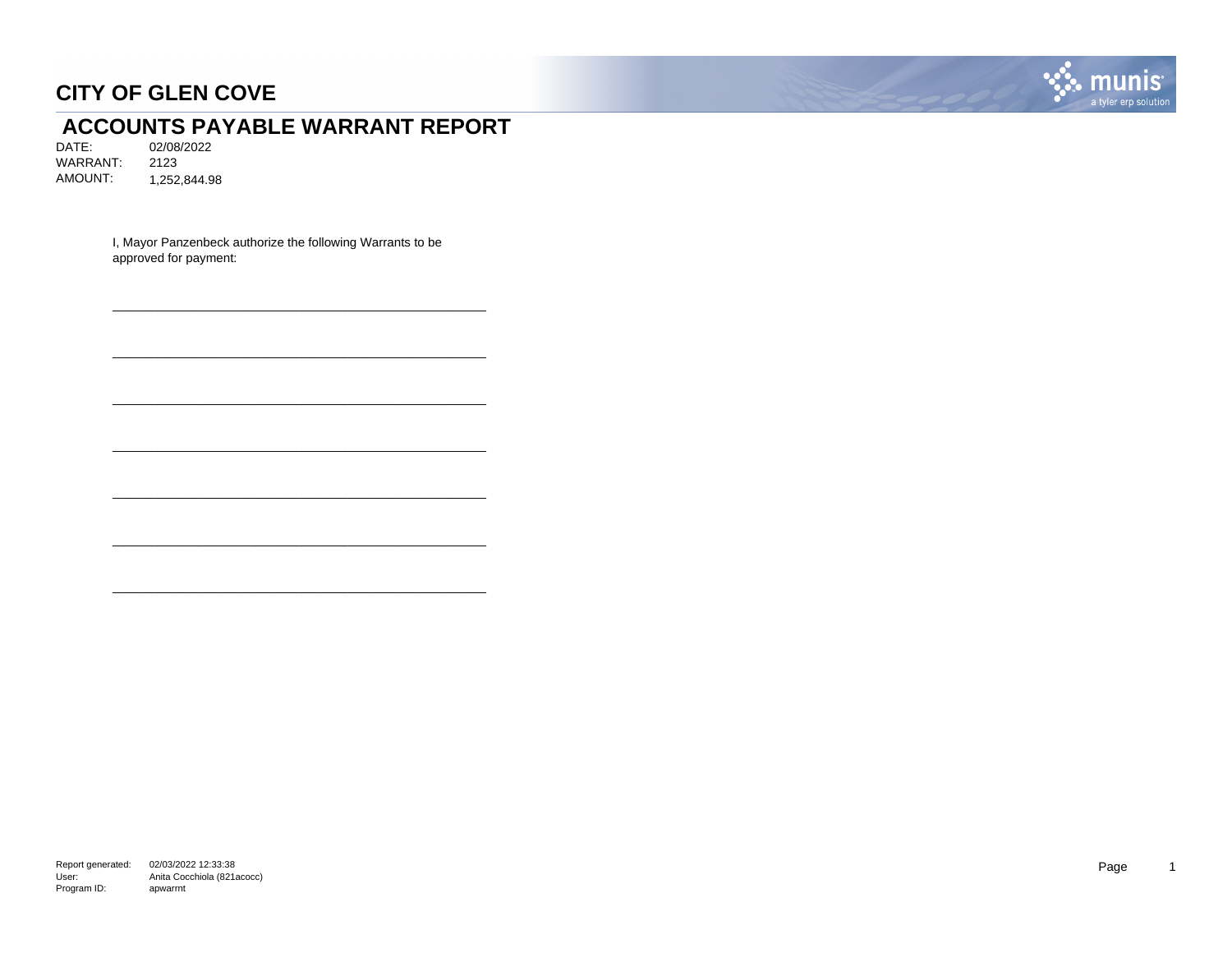

# **ACCOUNTS PAYABLE WARRANT REPORT**

#### **Detail Invoice List**

Program ID:

apwarrnt

|                            | <b>CASH ACCOUNT: Z</b>                                | 12000 |              | <b>CASH OPERATING</b> |                            |                 |                                             |                    |                 |                |                          |
|----------------------------|-------------------------------------------------------|-------|--------------|-----------------------|----------------------------|-----------------|---------------------------------------------|--------------------|-----------------|----------------|--------------------------|
| <b>VENDOR</b>              |                                                       |       | <b>REMIT</b> | <b>PO</b>             | <b>TYPE</b>                | <b>DUE DATE</b> | <b>INVOICE</b>                              |                    | AMOUNT DOCUMENT | <b>VOUCHER</b> | <b>CHECK</b>             |
| 10456                      | A+ GRAPHICS & SIGNS,                                  |       | 0000         |                       | <b>INV</b>                 | 02/08/2022      | 8666                                        |                    | 117552          | 115849         |                          |
|                            | <b>ACCOUNT DETAIL</b>                                 |       |              |                       |                            |                 | <b>LINE AMOUNT</b>                          |                    |                 |                |                          |
|                            | 1 A7030                                               | 55438 |              |                       | <b>SENIOR CENCONTRACTS</b> |                 | 313.00                                      | 313.00             |                 |                |                          |
|                            |                                                       |       |              |                       |                            |                 | <b>CHECK TOTAL</b>                          | 313.00             |                 |                |                          |
| 10058                      | <b>AF KAUFMAN</b><br><b>ACCOUNT DETAIL</b>            |       | 0000         |                       | <b>INV</b>                 | 02/08/2022      | 94400930<br><b>LINE AMOUNT</b>              |                    | 117531          | 115828         |                          |
|                            | 1 A3410                                               | 55420 |              | <b>FIRE</b>           | <b>MAINT</b>               |                 | 8.67                                        |                    |                 |                |                          |
|                            |                                                       |       |              |                       |                            |                 | <b>CHECK TOTAL</b>                          | 8.67<br>8.67       |                 |                |                          |
| 10043                      | <b>AMAZON CAPITAL SERVIC</b><br><b>ACCOUNT DETAIL</b> |       | 0000         | 210405                | <b>INV</b>                 | 02/08/2022      | <b>1CXY-HLWJ-GNNN</b><br><b>LINE AMOUNT</b> |                    | 117546          | 115843         |                          |
|                            | 1 A7030                                               | 54324 |              |                       | <b>SENIOR CENSUPPLIES</b>  |                 | 2,655.27                                    |                    |                 |                |                          |
| 10043                      | <b>AMAZON CAPITAL SERVIC</b><br><b>ACCOUNT DETAIL</b> |       | 0000         | 210405                | <b>INV</b>                 | 02/08/2022      | 1MHY-XKC7-FMXJ<br><b>LINE AMOUNT</b>        | 2,655.27           | 117547          | 115844         |                          |
|                            | 1 A7030                                               | 52220 |              |                       | <b>SENIOR CENEQUIP PUR</b> |                 | 340.48                                      |                    |                 |                |                          |
|                            | 2 A7030                                               | 54324 |              |                       | <b>SENIOR CENSUPPLIES</b>  |                 | 1,177.13                                    | 1,517.61           |                 |                |                          |
| 10043                      | <b>AMAZON CAPITAL SERVIC</b><br><b>ACCOUNT DETAIL</b> |       | 0000         | 210405                | <b>INV</b>                 | 02/08/2022      | 16Y9-PGXP-RFNC<br><b>LINE AMOUNT</b>        |                    | 117548          | 115845         |                          |
|                            | 1 A7030                                               | 52220 |              |                       | <b>SENIOR CENEQUIP PUR</b> |                 | 410.78                                      |                    |                 |                |                          |
|                            |                                                       |       |              |                       |                            |                 | <b>CHECK TOTAL</b>                          | 410.78<br>4,583.66 |                 |                |                          |
| 12587                      | <b>ANKER'S ELECTRIC SERV</b><br><b>ACCOUNT DETAIL</b> |       | 0000         |                       | <b>INV</b>                 | 02/08/2022      | 42761<br><b>LINE AMOUNT</b>                 |                    | 117532          | 115829         |                          |
|                            | 1 A3410                                               | 55420 |              | <b>FIRE</b>           | <b>MAINT</b>               |                 | 80.00                                       |                    |                 |                |                          |
|                            |                                                       |       |              |                       |                            |                 | <b>CHECK TOTAL</b>                          | 80.00<br>80.00     |                 |                |                          |
| 10228                      | <b>ARROW INTERNATIONAL.</b><br><b>ACCOUNT DETAIL</b>  |       | 0001         |                       | <b>INV</b>                 | 02/08/2022      | 9504816412<br><b>LINE AMOUNT</b>            |                    | 117554          | 115851         |                          |
|                            | 1 A4540                                               | 54353 |              | <b>EMS</b>            | <b>EMS SUPPY</b>           |                 | 301.02                                      |                    |                 |                |                          |
|                            |                                                       |       |              |                       |                            |                 | <b>CHECK TOTAL</b>                          | 301.02<br>301.02   |                 |                |                          |
| Report generated:<br>User: | 02/03/2022 12:33:38<br>Anita Cocchiola (821acocc)     |       |              |                       |                            |                 |                                             |                    |                 |                | $\boldsymbol{2}$<br>Page |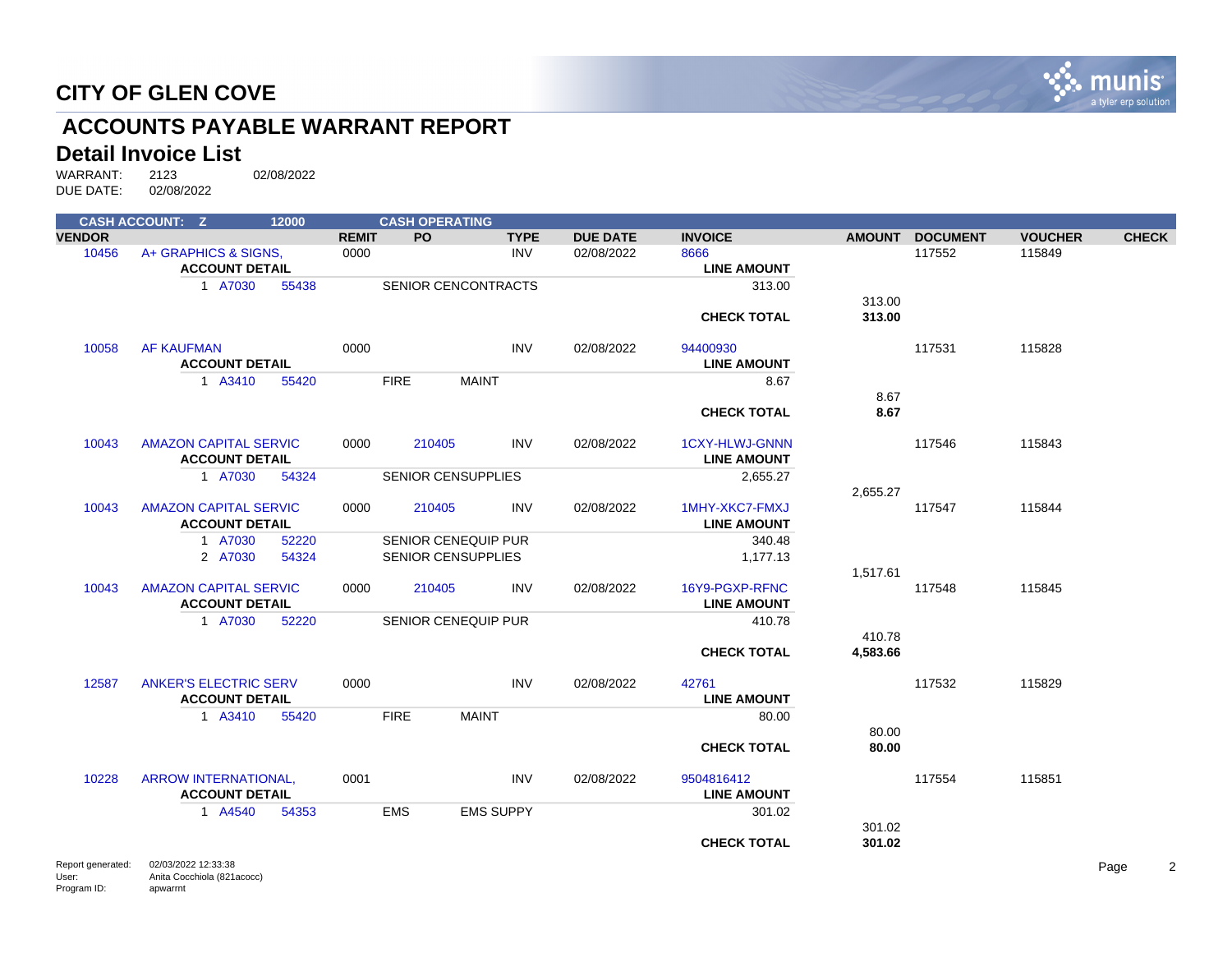

# **ACCOUNTS PAYABLE WARRANT REPORT**

#### **Detail Invoice List**

|               | <b>CASH ACCOUNT: Z</b>                                | 12000          |              | <b>CASH OPERATING</b>        |                                 |                 |                                       |               |                 |                |              |
|---------------|-------------------------------------------------------|----------------|--------------|------------------------------|---------------------------------|-----------------|---------------------------------------|---------------|-----------------|----------------|--------------|
| <b>VENDOR</b> |                                                       |                | <b>REMIT</b> | <b>PO</b>                    | <b>TYPE</b>                     | <b>DUE DATE</b> | <b>INVOICE</b>                        | <b>AMOUNT</b> | <b>DOCUMENT</b> | <b>VOUCHER</b> | <b>CHECK</b> |
| 10585         | <b>ATLANTIC WELLS, INC.</b><br><b>ACCOUNT DETAIL</b>  |                | 0000         |                              | <b>INV</b>                      | 02/08/2022      | 6269<br><b>LINE AMOUNT</b>            |               | 117661          | 115959         |              |
|               | 1 F8300                                               | 54324          |              | <b>WATER</b>                 | <b>SUPPLIES</b>                 |                 | 5,460.00                              | 5,460.00      |                 |                |              |
| 10585         | <b>ATLANTIC WELLS, INC.</b><br><b>ACCOUNT DETAIL</b>  |                | 0000         | 210202                       | <b>INV</b>                      | 02/08/2022      | 6268<br><b>LINE AMOUNT</b>            |               | 117667          | 115966         |              |
|               | 1 F8300<br>2 F8300                                    | 54324<br>55420 |              | <b>WATER</b><br><b>WATER</b> | <b>SUPPLIES</b><br><b>MAINT</b> |                 | 13,025.00<br>21,265.00                |               |                 |                |              |
| 10585         | <b>ATLANTIC WELLS, INC.</b><br><b>ACCOUNT DETAIL</b>  |                | 0000         |                              | <b>INV</b>                      | 02/08/2022      | 6268-<br><b>LINE AMOUNT</b>           | 34,290.00     | 117668          | 115967         |              |
|               | 1 F8300                                               | 54324          |              | <b>WATER</b>                 | <b>SUPPLIES</b>                 |                 | 7,075.00                              | 7,075.00      |                 |                |              |
| 20044         | <b>BARNWELL HOUSE OF TIR</b>                          |                | 0000         |                              | <b>INV</b>                      | 02/08/2022      | <b>CHECK TOTAL</b><br>1520299         | 46,825.00     | 117591          | 115888         |              |
|               | <b>ACCOUNT DETAIL</b>                                 |                |              |                              |                                 |                 | <b>LINE AMOUNT</b>                    |               |                 |                |              |
|               | 1 A5110                                               | 54324          |              |                              | DPW ROAD SUPPLIES               |                 | 494.36                                | 494.36        |                 |                |              |
| 20044         | <b>BARNWELL HOUSE OF TIR</b><br><b>ACCOUNT DETAIL</b> |                | 0000         |                              | <b>INV</b>                      | 02/08/2022      | 1520300<br><b>LINE AMOUNT</b>         |               | 117605          | 115902         |              |
|               | 1 A1490                                               | 54324          |              |                              | DPW ADMIN SUPPLIES              |                 | 213.10                                | 213.10        |                 |                |              |
| 20044         | <b>BARNWELL HOUSE OF TIR</b><br><b>ACCOUNT DETAIL</b> |                | 0000         |                              | <b>INV</b>                      | 02/08/2022      | 1521015<br><b>LINE AMOUNT</b>         |               | 117606          | 115903         |              |
|               | 1 A8160                                               | 54324          |              | GARBAGE                      | <b>SUPPLIES</b>                 |                 | 825.00                                | 825.00        |                 |                |              |
|               |                                                       |                |              |                              |                                 |                 | <b>CHECK TOTAL</b>                    | 1,532.46      |                 |                |              |
| 20076         | <b>BENSIN CONTRACTING</b><br><b>ACCOUNT DETAIL</b>    |                | 0001         | 210130                       | <b>INV</b>                      | 02/08/2022      | REQ #3 792-4129<br><b>LINE AMOUNT</b> |               | 117845          | 116145         |              |
|               | 1 H8300                                               | 52260          | 1827         | <b>WATER</b>                 | <b>SEAMAN WEL</b>               |                 | 323,560.50                            | 323,560.50    |                 |                |              |
|               |                                                       |                |              |                              |                                 |                 | <b>CHECK TOTAL</b>                    | 323,560.50    |                 |                |              |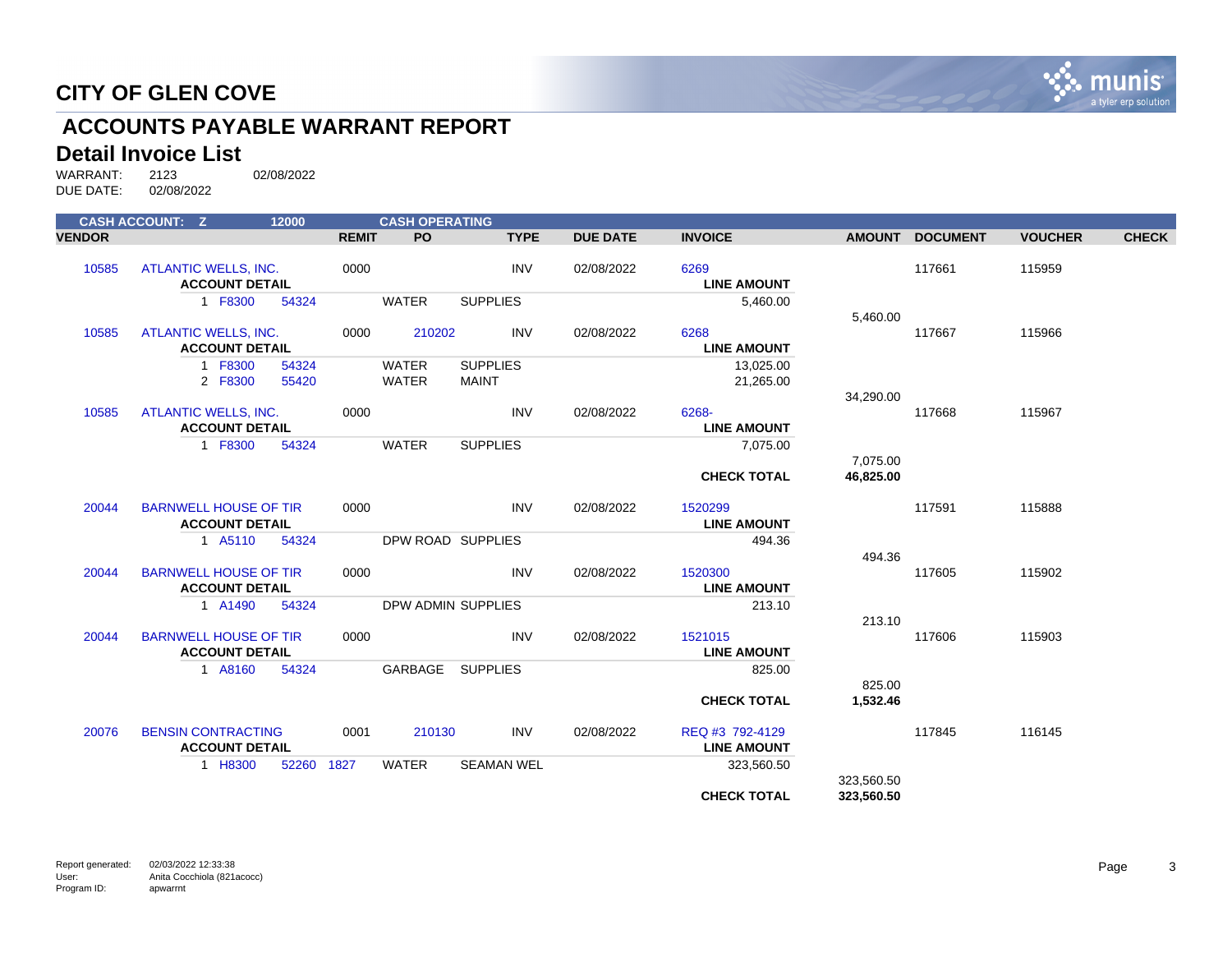

# **ACCOUNTS PAYABLE WARRANT REPORT**

#### **Detail Invoice List**

|                   | <b>CASH ACCOUNT: Z</b>                            | 12000      |              | <b>CASH OPERATING</b> |                      |                 |                    |           |                 |                |              |
|-------------------|---------------------------------------------------|------------|--------------|-----------------------|----------------------|-----------------|--------------------|-----------|-----------------|----------------|--------------|
| <b>VENDOR</b>     |                                                   |            | <b>REMIT</b> | PO                    | <b>TYPE</b>          | <b>DUE DATE</b> | <b>INVOICE</b>     |           | AMOUNT DOCUMENT | <b>VOUCHER</b> | <b>CHECK</b> |
| 30311             | CALL-A-HEAD CORP.                                 |            | 0000         | 210193                | <b>INV</b>           | 02/08/2022      | A-1593561          |           | 117545          | 115842         |              |
|                   | <b>ACCOUNT DETAIL</b>                             |            |              |                       |                      |                 | <b>LINE AMOUNT</b> |           |                 |                |              |
|                   | 1 A7180                                           | 55438      |              | <b>GOLF</b>           | <b>CONTRACTS</b>     |                 | 69.58              |           |                 |                |              |
|                   |                                                   |            |              |                       |                      |                 |                    | 69.58     |                 |                |              |
|                   |                                                   |            |              |                       |                      |                 | <b>CHECK TOTAL</b> | 69.58     |                 |                |              |
| 30356             | CASHIN ASSOCIATES, P.                             |            | 0000         |                       | <b>INV</b>           | 02/08/2022      | 1221016            |           | 117540          | 115837         |              |
|                   | <b>ACCOUNT DETAIL</b>                             |            |              |                       |                      |                 | <b>LINE AMOUNT</b> |           |                 |                |              |
|                   | 1 H3410                                           | 52240 2124 |              | <b>FIRE</b>           | <b>BLDGIMPR</b>      |                 | 1,704.00           |           |                 |                |              |
|                   |                                                   |            |              |                       |                      |                 |                    | 1,704.00  |                 |                |              |
| 30356             | CASHIN ASSOCIATES, P.                             |            | 0000         |                       | <b>INV</b>           | 02/08/2022      | 1221009            |           | 117729          | 116029         |              |
|                   | <b>ACCOUNT DETAIL</b>                             |            |              |                       |                      |                 | <b>LINE AMOUNT</b> |           |                 |                |              |
|                   | 1 H7180                                           | 52240 2139 |              | <b>GOLF</b>           | <b>BLDGIMPR</b>      |                 | 6,212.50           |           |                 |                |              |
|                   |                                                   |            |              |                       |                      |                 |                    | 6,212.50  |                 |                |              |
|                   |                                                   |            |              |                       |                      |                 | <b>CHECK TOTAL</b> | 7,916.50  |                 |                |              |
| 30010             | <b>CASSONE LEASING, INC.</b>                      |            | 0000         | 210328                | <b>INV</b>           | 02/08/2022      | 030453             |           | 117659          | 115956         |              |
|                   | <b>ACCOUNT DETAIL</b>                             |            |              |                       |                      |                 | <b>LINE AMOUNT</b> |           |                 |                |              |
|                   | 1 A5720                                           | 55438      |              | <b>HARBOR</b>         | <b>CONTRACTS</b>     |                 | 6,640.00           |           |                 |                |              |
|                   | 2 H5720                                           | 52220 1624 |              | <b>HARBOR</b>         | <b>EQUIP PUR</b>     |                 | 245.00             |           |                 |                |              |
|                   | 3 H5720                                           | 52240      | 2025         | <b>HARBOR</b>         | <b>TRAILER</b>       |                 | 38,500.00          |           |                 |                |              |
|                   |                                                   |            |              |                       |                      |                 |                    | 45,385.00 |                 |                |              |
|                   |                                                   |            |              |                       |                      |                 | <b>CHECK TOTAL</b> | 45,385.00 |                 |                |              |
| 131235            | <b>CHANGE HEALTHCARE</b>                          |            | 0000         |                       | <b>INV</b>           | 02/08/2022      | 7004040199         |           | 117683          | 115982         |              |
|                   | <b>ACCOUNT DETAIL</b>                             |            |              |                       |                      |                 | <b>LINE AMOUNT</b> |           |                 |                |              |
|                   | 1 A4540                                           | 55438      |              | <b>EMS</b>            | <b>CONTRACTS</b>     |                 | 2,398.57           |           |                 |                |              |
|                   |                                                   |            |              |                       |                      |                 |                    | 2,398.57  |                 |                |              |
| 131235            | <b>CHANGE HEALTHCARE</b>                          |            | 0000         |                       | <b>INV</b>           | 02/08/2022      | 7004040198         |           | 117684          | 115983         |              |
|                   | <b>ACCOUNT DETAIL</b>                             |            |              |                       |                      |                 | <b>LINE AMOUNT</b> |           |                 |                |              |
|                   | 1 A4540                                           | 55438      |              | <b>EMS</b>            | <b>CONTRACTS</b>     |                 | 2,669.61           |           |                 |                |              |
|                   |                                                   |            |              |                       |                      |                 |                    | 2,669.61  |                 |                |              |
|                   |                                                   |            |              |                       |                      |                 | <b>CHECK TOTAL</b> | 5,068.18  |                 |                |              |
| 10784             | <b>CITY RESTORATION &amp; MA</b>                  |            | 0000         | 210345                | <b>INV</b>           | 02/08/2022      | 2.1                |           | 117679          | 115978         |              |
|                   | <b>ACCOUNT DETAIL</b>                             |            |              |                       |                      |                 | <b>LINE AMOUNT</b> |           |                 |                |              |
|                   | 1 H1490                                           | 52260 1753 |              |                       | DPW ADMIN INFRASTRUC |                 | 51,300.00          |           |                 |                |              |
|                   | 2 H5110                                           | 52260 2029 |              |                       | DPW ROADSBREWSTER    |                 | 134,970.00         |           |                 |                |              |
| Report generated: | 02/03/2022 12:33:38<br>Anita Coophiale (00100000) |            |              |                       |                      |                 |                    |           |                 |                | Page         |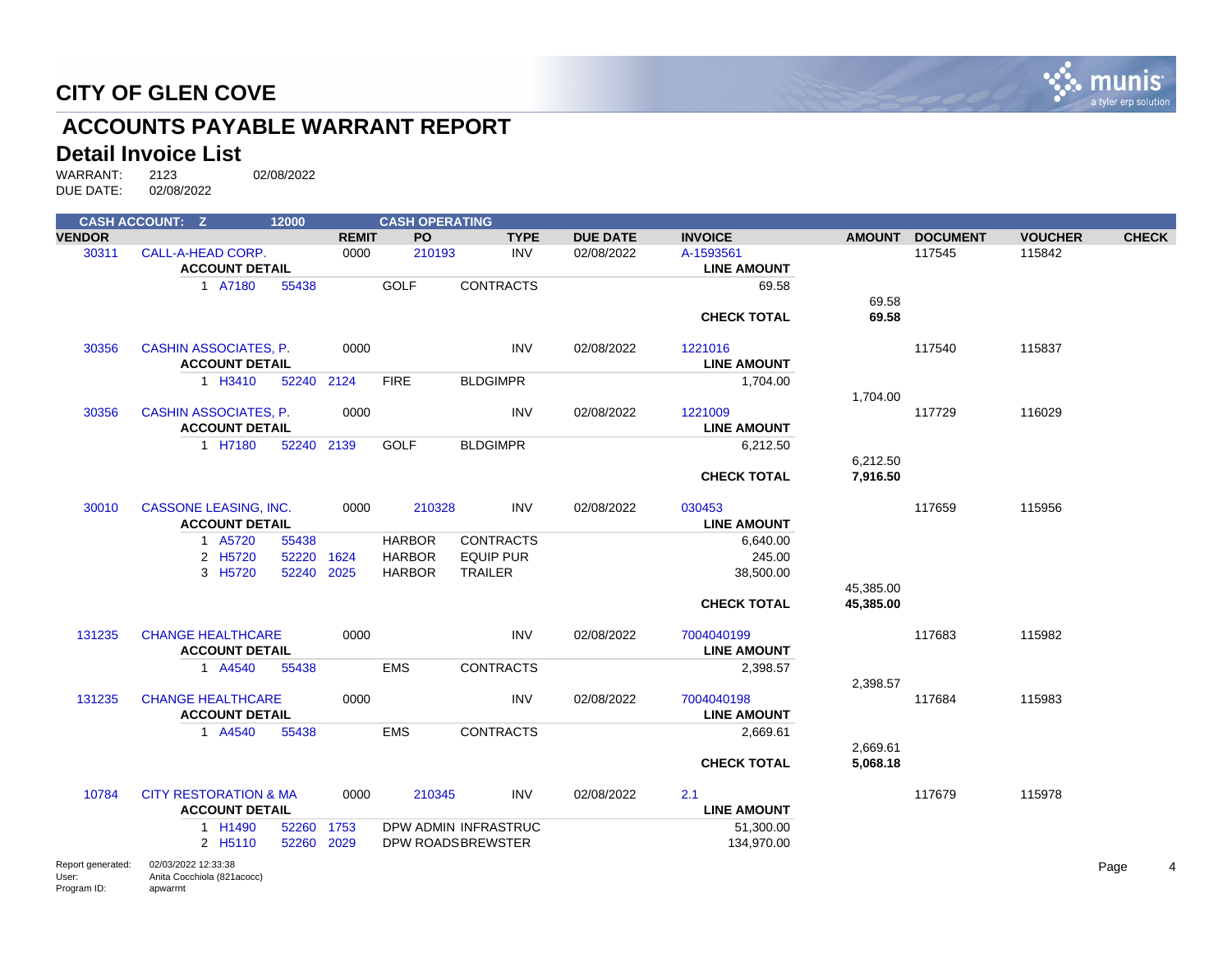

# **ACCOUNTS PAYABLE WARRANT REPORT**

#### **Detail Invoice List**

|               | <b>CASH ACCOUNT: Z</b>               | 12000      |              | <b>CASH OPERATING</b>     |                   |                 |                    |               |                 |                |              |
|---------------|--------------------------------------|------------|--------------|---------------------------|-------------------|-----------------|--------------------|---------------|-----------------|----------------|--------------|
| <b>VENDOR</b> |                                      |            | <b>REMIT</b> | PO.                       | <b>TYPE</b>       | <b>DUE DATE</b> | <b>INVOICE</b>     | <b>AMOUNT</b> | <b>DOCUMENT</b> | <b>VOUCHER</b> | <b>CHECK</b> |
|               |                                      |            |              |                           |                   |                 |                    | 186,270.00    |                 |                |              |
| 10784         | <b>CITY RESTORATION &amp; MA</b>     |            | 0000         |                           | <b>INV</b>        | 02/08/2022      | $2.1 -$            |               | 117680          | 115979         |              |
|               | <b>ACCOUNT DETAIL</b>                |            |              |                           |                   |                 | <b>LINE AMOUNT</b> |               |                 |                |              |
|               | 1 H <sub>5</sub> 110                 | 52260      | 2009         | <b>DPW ROADSROAD</b>      |                   |                 | 135,095.00         |               |                 |                |              |
|               |                                      |            |              |                           |                   |                 |                    | 135,095.00    |                 |                |              |
|               |                                      |            |              |                           |                   |                 | <b>CHECK TOTAL</b> | 321,365.00    |                 |                |              |
| 30958         | <b>CRESTLINE SPECIALITIE</b>         |            | 0001         | 210423                    | <b>INV</b>        | 02/08/2022      | 4646870            |               | 117708          | 116008         |              |
|               | <b>ACCOUNT DETAIL</b>                |            |              |                           |                   |                 | <b>LINE AMOUNT</b> |               |                 |                |              |
|               | 1 A7030                              | 54324      |              | <b>SENIOR CENSUPPLIES</b> |                   |                 | 1,203.77           |               |                 |                |              |
|               |                                      |            |              |                           |                   |                 |                    | 1,203.77      |                 |                |              |
| 30958         | <b>CRESTLINE SPECIALITIE</b>         |            | 0001         | 210423                    | <b>INV</b>        | 02/08/2022      | 4646869            |               | 117709          | 116009         |              |
|               | <b>ACCOUNT DETAIL</b>                |            |              |                           |                   |                 | <b>LINE AMOUNT</b> |               |                 |                |              |
|               | 1 A7030                              | 54324      |              | <b>SENIOR CENSUPPLIES</b> |                   |                 | 616.99             |               |                 |                |              |
|               |                                      |            |              |                           |                   |                 |                    | 616.99        |                 |                |              |
|               |                                      |            |              |                           |                   |                 | <b>CHECK TOTAL</b> | 1,820.76      |                 |                |              |
| 40130         | <b>D &amp; B ENGINEERS &amp; ARC</b> |            | 0000         | 210246                    | <b>INV</b>        | 02/08/2022      | 133965             |               | 117666          | 115965         |              |
|               | <b>ACCOUNT DETAIL</b>                |            |              |                           |                   |                 | <b>LINE AMOUNT</b> |               |                 |                |              |
|               | 1 H8300                              | 52260 2142 |              | <b>WATER</b>              | <b>INFRASTRUC</b> |                 | 3,584.78           |               |                 |                |              |
|               |                                      |            |              |                           |                   |                 |                    | 3,584.78      |                 |                |              |
|               |                                      |            |              |                           |                   |                 | <b>CHECK TOTAL</b> | 3,584.78      |                 |                |              |
|               |                                      |            |              |                           |                   |                 |                    |               |                 |                |              |
| 40130         | <b>D &amp; B ENGINEERS &amp; ARC</b> |            | 0000         | 210180                    | <b>INV</b>        | 02/08/2022      | 134375             |               | 117753          | 116053         |              |
|               | <b>ACCOUNT DETAIL</b>                |            |              |                           |                   |                 | <b>LINE AMOUNT</b> |               |                 |                |              |
|               | 1 F8300                              | 55438      |              | <b>WATER</b>              | <b>CONTRACTS</b>  |                 | 4,312.00           |               |                 |                |              |
|               |                                      |            |              |                           |                   |                 |                    | 4,312.00      |                 |                |              |
|               |                                      |            |              |                           |                   |                 | <b>CHECK TOTAL</b> | 4,312.00      |                 |                |              |
| 40008         | <b>D &amp; R AUTOMOTIVE</b>          |            | 0000         |                           | <b>INV</b>        | 02/08/2022      | 58889              |               | 117536          | 115833         |              |
|               | <b>ACCOUNT DETAIL</b>                |            |              |                           |                   |                 | <b>LINE AMOUNT</b> |               |                 |                |              |
|               | 1 A8160                              | 55420      |              | GARBAGE                   | MAINT             |                 | 45.00              |               |                 |                |              |
|               |                                      |            |              |                           |                   |                 |                    | 45.00         |                 |                |              |
| 40008         | <b>D &amp; R AUTOMOTIVE</b>          |            | 0000         |                           | <b>INV</b>        | 02/08/2022      | 58903              |               | 117537          | 115834         |              |
|               | <b>ACCOUNT DETAIL</b>                |            |              |                           |                   |                 | <b>LINE AMOUNT</b> |               |                 |                |              |
|               | 1 A8160                              | 55420      |              | GARBAGE                   | MAINT             |                 | 45.00              |               |                 |                |              |
|               |                                      |            |              |                           |                   |                 |                    | 45.00         |                 |                |              |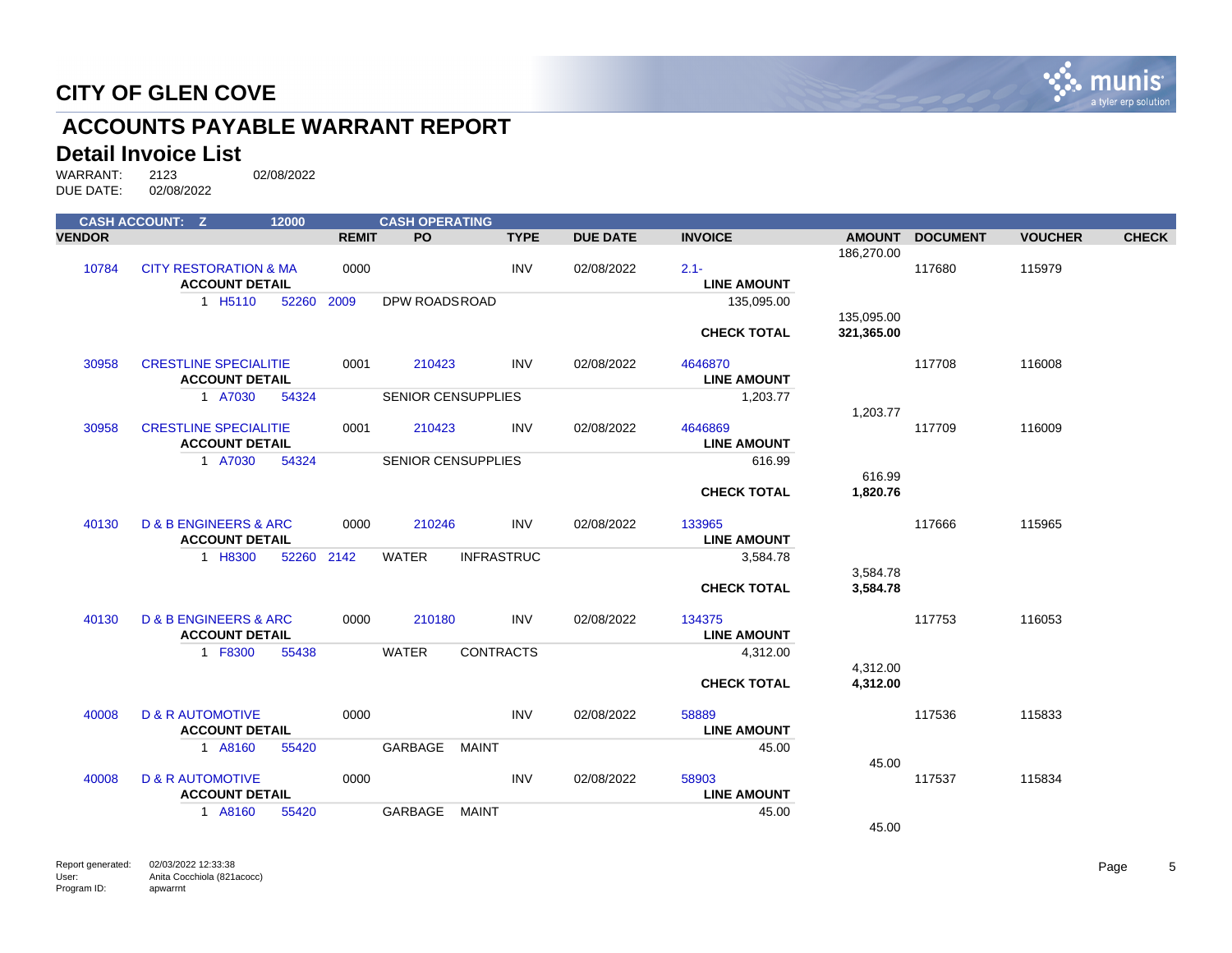

# **ACCOUNTS PAYABLE WARRANT REPORT**

#### **Detail Invoice List**

|               | <b>CASH ACCOUNT: Z</b>       | 12000 |              | <b>CASH OPERATING</b>  |                  |                 |                    |               |                 |                |              |
|---------------|------------------------------|-------|--------------|------------------------|------------------|-----------------|--------------------|---------------|-----------------|----------------|--------------|
| <b>VENDOR</b> |                              |       | <b>REMIT</b> | <b>PO</b>              | <b>TYPE</b>      | <b>DUE DATE</b> | <b>INVOICE</b>     | <b>AMOUNT</b> | <b>DOCUMENT</b> | <b>VOUCHER</b> | <b>CHECK</b> |
| 40008         | <b>D &amp; R AUTOMOTIVE</b>  |       | 0000         |                        | <b>INV</b>       | 02/08/2022      | 58909              |               | 117538          | 115835         |              |
|               | <b>ACCOUNT DETAIL</b>        |       |              |                        |                  |                 | <b>LINE AMOUNT</b> |               |                 |                |              |
|               | 1 A8160                      | 55420 |              | GARBAGE                | MAINT            |                 | 45.00              |               |                 |                |              |
|               |                              |       |              |                        |                  |                 |                    | 45.00         |                 |                |              |
| 40008         | <b>D &amp; R AUTOMOTIVE</b>  |       | 0000         |                        | <b>INV</b>       | 02/08/2022      | 59073              |               | 117561          | 115858         |              |
|               | <b>ACCOUNT DETAIL</b>        |       |              |                        |                  |                 | <b>LINE AMOUNT</b> |               |                 |                |              |
|               | 1 A3630                      | 55420 |              | <b>CODE ENFORMAINT</b> |                  |                 | 10.00              |               |                 |                |              |
|               |                              |       |              |                        |                  |                 |                    | 10.00         |                 |                |              |
|               |                              |       |              |                        |                  |                 | <b>CHECK TOTAL</b> | 145.00        |                 |                |              |
|               |                              |       |              |                        |                  |                 |                    |               |                 |                |              |
| 50010         | <b>EAGLE CONTROL CORP.</b>   |       | 0000         | 210146                 | <b>INV</b>       | 02/08/2022      | 2895               |               | 117693          | 115993         |              |
|               | <b>ACCOUNT DETAIL</b>        |       |              |                        |                  |                 | <b>LINE AMOUNT</b> |               |                 |                |              |
|               | 1 F8300                      | 54309 |              | <b>WATER</b>           | <b>CHEMICALS</b> |                 | 2,974.80           |               |                 |                |              |
|               |                              |       |              |                        |                  |                 |                    | 2,974.80      |                 |                |              |
|               |                              |       |              |                        |                  |                 | <b>CHECK TOTAL</b> | 2,974.80      |                 |                |              |
|               | <b>ELITE COACH WORKS</b>     |       |              | 210395                 | <b>INV</b>       | 02/08/2022      | 959                |               | 117742          | 116042         |              |
| 52477         | <b>ACCOUNT DETAIL</b>        |       | 0000         |                        |                  |                 | <b>LINE AMOUNT</b> |               |                 |                |              |
|               |                              |       |              |                        |                  |                 |                    |               |                 |                |              |
|               | 1 A4540                      | 55420 |              | <b>EMS</b>             | <b>MAINT</b>     |                 | 793.38             | 793.38        |                 |                |              |
|               |                              |       |              |                        |                  |                 | <b>CHECK TOTAL</b> | 793.38        |                 |                |              |
|               |                              |       |              |                        |                  |                 |                    |               |                 |                |              |
| 70045         | <b>GENERAL WELDING SUPPL</b> |       | 0000         |                        | <b>INV</b>       | 02/08/2022      | 01446220           |               | 117556          | 115853         |              |
|               | <b>ACCOUNT DETAIL</b>        |       |              |                        |                  |                 | <b>LINE AMOUNT</b> |               |                 |                |              |
|               | 1 A4540                      | 55407 |              | <b>EMS</b>             | <b>EQUIP SER</b> |                 | 142.50             |               |                 |                |              |
|               |                              |       |              |                        |                  |                 |                    | 142.50        |                 |                |              |
| 70045         | <b>GENERAL WELDING SUPPL</b> |       | 0000         |                        | <b>INV</b>       | 02/08/2022      | 01450629           |               | 117557          | 115854         |              |
|               | <b>ACCOUNT DETAIL</b>        |       |              |                        |                  |                 | <b>LINE AMOUNT</b> |               |                 |                |              |
|               | 1 A4540                      | 55407 |              | <b>EMS</b>             | <b>EQUIP SER</b> |                 | 142.50             |               |                 |                |              |
|               |                              |       |              |                        |                  |                 |                    | 142.50        |                 |                |              |
|               |                              |       |              |                        |                  |                 | <b>CHECK TOTAL</b> | 285.00        |                 |                |              |
|               |                              |       |              |                        |                  |                 |                    |               |                 |                |              |
| 70146         | <b>GLEN COVE CDA</b>         |       | 0000         |                        | <b>INV</b>       | 02/08/2022      | 071249             |               | 117592          | 115889         |              |
|               | <b>ACCOUNT DETAIL</b>        |       |              |                        |                  |                 | <b>LINE AMOUNT</b> |               |                 |                |              |
|               | 1 A1210                      | 55438 |              | <b>MAYOR</b>           | <b>CONTRACTS</b> |                 | 2,653.85           |               |                 |                |              |
|               |                              |       |              |                        |                  |                 |                    | 2,653.85      |                 |                |              |
|               |                              |       |              |                        |                  |                 | <b>CHECK TOTAL</b> | 2,653.85      |                 |                |              |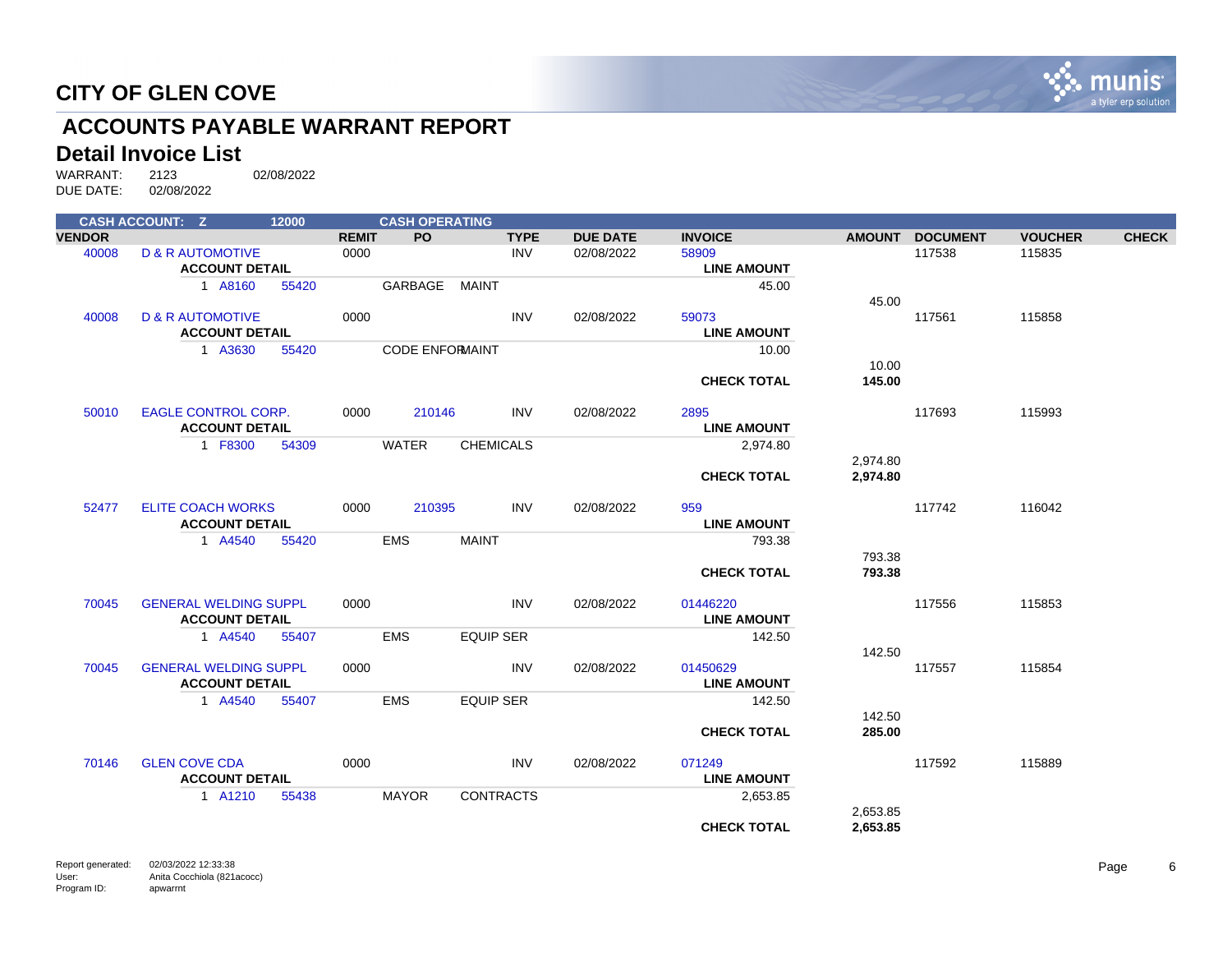

# **ACCOUNTS PAYABLE WARRANT REPORT**

#### **Detail Invoice List**

|               | <b>CASH ACCOUNT: Z</b>                                | 12000 |              | <b>CASH OPERATING</b> |                 |                              |               |                 |                |              |
|---------------|-------------------------------------------------------|-------|--------------|-----------------------|-----------------|------------------------------|---------------|-----------------|----------------|--------------|
| <b>VENDOR</b> |                                                       |       | <b>REMIT</b> | PO.<br><b>TYPE</b>    | <b>DUE DATE</b> | <b>INVOICE</b>               | <b>AMOUNT</b> | <b>DOCUMENT</b> | <b>VOUCHER</b> | <b>CHECK</b> |
| 70150         | <b>GLEN COVE BEER DISTRI</b><br><b>ACCOUNT DETAIL</b> |       | 0000         | <b>INV</b>            | 02/08/2022      | 206923<br><b>LINE AMOUNT</b> |               | 117530          | 115827         |              |
|               | 1 A3410                                               | 54310 | <b>FIRE</b>  | <b>FOOD</b>           |                 | 200.00                       |               |                 |                |              |
|               |                                                       |       |              |                       |                 |                              | 200.00        |                 |                |              |
|               |                                                       |       |              |                       |                 | <b>CHECK TOTAL</b>           | 200.00        |                 |                |              |
| 70151         | <b>GLEN COVE VOL. EMS</b>                             |       | 0000         | <b>INV</b>            | 02/08/2022      | <b>DEPOSIT</b>               |               | 117570          | 115867         |              |
|               | <b>ACCOUNT DETAIL</b>                                 |       |              |                       |                 | <b>LINE AMOUNT</b>           |               |                 |                |              |
|               | 1 A4540                                               | 55423 | <b>EMS</b>   | <b>INSPECTION</b>     |                 | 7,500.00                     |               |                 |                |              |
|               |                                                       |       |              |                       |                 |                              | 7,500.00      |                 |                |              |
|               |                                                       |       |              |                       |                 | <b>CHECK TOTAL</b>           | 7,500.00      |                 |                |              |
| 70151         | <b>GLEN COVE VOL. EMS</b>                             |       | 0000         | <b>INV</b>            | 02/08/2022      | 1938137SPA                   |               | 117744          | 116044         |              |
|               | <b>ACCOUNT DETAIL</b>                                 |       |              |                       |                 | <b>LINE AMOUNT</b>           |               |                 |                |              |
|               | 1 A4540                                               | 55423 | <b>EMS</b>   | <b>INSPECTION</b>     |                 | 1,651.00                     |               |                 |                |              |
|               |                                                       |       |              |                       |                 |                              | 1,651.00      |                 |                |              |
|               |                                                       |       |              |                       |                 | <b>CHECK TOTAL</b>           | 1,651.00      |                 |                |              |
| 70151         | <b>GLEN COVE VOL. EMS</b>                             |       | 0000         | <b>INV</b>            | 02/08/2022      | 2021 STORAGE                 |               | 117745          | 116045         |              |
|               | <b>ACCOUNT DETAIL</b>                                 |       |              |                       |                 | <b>LINE AMOUNT</b>           |               |                 |                |              |
|               | 1 A4540                                               | 55438 | <b>EMS</b>   | <b>CONTRACTS</b>      |                 | 1,644.00                     |               |                 |                |              |
|               |                                                       |       |              |                       |                 |                              | 1,644.00      |                 |                |              |
|               |                                                       |       |              |                       |                 | <b>CHECK TOTAL</b>           | 1,644.00      |                 |                |              |
| 70272         | <b>GLOBAL MONTELLO GROUP</b>                          |       | 0000         | 210010<br><b>INV</b>  | 02/08/2022      | 22003143                     |               | 117603          | 115900         |              |
|               | <b>ACCOUNT DETAIL</b>                                 |       |              |                       |                 | <b>LINE AMOUNT</b>           |               |                 |                |              |
|               | 1 A1640                                               | 54321 |              | DPW GARG FUEL         |                 | 1,848.87                     |               |                 |                |              |
|               |                                                       |       |              |                       |                 |                              | 1,848.87      |                 |                |              |
|               |                                                       |       |              |                       |                 | <b>CHECK TOTAL</b>           | 1,848.87      |                 |                |              |
| 70272         | <b>GLOBAL MONTELLO GROUP</b>                          |       | 0001         | <b>INV</b><br>210167  | 02/08/2022      | 22043966                     |               | 117669          | 115968         |              |
|               | <b>ACCOUNT DETAIL</b>                                 |       |              |                       |                 | <b>LINE AMOUNT</b>           |               |                 |                |              |
|               | 1 A7180                                               | 54321 | <b>GOLF</b>  | <b>FUEL</b>           |                 | 525.50                       |               |                 |                |              |
|               |                                                       |       |              |                       |                 |                              | 525.50        |                 |                |              |
|               |                                                       |       |              |                       |                 | <b>CHECK TOTAL</b>           | 525.50        |                 |                |              |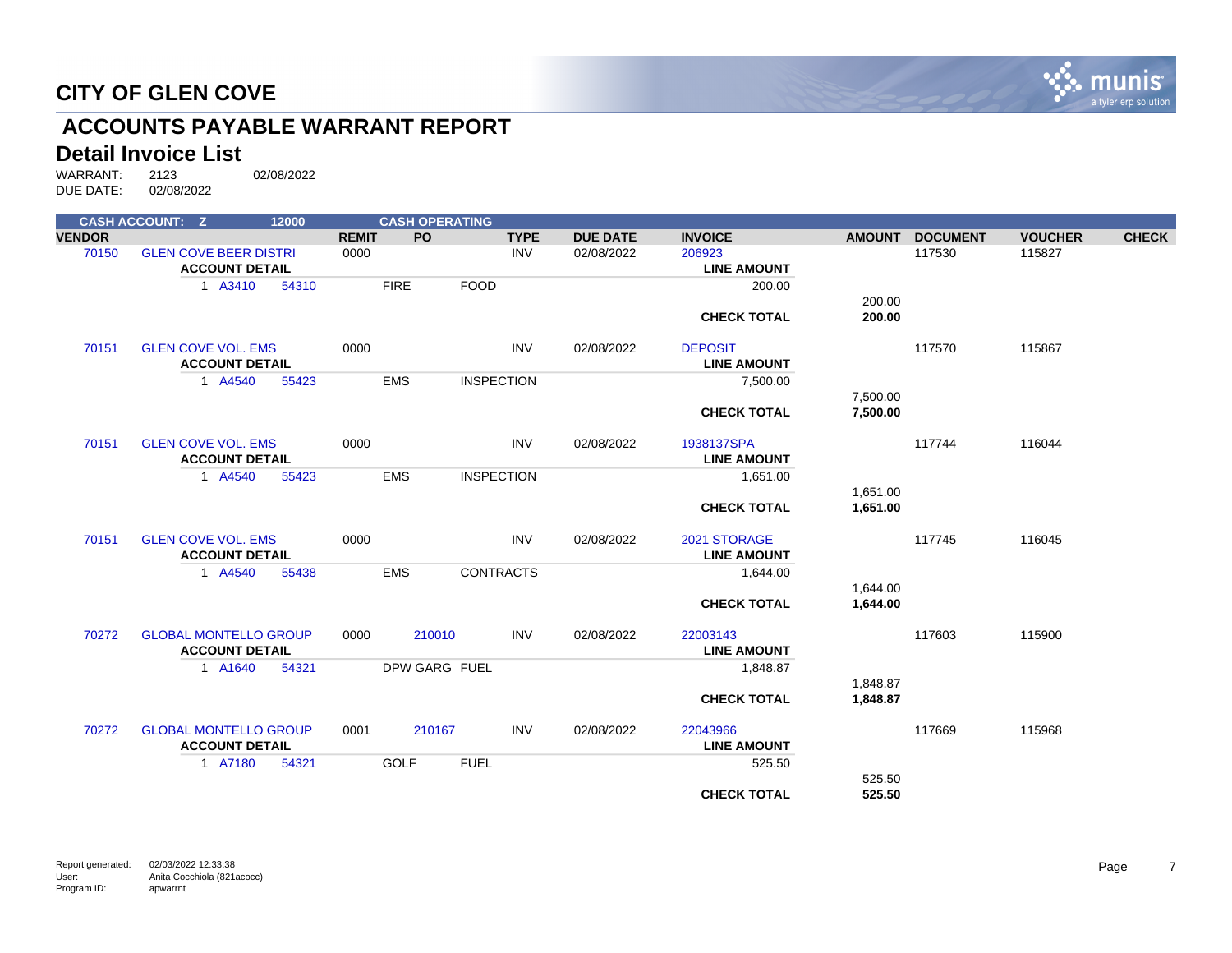

# **ACCOUNTS PAYABLE WARRANT REPORT**

#### **Detail Invoice List**

|               | <b>CASH ACCOUNT: Z</b>                                | 12000 |              | <b>CASH OPERATING</b> |                      |                 |                              |               |                 |                |              |
|---------------|-------------------------------------------------------|-------|--------------|-----------------------|----------------------|-----------------|------------------------------|---------------|-----------------|----------------|--------------|
| <b>VENDOR</b> |                                                       |       | <b>REMIT</b> | <b>PO</b>             | <b>TYPE</b>          | <b>DUE DATE</b> | <b>INVOICE</b>               | <b>AMOUNT</b> | <b>DOCUMENT</b> | <b>VOUCHER</b> | <b>CHECK</b> |
| 80400         | <b>H2M ARCHITECTS + ENGI</b><br><b>ACCOUNT DETAIL</b> |       | 0000         | 200115                | <b>INV</b>           | 02/08/2022      | 221839<br><b>LINE AMOUNT</b> |               | 117743          | 116043         |              |
|               | 1 H1490                                               | 52260 | P1904        |                       | DPW ADMIN INFRASTRUC |                 | 3,721.96                     |               |                 |                |              |
|               |                                                       |       |              |                       |                      |                 |                              | 3,721.96      |                 |                |              |
|               |                                                       |       |              |                       |                      |                 | <b>CHECK TOTAL</b>           | 3,721.96      |                 |                |              |
| 80568         | <b>HABERMAN, MICHAEL ASS</b>                          |       | 0000         |                       | <b>INV</b>           | 02/08/2022      | A2022-28                     |               | 117685          | 115984         |              |
|               | <b>ACCOUNT DETAIL</b>                                 |       |              |                       |                      |                 | <b>LINE AMOUNT</b>           |               |                 |                |              |
|               | 1 A1310                                               | 55438 |              | <b>FINANCE</b>        | <b>CONTRACTS</b>     |                 | 750.00                       |               |                 |                |              |
|               |                                                       |       |              |                       |                      |                 |                              | 750.00        |                 |                |              |
|               |                                                       |       |              |                       |                      |                 | <b>CHECK TOTAL</b>           | 750.00        |                 |                |              |
| 90452         | <b>IDEMIA IDENTITY &amp; SEC</b>                      |       | 0001         | 210421                | <b>INV</b>           | 02/08/2022      | 144216                       |               | 117657          | 115954         |              |
|               | <b>ACCOUNT DETAIL</b>                                 |       |              |                       |                      |                 | <b>LINE AMOUNT</b>           |               |                 |                |              |
|               | 1 A3120                                               | 55438 |              |                       | POLICE DEP CONTRACTS |                 | 3,361.00                     |               |                 |                |              |
|               |                                                       |       |              |                       |                      |                 |                              | 3,361.00      |                 |                |              |
|               |                                                       |       |              |                       |                      |                 | <b>CHECK TOTAL</b>           | 3,361.00      |                 |                |              |
| 20116         | <b>IMPERIAL BAG &amp; PAPER</b>                       |       | 0001         | 210056                | <b>INV</b>           | 02/08/2022      | 10194823                     |               | 117541          | 115838         |              |
|               | <b>ACCOUNT DETAIL</b>                                 |       |              |                       |                      |                 | <b>LINE AMOUNT</b>           |               |                 |                |              |
|               | 1 A1490                                               | 55420 |              | DPW ADMIN MAINT       |                      |                 | 77.24                        |               |                 |                |              |
|               | 2 A5110                                               | 54324 |              | DPW ROAD SUPPLIES     |                      |                 | 86.41                        |               |                 |                |              |
|               |                                                       |       |              |                       |                      |                 |                              | 163.65        |                 |                |              |
|               |                                                       |       |              |                       |                      |                 | <b>CHECK TOTAL</b>           | 163.65        |                 |                |              |
| 144806        | <b>INTEGRATED WIRELESS T</b>                          |       | 0000         |                       | <b>INV</b>           | 02/08/2022      | 91856                        |               | 117655          | 115952         |              |
|               | <b>ACCOUNT DETAIL</b>                                 |       |              |                       |                      |                 | <b>LINE AMOUNT</b>           |               |                 |                |              |
|               | 1 A5720                                               | 52230 |              | <b>HARBOR</b>         | <b>EQUIP REPL</b>    |                 | 647.90                       |               |                 |                |              |
|               |                                                       |       |              |                       |                      |                 |                              | 647.90        |                 |                |              |
| 144806        | <b>INTEGRATED WIRELESS T</b>                          |       | 0000         |                       | <b>INV</b>           | 02/08/2022      | 665337                       |               | 117656          | 115953         |              |
|               | <b>ACCOUNT DETAIL</b>                                 |       |              |                       |                      |                 | <b>LINE AMOUNT</b>           |               |                 |                |              |
|               | 1 A5720                                               | 55420 |              | <b>HARBOR</b>         | <b>MAINT</b>         |                 | 372.89                       | 372.89        |                 |                |              |
|               |                                                       |       |              |                       |                      |                 | <b>CHECK TOTAL</b>           | 1,020.79      |                 |                |              |
|               |                                                       |       |              |                       |                      |                 |                              |               |                 |                |              |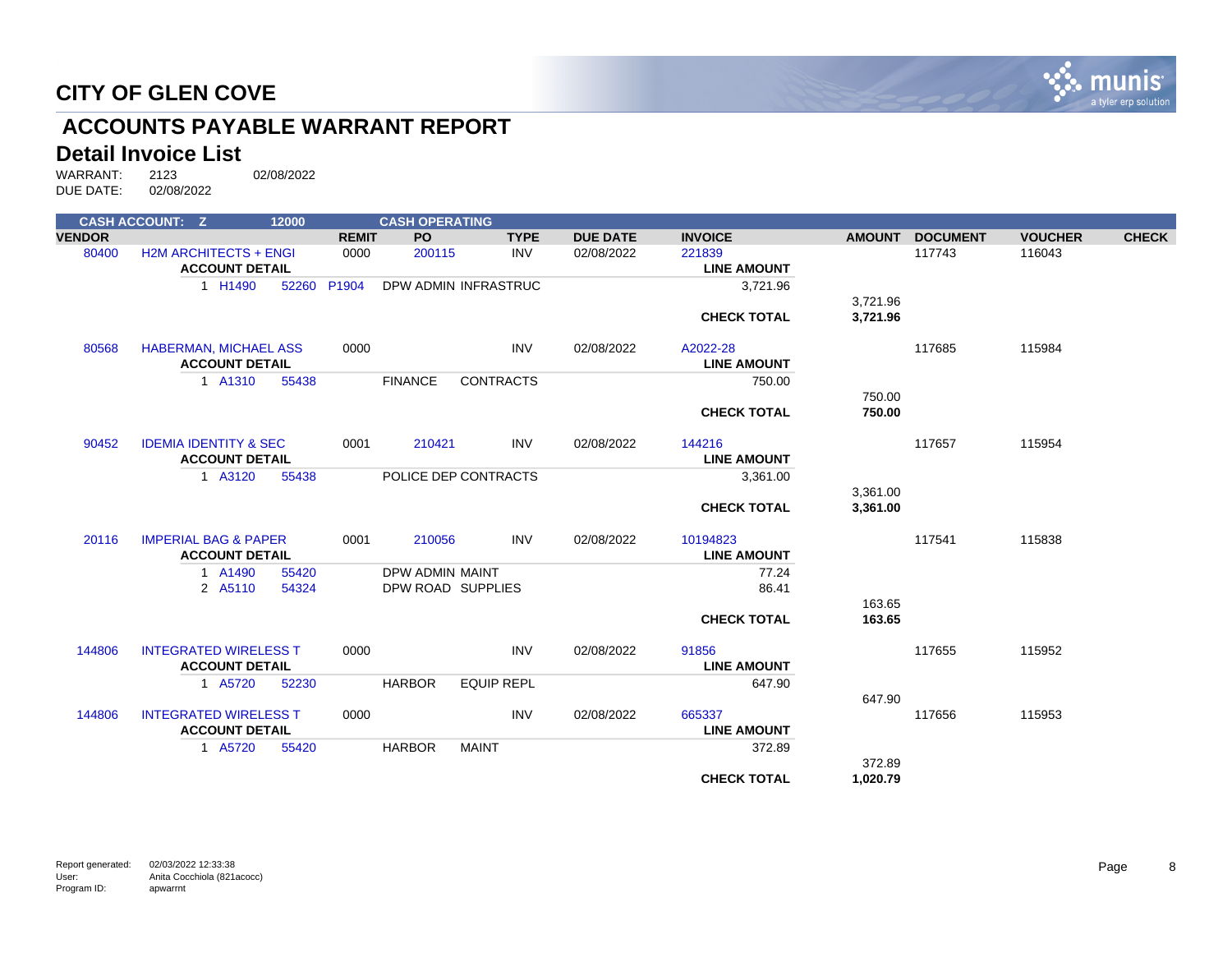

# **ACCOUNTS PAYABLE WARRANT REPORT**

#### **Detail Invoice List**

|               | <b>CASH ACCOUNT: Z</b>       | 12000 |              | <b>CASH OPERATING</b> |                         |             |                 |                    |               |                 |                |              |
|---------------|------------------------------|-------|--------------|-----------------------|-------------------------|-------------|-----------------|--------------------|---------------|-----------------|----------------|--------------|
| <b>VENDOR</b> |                              |       | <b>REMIT</b> | <b>PO</b>             |                         | <b>TYPE</b> | <b>DUE DATE</b> | <b>INVOICE</b>     | <b>AMOUNT</b> | <b>DOCUMENT</b> | <b>VOUCHER</b> | <b>CHECK</b> |
| 10210         | <b>J.V.R. CAR WASH</b>       |       | 0000         |                       |                         | <b>INV</b>  | 02/08/2022      | $1 - 1 - 22$       |               | 117528          | 115825         |              |
|               | <b>ACCOUNT DETAIL</b>        |       |              |                       |                         |             |                 | <b>LINE AMOUNT</b> |               |                 |                |              |
|               | 1 A4540                      | 55420 |              | <b>EMS</b>            | <b>MAINT</b>            |             |                 | 10.00              |               |                 |                |              |
|               | 2 A3410                      | 55420 |              | <b>FIRE</b>           | <b>MAINT</b>            |             |                 | 30.00              |               |                 |                |              |
|               |                              |       |              |                       |                         |             |                 |                    | 40.00         |                 |                |              |
| 10210         | <b>J.V.R. CAR WASH</b>       |       | 0000         | 210064                |                         | <b>INV</b>  | 02/08/2022      | <b>DEC2021</b>     |               | 117654          | 115951         |              |
|               | <b>ACCOUNT DETAIL</b>        |       |              |                       |                         |             |                 | <b>LINE AMOUNT</b> |               |                 |                |              |
|               | 1 A3120                      | 55420 |              |                       | POLICE DEP MAINT        |             |                 | 140.00             |               |                 |                |              |
|               | 2 A3310                      | 55420 |              |                       | <b>AUX POLICE MAINT</b> |             |                 | 40.00              |               |                 |                |              |
|               |                              |       |              |                       |                         |             |                 |                    | 180.00        |                 |                |              |
|               |                              |       |              |                       |                         |             |                 | <b>CHECK TOTAL</b> | 220.00        |                 |                |              |
| 120021        | <b>LONG ISLAND FOREIGN A</b> |       | 0000         |                       |                         | <b>INV</b>  | 02/08/2022      | 10305314           |               | 117533          | 115830         |              |
|               | <b>ACCOUNT DETAIL</b>        |       |              |                       |                         |             |                 | <b>LINE AMOUNT</b> |               |                 |                |              |
|               | 1 A5110                      | 54301 |              |                       | DPW ROAD AUTO SUP       |             |                 | 713.66             |               |                 |                |              |
|               |                              |       |              |                       |                         |             |                 |                    | 713.66        |                 |                |              |
| 120021        | <b>LONG ISLAND FOREIGN A</b> |       | 0000         |                       |                         | <b>INV</b>  | 02/08/2022      | 10306007           |               | 117534          | 115831         |              |
|               | <b>ACCOUNT DETAIL</b>        |       |              |                       |                         |             |                 | <b>LINE AMOUNT</b> |               |                 |                |              |
|               | 1 A5110                      | 54301 |              |                       | DPW ROAD AUTO SUP       |             |                 | 940.13             |               |                 |                |              |
|               |                              |       |              |                       |                         |             |                 |                    | 940.13        |                 |                |              |
| 120021        | <b>LONG ISLAND FOREIGN A</b> |       | 0000         |                       |                         | <b>INV</b>  | 02/08/2022      | 10305035           |               | 117535          | 115832         |              |
|               | <b>ACCOUNT DETAIL</b>        |       |              |                       |                         |             |                 | <b>LINE AMOUNT</b> |               |                 |                |              |
|               | 1 A3510                      | 55420 |              | ANIMAL                | <b>MAINT</b>            |             |                 | 7.98               |               |                 |                |              |
|               |                              |       |              |                       |                         |             |                 |                    | 7.98          |                 |                |              |
|               |                              |       |              |                       |                         |             |                 | <b>CHECK TOTAL</b> | 1,661.77      |                 |                |              |
| 120255        | LIRO ENGINEERS, INC.         |       | 0000         |                       |                         | <b>INV</b>  | 02/08/2022      | 2120004            |               | 117728          | 116028         |              |
|               | <b>ACCOUNT DETAIL</b>        |       |              |                       |                         |             |                 | <b>LINE AMOUNT</b> |               |                 |                |              |
|               | 1 H <sub>5</sub> 110         | 55420 | 2107         |                       | DPW ROADSROADS          |             |                 | 7,386.84           |               |                 |                |              |
|               |                              |       |              |                       |                         |             |                 |                    | 7,386.84      |                 |                |              |
|               |                              |       |              |                       |                         |             |                 | <b>CHECK TOTAL</b> | 7,386.84      |                 |                |              |
| 130012        | McLEAN, L.K. ASSOCIAT        |       | 0000         |                       |                         | <b>INV</b>  | 02/08/2022      | 27243              |               | 117604          | 115901         |              |
|               | <b>ACCOUNT DETAIL</b>        |       |              |                       |                         |             |                 | <b>LINE AMOUNT</b> |               |                 |                |              |
|               | 1 H7160                      | 55420 | 2136         |                       | <b>DPW PARKS MAINT</b>  |             |                 | 10,400.00          |               |                 |                |              |
|               |                              |       |              |                       |                         |             |                 |                    | 10,400.00     |                 |                |              |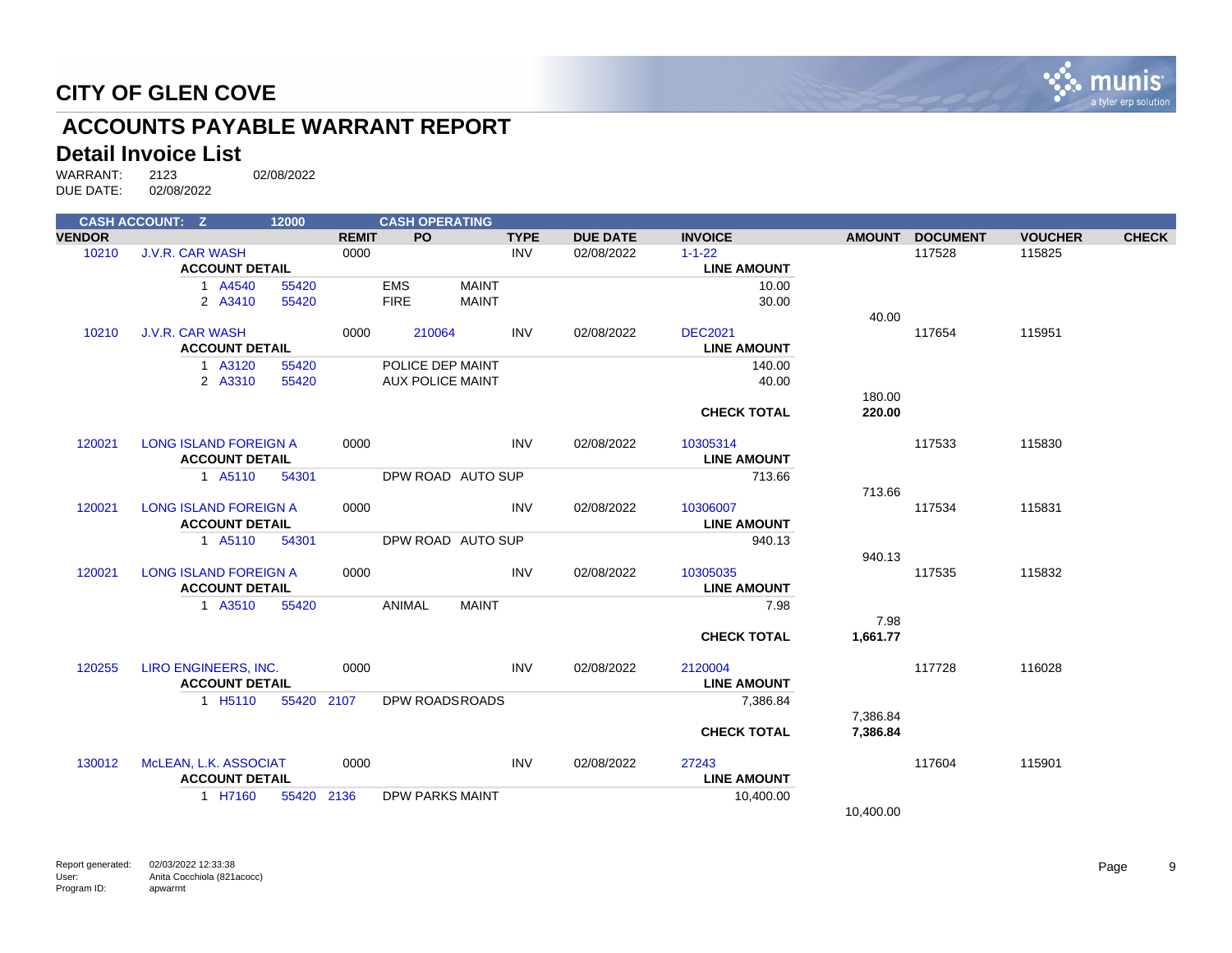

# **ACCOUNTS PAYABLE WARRANT REPORT**

#### **Detail Invoice List**

|               | <b>CASH ACCOUNT: Z</b>     | 12000      |              | <b>CASH OPERATING</b>  |                       |                 |                    |           |                 |                |              |
|---------------|----------------------------|------------|--------------|------------------------|-----------------------|-----------------|--------------------|-----------|-----------------|----------------|--------------|
| <b>VENDOR</b> |                            |            | <b>REMIT</b> | <b>PO</b>              | <b>TYPE</b>           | <b>DUE DATE</b> | <b>INVOICE</b>     |           | AMOUNT DOCUMENT | <b>VOUCHER</b> | <b>CHECK</b> |
| 130012        | McLEAN, L.K. ASSOCIAT      |            | 0000         |                        | <b>INV</b>            | 02/08/2022      | 00028265           |           | 117672          | 115971         |              |
|               | <b>ACCOUNT DETAIL</b>      |            |              |                        |                       |                 | <b>LINE AMOUNT</b> |           |                 |                |              |
|               | 1 H <sub>5</sub> 110       | 52260      | 2032         | DPW ROADSPED IMP       |                       |                 | 4,938.03           |           |                 |                |              |
|               |                            |            |              |                        |                       |                 |                    | 4,938.03  |                 |                |              |
| 130012        | McLEAN, L.K. ASSOCIAT      |            | 0000         |                        | <b>INV</b>            | 02/08/2022      | 130012             |           | 117730          | 116030         |              |
|               | <b>ACCOUNT DETAIL</b>      |            |              |                        |                       |                 | <b>LINE AMOUNT</b> |           |                 |                |              |
|               | 1 H7160                    | 55420 2136 |              | <b>DPW PARKS MAINT</b> |                       |                 | 13,795.00          |           |                 |                |              |
|               |                            |            |              |                        |                       |                 |                    | 13,795.00 |                 |                |              |
|               |                            |            |              |                        |                       |                 | <b>CHECK TOTAL</b> | 29.133.03 |                 |                |              |
| 130321        | <b>MARCONI, LISA MARIE</b> |            | 0000         |                        | <b>INV</b>            | 02/08/2022      | 12-21-21 ZBA       |           | 117562          | 115859         |              |
|               | <b>ACCOUNT DETAIL</b>      |            |              |                        |                       |                 | <b>LINE AMOUNT</b> |           |                 |                |              |
|               | 1 A8010                    | 55559      |              | <b>ZONING</b>          | <b>TRANSCRIPT</b>     |                 | 386.50             |           |                 |                |              |
|               |                            |            |              |                        |                       |                 |                    | 386.50    |                 |                |              |
|               |                            |            |              |                        |                       |                 | <b>CHECK TOTAL</b> | 386.50    |                 |                |              |
| 132650        | <b>MINUTEMAN PRESS</b>     |            | 0001         |                        | <b>INV</b>            | 02/08/2022      | 57912              |           | 117653          | 115950         |              |
|               | <b>ACCOUNT DETAIL</b>      |            |              |                        |                       |                 | <b>LINE AMOUNT</b> |           |                 |                |              |
|               | 1 A3120                    | 54360      |              |                        | POLICE DEP OFFICE EXP |                 | 169.25             |           |                 |                |              |
|               |                            |            |              |                        |                       |                 |                    | 169.25    |                 |                |              |
|               |                            |            |              |                        |                       |                 | <b>CHECK TOTAL</b> | 169.25    |                 |                |              |
| 144580        | <b>NICK'S AUTO REPAIR</b>  |            | 0000         | 210077                 | <b>INV</b>            | 02/08/2022      | 117301             |           | 117558          | 115855         |              |
|               | <b>ACCOUNT DETAIL</b>      |            |              |                        |                       |                 | <b>LINE AMOUNT</b> |           |                 |                |              |
|               | 1 A4540                    | 55420      |              | <b>EMS</b>             | <b>MAINT</b>          |                 | 3,871.63           |           |                 |                |              |
|               |                            |            |              |                        |                       |                 |                    | 3,871.63  |                 |                |              |
| 144580        | <b>NICK'S AUTO REPAIR</b>  |            | 0000         | 210077                 | <b>INV</b>            | 02/08/2022      | 117397             |           | 117559          | 115856         |              |
|               | <b>ACCOUNT DETAIL</b>      |            |              |                        |                       |                 | <b>LINE AMOUNT</b> |           |                 |                |              |
|               | 1 A4540                    | 55420      |              | <b>EMS</b>             | <b>MAINT</b>          |                 | 420.95             |           |                 |                |              |
|               |                            |            |              |                        |                       |                 |                    | 420.95    |                 |                |              |
| 144580        | <b>NICK'S AUTO REPAIR</b>  |            | 0000         | 210077                 | <b>INV</b>            | 02/08/2022      | 117351             |           | 117560          | 115857         |              |
|               | <b>ACCOUNT DETAIL</b>      |            |              |                        |                       |                 | <b>LINE AMOUNT</b> |           |                 |                |              |
|               | 1 A4540                    | 55420      |              | <b>EMS</b>             | <b>MAINT</b>          |                 | 362.00             |           |                 |                |              |
|               |                            |            |              |                        |                       |                 |                    | 362.00    |                 |                |              |
|               |                            |            |              |                        |                       |                 | <b>CHECK TOTAL</b> | 4,654.58  |                 |                |              |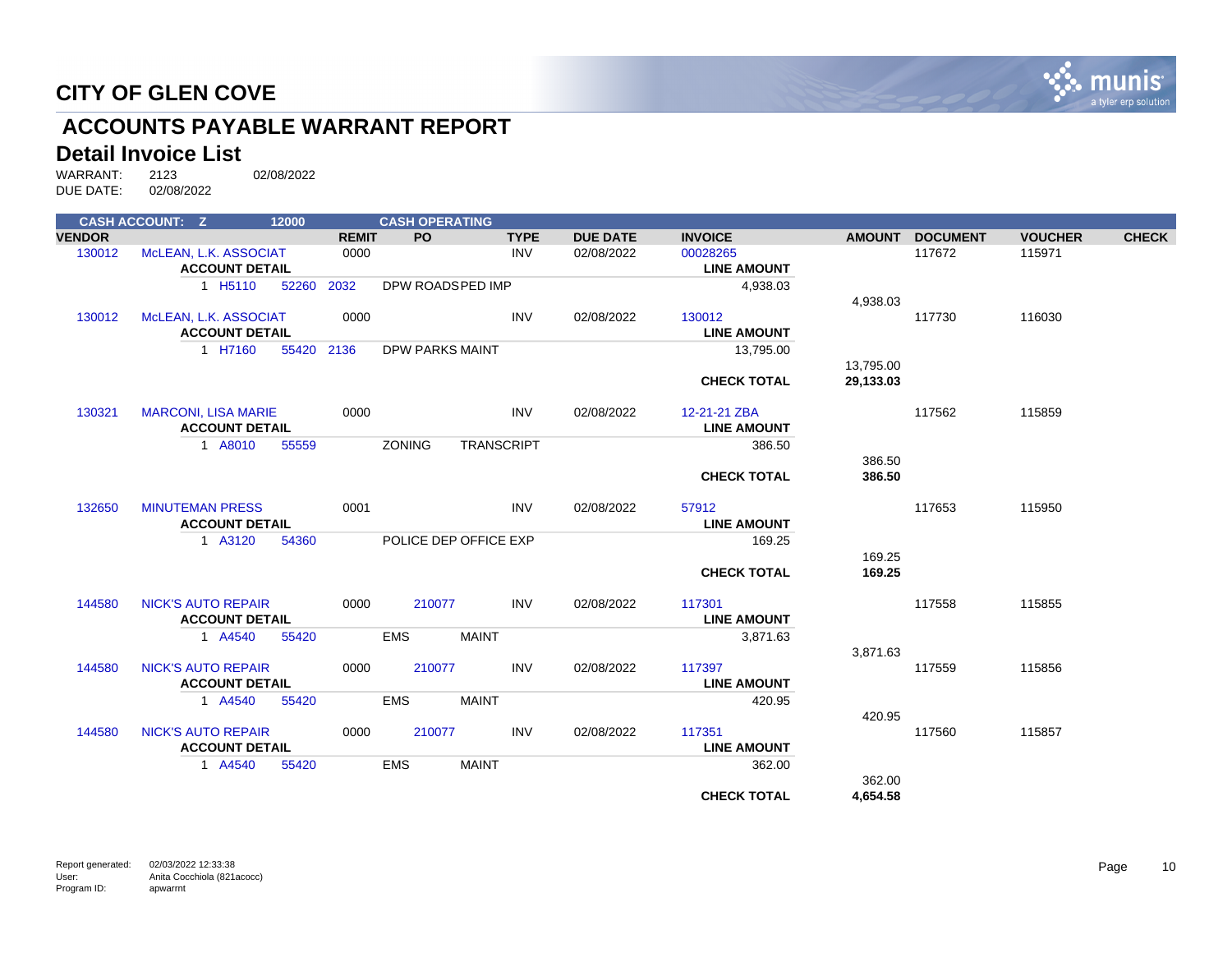

# **ACCOUNTS PAYABLE WARRANT REPORT**

#### **Detail Invoice List**

WARRANT: 2123 02/08/2022 DUE DATE: 02/08/2022

|               | <b>CASH ACCOUNT: Z</b>                        | 12000 |              | <b>CASH OPERATING</b> |                                 |                    |                             |               |                 |                |              |
|---------------|-----------------------------------------------|-------|--------------|-----------------------|---------------------------------|--------------------|-----------------------------|---------------|-----------------|----------------|--------------|
| <b>VENDOR</b> |                                               |       | <b>REMIT</b> | PO.                   | <b>TYPE</b>                     | <b>DUE DATE</b>    | <b>INVOICE</b>              | <b>AMOUNT</b> | <b>DOCUMENT</b> | <b>VOUCHER</b> | <b>CHECK</b> |
| 144855        | NORTH SHORE GOLF CAR<br><b>ACCOUNT DETAIL</b> |       | 0000         | 210346                | INV                             | 02/08/2022         | 66418<br><b>LINE AMOUNT</b> |               | 117694          | 115994         |              |
|               | 1 A7180                                       | 54324 |              | <b>GOLF</b>           | <b>SUPPLIES</b>                 |                    | 1,000.00                    |               |                 |                |              |
|               | 2 H7180                                       |       | 55427 2138   | <b>GOLF</b>           | <b>GOLF CART</b>                |                    | 31,000.00                   |               |                 |                |              |
|               | 3 H7180                                       |       | 94310 1418   | <b>GOLF</b>           | <b>CARTS</b>                    |                    | 2,000.00                    |               |                 |                |              |
|               |                                               |       |              |                       |                                 |                    |                             | 34,000.00     |                 |                |              |
|               |                                               |       |              |                       |                                 |                    | <b>CHECK TOTAL</b>          | 34,000.00     |                 |                |              |
| 32235         | <b>OPTIMUM</b>                                |       | 0001         |                       | INV                             | 02/08/2022         | 1-15-22 HARBOR              |               | 117673          | 115972         |              |
|               | <b>ACCOUNT DETAIL</b>                         |       |              |                       |                                 |                    | <b>LINE AMOUNT</b>          |               |                 |                |              |
|               | 1 A5720                                       | 55416 |              | <b>HARBOR</b>         | <b>TELECOM</b>                  |                    | 33.43                       |               |                 |                |              |
|               |                                               |       |              |                       |                                 |                    |                             | 33.43         |                 |                |              |
|               |                                               |       |              |                       |                                 |                    | <b>CHECK TOTAL</b>          | 33.43         |                 |                |              |
| 150295        | <b>ORCHID SEWER</b>                           |       | 0000         |                       | INV                             | 02/08/2022         | <b>PERMIT 9113</b>          |               | 117644          | 115941         |              |
|               | <b>ACCOUNT DETAIL</b>                         |       |              |                       |                                 |                    | <b>LINE AMOUNT</b>          |               |                 |                |              |
|               | 1 A1490                                       | 42560 |              |                       | DPW ADMIN ST OPENING            |                    | 1,500.00                    |               |                 |                |              |
|               |                                               |       |              |                       |                                 |                    |                             | 1,500.00      |                 |                |              |
| 150295        | <b>ORCHID SEWER</b>                           |       | 0000         |                       | <b>INV</b>                      | 02/08/2022         | <b>PERMIT 9117</b>          |               | 117645          | 115942         |              |
|               | <b>ACCOUNT DETAIL</b>                         |       |              |                       |                                 | <b>LINE AMOUNT</b> |                             |               |                 |                |              |
|               | 1 A1490                                       | 42560 |              |                       | DPW ADMIN ST OPENING            |                    | 1,200.00                    |               |                 |                |              |
|               |                                               |       |              |                       |                                 |                    |                             | 1,200.00      |                 |                |              |
| 150295        | <b>ORCHID SEWER</b>                           |       | 0000         |                       | INV                             | 02/08/2022         | <b>PERMIT 9144</b>          |               | 117646          | 115943         |              |
|               | <b>ACCOUNT DETAIL</b>                         |       |              |                       |                                 |                    | <b>LINE AMOUNT</b>          |               |                 |                |              |
|               | 1 A1490                                       | 42560 |              |                       | DPW ADMIN ST OPENING            |                    | 900.00                      |               |                 |                |              |
|               |                                               |       |              |                       |                                 |                    |                             | 900.00        |                 |                |              |
| 150295        | <b>ORCHID SEWER</b>                           |       | 0000         |                       | <b>INV</b>                      | 02/08/2022         | PERMIT 8907                 |               | 117647          | 115944         |              |
|               | <b>ACCOUNT DETAIL</b>                         |       |              |                       |                                 |                    | <b>LINE AMOUNT</b>          |               |                 |                |              |
|               | 1 A1490                                       | 42560 |              |                       | DPW ADMIN ST OPENING            |                    | 480.00                      | 480.00        |                 |                |              |
| 150295        | <b>ORCHID SEWER</b>                           |       | 0000         |                       | INV                             | 02/08/2022         | <b>PERMIT 8922</b>          |               | 117648          | 115945         |              |
|               | <b>ACCOUNT DETAIL</b>                         |       |              |                       |                                 |                    | <b>LINE AMOUNT</b>          |               |                 |                |              |
|               | $1$ TA                                        | 26030 |              |                       | <b>AGENCY FD GUAR &amp; BID</b> |                    | 480.00                      |               |                 |                |              |
|               |                                               |       |              |                       |                                 |                    |                             | 480.00        |                 |                |              |
| 150295        | <b>ORCHID SEWER</b>                           |       | 0000         |                       | INV                             | 02/08/2022         | <b>PERMIT 8930</b>          |               | 117649          | 115946         |              |
|               | <b>ACCOUNT DETAIL</b>                         |       |              |                       |                                 |                    | <b>LINE AMOUNT</b>          |               |                 |                |              |
|               | 1 A1490                                       | 42560 |              |                       | DPW ADMIN ST OPENING            |                    | 1,200.00                    |               |                 |                |              |
|               |                                               |       |              |                       |                                 |                    |                             | 1,200.00      |                 |                |              |

Report generated: 02/03/2022 12:33:38 User: Program ID: Anita Cocchiola (821acocc) apwarrnt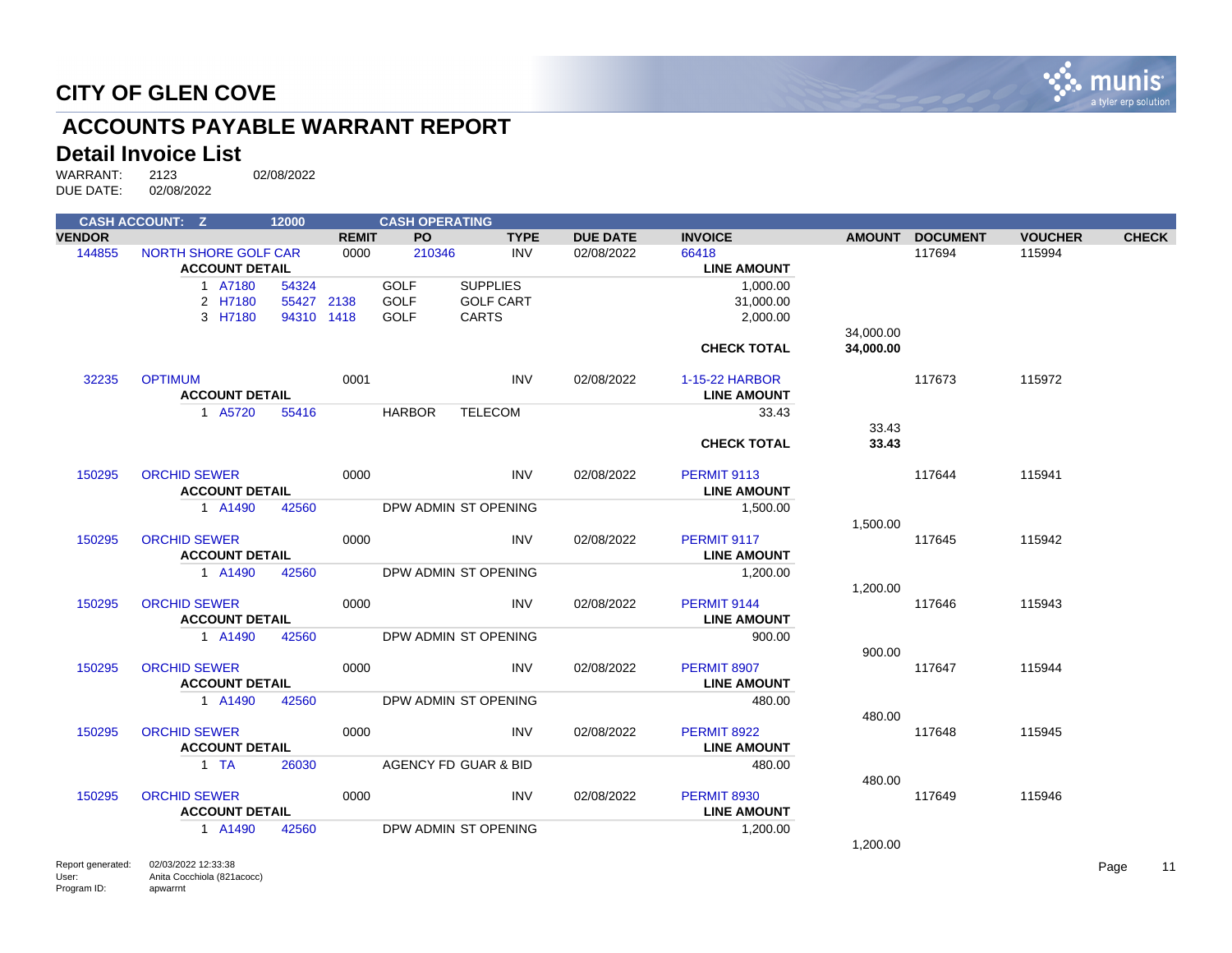

# **ACCOUNTS PAYABLE WARRANT REPORT**

#### **Detail Invoice List**

|               | <b>CASH ACCOUNT: Z</b>       | 12000      |              | <b>CASH OPERATING</b> |                   |                 |                    |               |                 |                |              |
|---------------|------------------------------|------------|--------------|-----------------------|-------------------|-----------------|--------------------|---------------|-----------------|----------------|--------------|
| <b>VENDOR</b> |                              |            | <b>REMIT</b> | <b>PO</b>             | <b>TYPE</b>       | <b>DUE DATE</b> | <b>INVOICE</b>     | <b>AMOUNT</b> | <b>DOCUMENT</b> | <b>VOUCHER</b> | <b>CHECK</b> |
|               |                              |            |              |                       |                   |                 | <b>CHECK TOTAL</b> | 5,760.00      |                 |                |              |
| 169201        | <b>PAUL YONKERS PLUMBING</b> |            | 0000         |                       | INV               | 02/08/2022      | 9302               |               | 117860          | 116160         |              |
|               | <b>ACCOUNT DETAIL</b>        |            |              |                       |                   |                 | <b>LINE AMOUNT</b> |               |                 |                |              |
|               | 1 A1490                      | 42560      |              | DPW ADMIN ST OPENING  |                   |                 | 1,920.00           |               |                 |                |              |
|               |                              |            |              |                       |                   |                 |                    | 1,920.00      |                 |                |              |
|               |                              |            |              |                       |                   |                 | <b>CHECK TOTAL</b> | 1,920.00      |                 |                |              |
| 161867        | <b>PROFESSIONALLY SPEAKI</b> |            | 0001         |                       | <b>INV</b>        | 02/08/2022      | 000023-706-311     |               | 117539          | 115836         |              |
|               | <b>ACCOUNT DETAIL</b>        |            |              |                       |                   |                 | <b>LINE AMOUNT</b> |               |                 |                |              |
|               | 1 A1490                      | 55416      |              | DPW ADMIN TELECOM     |                   |                 | 168.47             |               |                 |                |              |
|               |                              |            |              |                       |                   |                 |                    | 168.47        |                 |                |              |
|               |                              |            |              |                       |                   |                 | <b>CHECK TOTAL</b> | 168.47        |                 |                |              |
| 160610        | <b>PSEGLI</b>                |            | 0001         |                       | <b>INV</b>        | 02/08/2022      | 1-11-22 PRYIBIL    |               | 117690          | 115990         |              |
|               | <b>ACCOUNT DETAIL</b>        |            |              |                       |                   |                 | <b>LINE AMOUNT</b> |               |                 |                |              |
|               | 1 A5110                      | 54380      |              | DPW ROAD UTILITIES    |                   |                 | 188.22             |               |                 |                |              |
|               |                              |            |              |                       |                   |                 |                    | 188.22        |                 |                |              |
|               |                              |            |              |                       |                   |                 | <b>CHECK TOTAL</b> | 188.22        |                 |                |              |
| 180300        | <b>RASON MATERIALS</b>       |            | 0000         |                       | <b>INV</b>        | 02/08/2022      | 50997              |               | 117542          | 115839         |              |
|               | <b>ACCOUNT DETAIL</b>        |            |              |                       |                   |                 | <b>LINE AMOUNT</b> |               |                 |                |              |
|               | 1 A5110                      | 55420      |              | DPW ROAD MAINT        |                   |                 | 93.21              |               |                 |                |              |
|               |                              |            |              |                       |                   |                 |                    | 93.21         |                 |                |              |
|               |                              |            |              |                       |                   |                 | <b>CHECK TOTAL</b> | 93.21         |                 |                |              |
| 10772         | RJ INDUSTRIES, INC.          |            | 0000         | 210139                | <b>INV</b>        | 02/08/2022      | REQ#12 1221-19     |               | 117682          | 115981         |              |
|               | <b>ACCOUNT DETAIL</b>        |            |              |                       |                   |                 | <b>LINE AMOUNT</b> |               |                 |                |              |
|               | 1 H8300                      | 52260 1827 |              | <b>WATER</b>          | <b>SEAMAN WEL</b> |                 | 72,342.50          |               |                 |                |              |
|               |                              |            |              |                       |                   |                 |                    | 72,342.50     |                 |                |              |
|               |                              |            |              |                       |                   |                 | <b>CHECK TOTAL</b> | 72,342.50     |                 |                |              |
| 180019        | ROADWORK AHEAD, INC.         |            | 0000         |                       | <b>INV</b>        | 02/08/2022      | <b>INV #1 CSPL</b> |               | 117571          | 115868         |              |
|               | <b>ACCOUNT DETAIL</b>        |            |              |                       |                   |                 | <b>LINE AMOUNT</b> |               |                 |                |              |
|               | 1 H <sub>5</sub> 110         | 55420 2107 |              | DPW ROADSROADS        |                   |                 | 34,040.17          |               |                 |                |              |
|               |                              |            |              |                       |                   |                 |                    | 34,040.17     |                 |                |              |
|               |                              |            |              |                       |                   |                 | <b>CHECK TOTAL</b> | 34,040.17     |                 |                |              |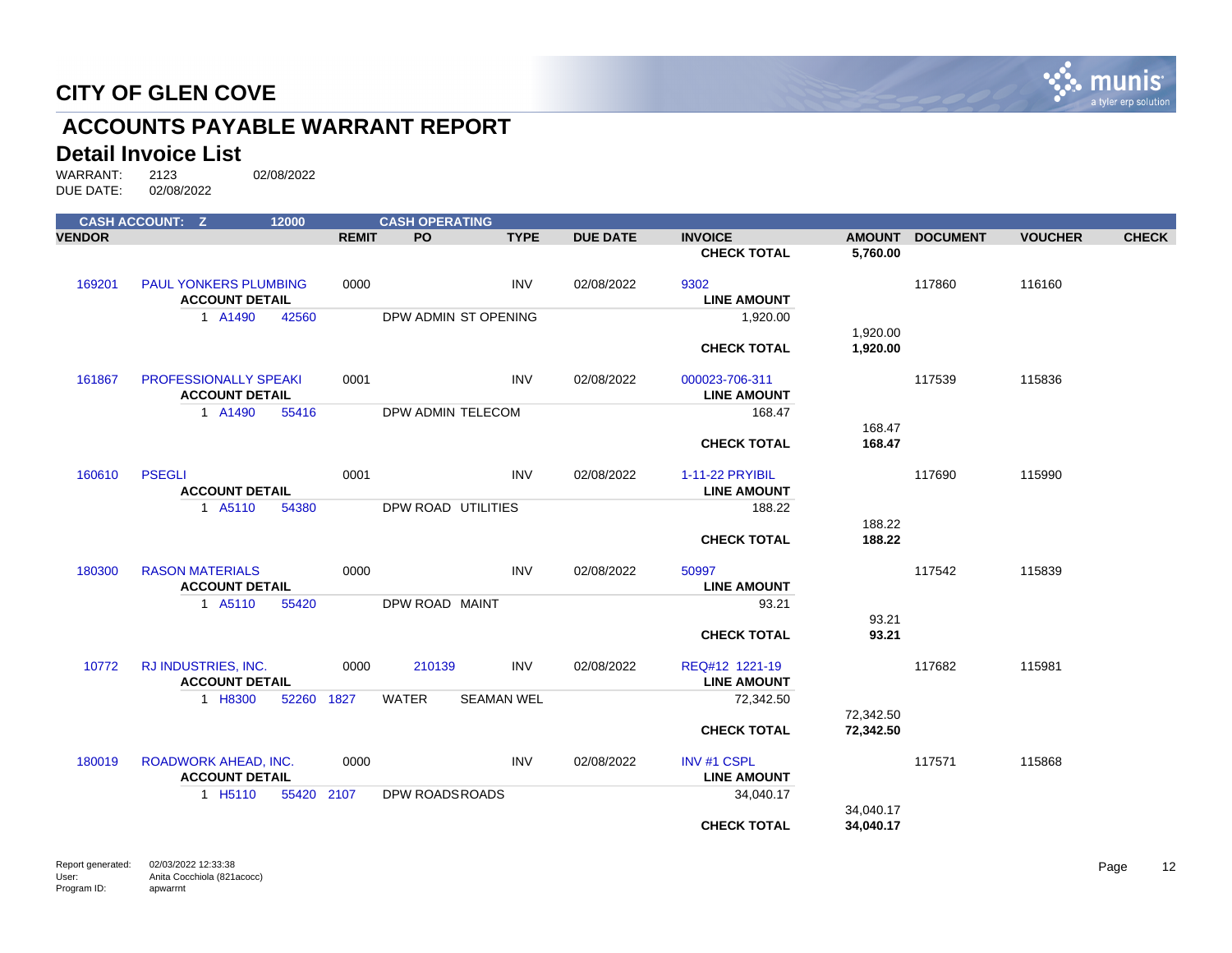

# **ACCOUNTS PAYABLE WARRANT REPORT**

#### **Detail Invoice List**

|               | <b>CASH ACCOUNT: Z</b>                       | 12000      |              | <b>CASH OPERATING</b>     |             |                 |                    |               |                 |                |              |
|---------------|----------------------------------------------|------------|--------------|---------------------------|-------------|-----------------|--------------------|---------------|-----------------|----------------|--------------|
| <b>VENDOR</b> |                                              |            | <b>REMIT</b> | PO                        | <b>TYPE</b> | <b>DUE DATE</b> | <b>INVOICE</b>     | <b>AMOUNT</b> | <b>DOCUMENT</b> | <b>VOUCHER</b> | <b>CHECK</b> |
| 180019        | <b>ROADWORK AHEAD, INC.</b>                  |            | 0000         |                           | <b>INV</b>  | 02/08/2022      | INV #1 2021-018    |               | 117572          | 115869         |              |
|               | <b>ACCOUNT DETAIL</b>                        |            |              |                           |             |                 | <b>LINE AMOUNT</b> |               |                 |                |              |
|               | 1 H <sub>5</sub> 110                         | 55420 2107 |              | DPW ROADSROADS            |             |                 | 156,133.82         |               |                 |                |              |
|               |                                              |            |              |                           |             |                 |                    | 156,133.82    |                 |                |              |
|               |                                              |            |              |                           |             |                 | <b>CHECK TOTAL</b> | 156,133.82    |                 |                |              |
| 10924         | <b>SCHANTZER, WENDY</b>                      |            | 0000         |                           | <b>INV</b>  | 02/08/2022      | 30 74 13           |               | 117733          | 116033         |              |
|               | <b>ACCOUNT DETAIL</b>                        |            |              |                           |             |                 | <b>LINE AMOUNT</b> |               |                 |                |              |
|               | $1 \text{ A}$                                | 26000      |              | <b>GEN FUND ACCTS PAY</b> |             |                 | 4.00               |               |                 |                |              |
|               |                                              |            |              |                           |             |                 |                    | 4.00          |                 |                |              |
|               |                                              |            |              |                           |             |                 | <b>CHECK TOTAL</b> | 4.00          |                 |                |              |
|               |                                              |            |              |                           |             |                 |                    |               |                 |                |              |
| 190900        | <b>SHI INTERNATIONAL COR</b>                 |            | 0000         | 210415                    | <b>INV</b>  | 02/08/2022      | B14556043          |               | 117652          | 115949         |              |
|               | <b>ACCOUNT DETAIL</b>                        |            |              |                           |             |                 | <b>LINE AMOUNT</b> |               |                 |                |              |
|               | 1 A3120                                      | 55443      |              | POLICE DEP TECH SERV      |             |                 | 252.52             |               |                 |                |              |
|               |                                              |            |              |                           |             |                 |                    | 252.52        |                 |                |              |
|               |                                              |            |              |                           |             |                 | <b>CHECK TOTAL</b> | 252.52        |                 |                |              |
| 10781         | <b>SIMMONS, MARGARET</b>                     |            | 0000         |                           | <b>INV</b>  | 02/08/2022      | 12-27-2021         |               | 117710          | 116010         |              |
|               | <b>ACCOUNT DETAIL</b>                        |            |              |                           |             |                 | <b>LINE AMOUNT</b> |               |                 |                |              |
|               | 1 A7030                                      | 55439      |              | <b>SENIOR CENPROGRAMS</b> |             |                 | 200.00             |               |                 |                |              |
|               |                                              |            |              |                           |             |                 |                    | 200.00        |                 |                |              |
|               |                                              |            |              |                           |             |                 | <b>CHECK TOTAL</b> | 200.00        |                 |                |              |
|               |                                              |            |              |                           |             |                 |                    |               |                 |                |              |
| 192100        | <b>SORENSON LUMBER</b>                       |            | 0000         |                           | INV         | 02/08/2022      | 55152              |               | 117543          | 115840         |              |
|               | <b>ACCOUNT DETAIL</b>                        |            |              |                           |             |                 | <b>LINE AMOUNT</b> |               |                 |                |              |
|               | 1 A5110                                      | 55420      |              | DPW ROAD MAINT            |             |                 | 64.00              |               |                 |                |              |
|               |                                              |            |              |                           |             |                 |                    | 64.00         |                 |                |              |
| 192100        | <b>SORENSON LUMBER</b>                       |            | 0000         |                           | <b>INV</b>  | 02/08/2022      | 55104              |               | 117544          | 115841         |              |
|               | <b>ACCOUNT DETAIL</b>                        |            |              |                           |             |                 | <b>LINE AMOUNT</b> |               |                 |                |              |
|               | 1 A7160                                      | 55420      |              | <b>DPW-PARKS MAINT</b>    |             |                 | 21.99              |               |                 |                |              |
|               |                                              |            |              |                           |             |                 |                    | 21.99         |                 |                |              |
|               |                                              |            |              |                           |             |                 | <b>CHECK TOTAL</b> | 85.99         |                 |                |              |
| 10271         | <b>STAPLES CONTRACT &amp; CO</b>             |            | 0000         | 210078                    | <b>INV</b>  | 12/14/2021      | 3488362068         |               | 116247          | 114527         |              |
|               | <b>ACCOUNT DETAIL</b>                        |            |              |                           |             |                 | <b>LINE AMOUNT</b> |               |                 |                |              |
|               | 1 A3120                                      | 54360      |              | POLICE DEP OFFICE EXP     |             |                 | 17.11              | 17.11         |                 |                |              |
|               | <b>Department of the CO/OO/OOOO 40-00-00</b> |            |              |                           |             |                 |                    |               |                 |                |              |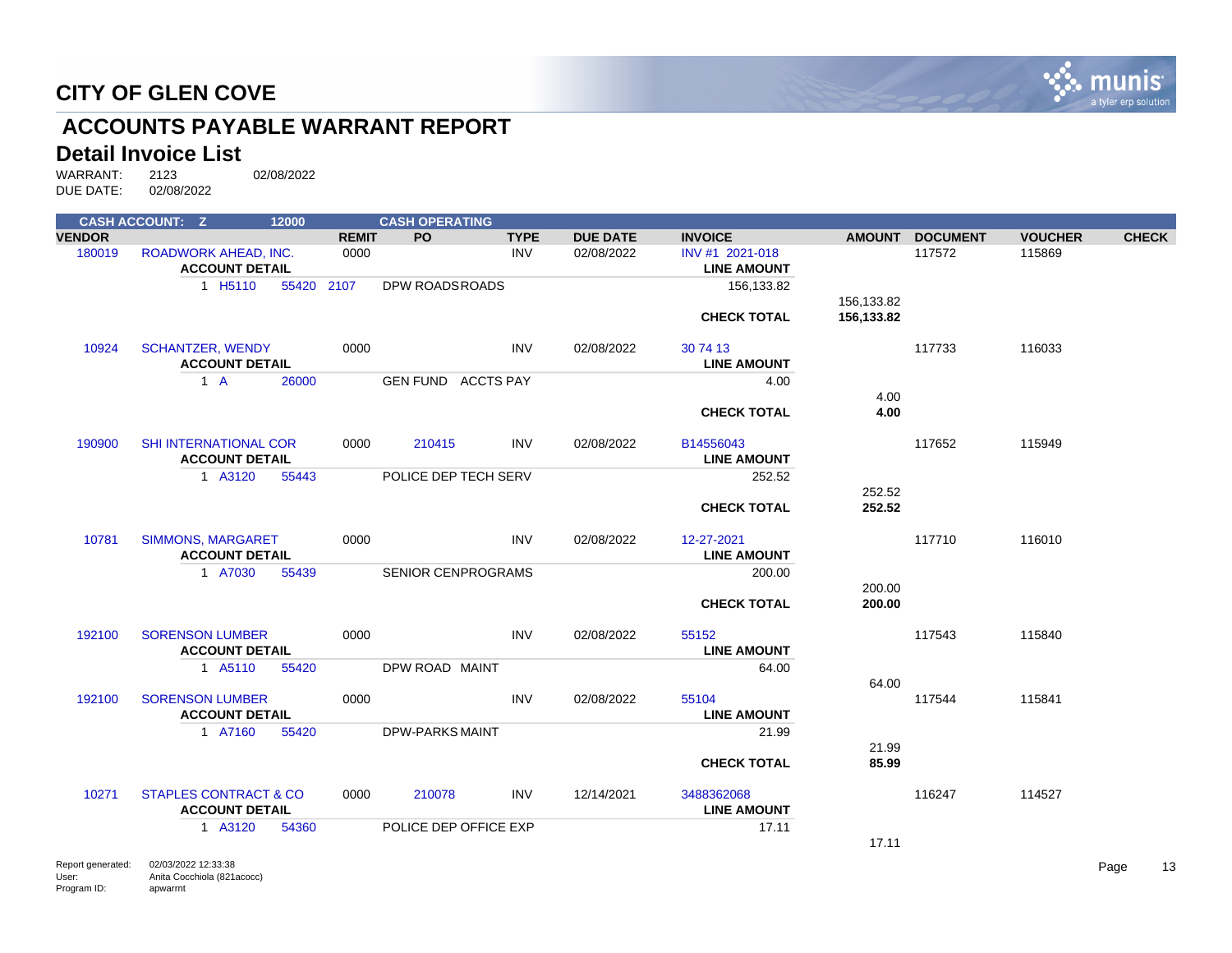

# **ACCOUNTS PAYABLE WARRANT REPORT**

#### **Detail Invoice List**

|               | <b>CASH ACCOUNT: Z</b>           | 12000 |              | <b>CASH OPERATING</b> |                             |                 |                    |               |                 |                |              |
|---------------|----------------------------------|-------|--------------|-----------------------|-----------------------------|-----------------|--------------------|---------------|-----------------|----------------|--------------|
| <b>VENDOR</b> |                                  |       | <b>REMIT</b> | <b>PO</b>             | <b>TYPE</b>                 | <b>DUE DATE</b> | <b>INVOICE</b>     | <b>AMOUNT</b> | <b>DOCUMENT</b> | <b>VOUCHER</b> | <b>CHECK</b> |
| 10271         | <b>STAPLES CONTRACT &amp; CO</b> |       | 0000         |                       | <b>INV</b>                  | 12/14/2021      | 3488362068-        |               | 116248          | 114528         |              |
|               | <b>ACCOUNT DETAIL</b>            |       |              |                       |                             |                 | <b>LINE AMOUNT</b> |               |                 |                |              |
|               | 1 A3310                          | 54360 |              |                       | AUX POLICE OFFICE EXP       |                 | 107.39             |               |                 |                |              |
|               |                                  |       |              |                       |                             |                 |                    | 107.39        |                 |                |              |
| 10271         | <b>STAPLES CONTRACT &amp; CO</b> |       | 0000         |                       | <b>INV</b>                  | 12/14/2021      | 3490884208         |               | 116447          | 114728         |              |
|               | <b>ACCOUNT DETAIL</b>            |       |              |                       |                             |                 | <b>LINE AMOUNT</b> |               |                 |                |              |
|               | 1 A3411                          | 54360 |              |                       | <b>DISPATCHEROFFICE EXP</b> |                 | 9.23               |               |                 |                |              |
|               |                                  |       |              |                       |                             |                 |                    | 9.23          |                 |                |              |
| 10271         | <b>STAPLES CONTRACT &amp; CO</b> |       | 0000         |                       | <b>INV</b>                  | 12/14/2021      | 3490979016         |               | 116448          | 114729         |              |
|               | <b>ACCOUNT DETAIL</b>            |       |              |                       |                             |                 | <b>LINE AMOUNT</b> |               |                 |                |              |
|               | 1 A3411                          | 54360 |              |                       | DISPATCHEROFFICE EXP        |                 | 27.91              |               |                 |                |              |
|               |                                  |       |              |                       |                             |                 |                    | 27.91         |                 |                |              |
| 10271         | <b>STAPLES CONTRACT &amp; CO</b> |       | 0000         |                       | <b>INV</b>                  | 12/14/2021      | 3492812188         |               | 116492          | 114773         |              |
|               | <b>ACCOUNT DETAIL</b>            |       |              |                       |                             |                 | <b>LINE AMOUNT</b> |               |                 |                |              |
|               | 1 F8300                          | 54360 |              | <b>WATER</b>          | <b>OFFICE EXP</b>           |                 | 442.04             |               |                 |                |              |
|               |                                  |       |              |                       |                             |                 |                    | 442.04        |                 |                |              |
| 10271         | <b>STAPLES CONTRACT &amp; CO</b> |       | 0000         | 210038                | INV                         | 12/14/2021      | 3478763651         |               | 116499          | 114780         |              |
|               | <b>ACCOUNT DETAIL</b>            |       |              |                       |                             |                 | <b>LINE AMOUNT</b> |               |                 |                |              |
|               | 1 A1220                          | 54360 |              |                       | CITY HALL OFFICE EXP        |                 | 6.08               |               |                 |                |              |
|               |                                  |       |              |                       |                             |                 |                    | 6.08          |                 |                |              |
| 10271         | <b>STAPLES CONTRACT &amp; CO</b> |       | 0000         | 210038                | <b>CRM</b>                  | 06/08/2021      | 3479131287         |               | 116500          | 114781         |              |
|               | <b>ACCOUNT DETAIL</b>            |       |              |                       |                             |                 | <b>LINE AMOUNT</b> |               |                 |                |              |
|               | 1 A1220                          | 54360 |              |                       | CITY HALL OFFICE EXP        |                 | $-6.08$            |               |                 |                |              |
|               |                                  |       |              |                       |                             |                 |                    | $-6.08$       |                 |                |              |
| 10271         | <b>STAPLES CONTRACT &amp; CO</b> |       | 0000         | 210038                | <b>INV</b>                  | 12/14/2021      | 3477368233         |               | 116501          | 114782         |              |
|               | <b>ACCOUNT DETAIL</b>            |       |              |                       |                             |                 | <b>LINE AMOUNT</b> |               |                 |                |              |
|               | 1 A1220                          | 54360 |              |                       | CITY HALL OFFICE EXP        |                 | 17.94              |               |                 |                |              |
|               |                                  |       |              |                       |                             |                 |                    | 17.94         |                 |                |              |
| 10271         | <b>STAPLES CONTRACT &amp; CO</b> |       | 0000         | 210038                | <b>CRM</b>                  | 12/14/2021      | 3477581165         |               | 116502          | 114783         |              |
|               | <b>ACCOUNT DETAIL</b>            |       |              |                       |                             |                 | <b>LINE AMOUNT</b> |               |                 |                |              |
|               | 1 A1220                          | 54360 |              |                       | CITY HALL OFFICE EXP        |                 | $-17.94$           |               |                 |                |              |
|               |                                  |       |              |                       |                             |                 |                    | $-17.94$      |                 |                |              |
| 10271         | <b>STAPLES CONTRACT &amp; CO</b> |       | 0000         | 210038                | INV                         | 12/14/2021      | 3476650501         |               | 116503          | 114784         |              |
|               | <b>ACCOUNT DETAIL</b>            |       |              |                       |                             |                 | <b>LINE AMOUNT</b> |               |                 |                |              |
|               | 1 A1220                          | 54360 |              |                       | CITY HALL OFFICE EXP        |                 | 80.19              |               |                 |                |              |
|               |                                  |       |              |                       |                             |                 |                    | 80.19         |                 |                |              |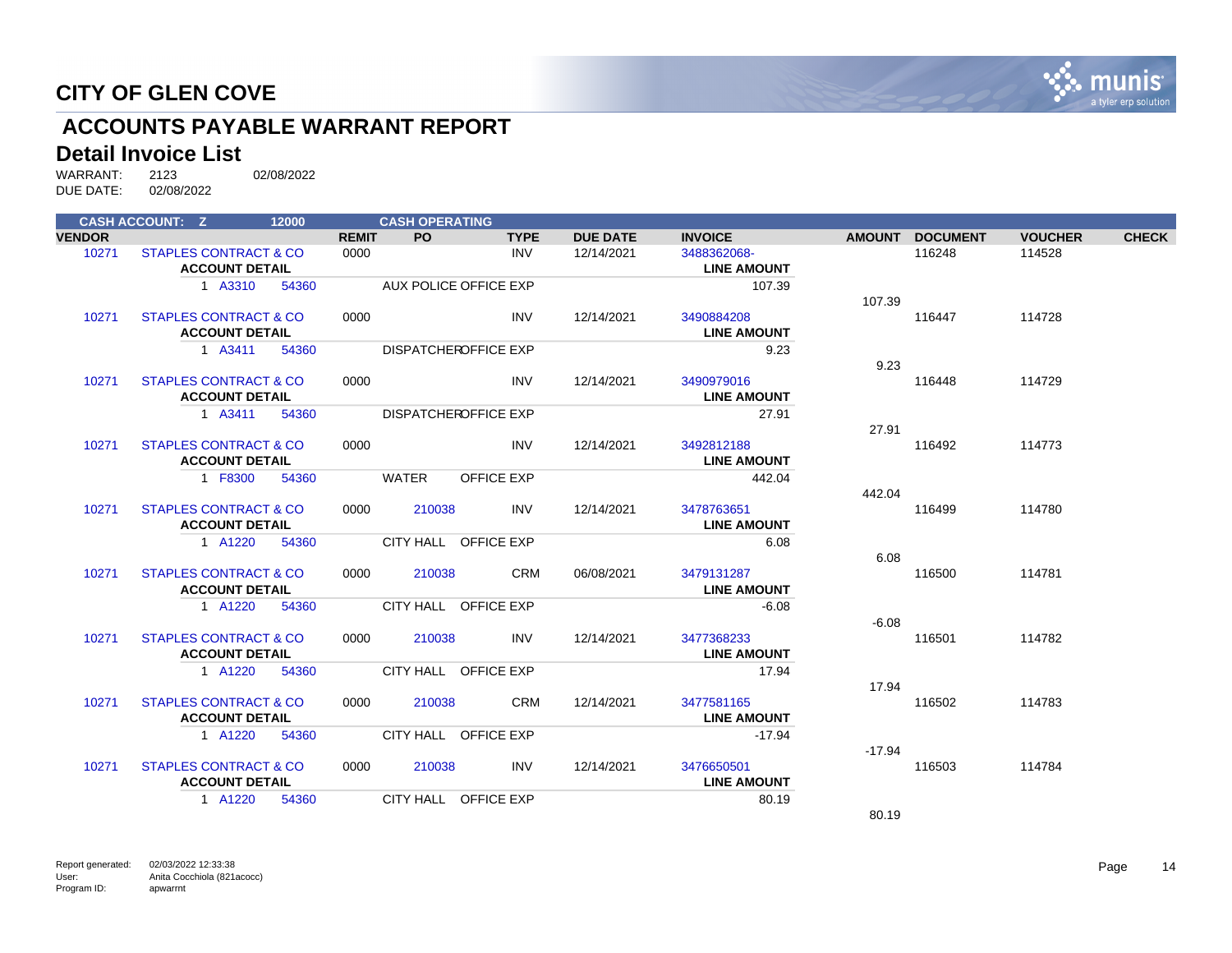

# **ACCOUNTS PAYABLE WARRANT REPORT**

#### **Detail Invoice List**

|               | <b>CASH ACCOUNT: Z</b>           | 12000 |              | <b>CASH OPERATING</b> |                       |                 |                    |               |                 |                |              |
|---------------|----------------------------------|-------|--------------|-----------------------|-----------------------|-----------------|--------------------|---------------|-----------------|----------------|--------------|
| <b>VENDOR</b> |                                  |       | <b>REMIT</b> | PO                    | <b>TYPE</b>           | <b>DUE DATE</b> | <b>INVOICE</b>     | <b>AMOUNT</b> | <b>DOCUMENT</b> | <b>VOUCHER</b> | <b>CHECK</b> |
| 10271         | <b>STAPLES CONTRACT &amp; CO</b> |       | 0000         | 210038                | <b>CRM</b>            | 12/14/2021      | 3476754613         |               | 116504          | 114785         |              |
|               | <b>ACCOUNT DETAIL</b>            |       |              |                       |                       |                 | <b>LINE AMOUNT</b> |               |                 |                |              |
|               | 1 A1220                          | 54360 |              |                       | CITY HALL OFFICE EXP  |                 | $-80.19$           |               |                 |                |              |
|               |                                  |       |              |                       |                       |                 |                    | $-80.19$      |                 |                |              |
| 10271         | <b>STAPLES CONTRACT &amp; CO</b> |       | 0000         | 210038                | <b>INV</b>            | 12/14/2021      | 3476519052         |               | 116505          | 114786         |              |
|               | <b>ACCOUNT DETAIL</b>            |       |              |                       |                       |                 | <b>LINE AMOUNT</b> |               |                 |                |              |
|               | 1 A1220                          | 54360 |              |                       | CITY HALL OFFICE EXP  |                 | 97.12              |               |                 |                |              |
|               |                                  |       |              |                       |                       |                 |                    | 97.12         |                 |                |              |
| 10271         | <b>STAPLES CONTRACT &amp; CO</b> |       | 0000         | 210038                | <b>INV</b>            | 12/14/2021      | 3476519.53         |               | 116506          | 114787         |              |
|               | <b>ACCOUNT DETAIL</b>            |       |              |                       |                       |                 | <b>LINE AMOUNT</b> |               |                 |                |              |
|               | 1 A1220                          | 54360 |              |                       | CITY HALL OFFICE EXP  |                 | 253.99             |               |                 |                |              |
|               |                                  |       |              |                       |                       |                 |                    | 253.99        |                 |                |              |
| 10271         | <b>STAPLES CONTRACT &amp; CO</b> |       | 0000         | 210038                | <b>INV</b>            | 12/14/2021      | 3476519054         |               | 116507          | 114788         |              |
|               | <b>ACCOUNT DETAIL</b>            |       |              |                       |                       |                 | <b>LINE AMOUNT</b> |               |                 |                |              |
|               | 1 A1220                          | 54360 |              |                       | CITY HALL OFFICE EXP  |                 | 204.09             |               |                 |                |              |
|               |                                  |       |              |                       |                       |                 |                    | 204.09        |                 |                |              |
| 10271         | <b>STAPLES CONTRACT &amp; CO</b> |       | 0000         |                       | <b>INV</b>            | 12/14/2021      | 3460345919         |               | 116508          | 114789         |              |
|               | <b>ACCOUNT DETAIL</b>            |       |              |                       |                       |                 | <b>LINE AMOUNT</b> |               |                 |                |              |
|               | 1 A3120                          | 54360 |              |                       | POLICE DEP OFFICE EXP |                 | 309.20             | 309.20        |                 |                |              |
| 10271         | <b>STAPLES CONTRACT &amp; CO</b> |       | 0000         |                       | <b>INV</b>            | 12/14/2021      | 346345922          |               | 116509          | 114790         |              |
|               | <b>ACCOUNT DETAIL</b>            |       |              |                       |                       |                 | <b>LINE AMOUNT</b> |               |                 |                |              |
|               | 1 A3120                          | 54360 |              |                       | POLICE DEP OFFICE EXP |                 | 27.18              |               |                 |                |              |
|               |                                  |       |              |                       |                       |                 |                    | 27.18         |                 |                |              |
| 10271         | <b>STAPLES CONTRACT &amp; CO</b> |       | 0000         |                       | <b>CRM</b>            | 12/14/2021      | 345809883          |               | 116510          | 114791         |              |
|               | <b>ACCOUNT DETAIL</b>            |       |              |                       |                       |                 | <b>LINE AMOUNT</b> |               |                 |                |              |
|               | 1 A3120                          | 54360 |              |                       | POLICE DEP OFFICE EXP |                 | $-78.02$           |               |                 |                |              |
|               |                                  |       |              |                       |                       |                 |                    | $-78.02$      |                 |                |              |
| 10271         | <b>STAPLES CONTRACT &amp; CO</b> |       | 0000         | 210078                | <b>INV</b>            | 12/14/2021      | 3492948554         |               | 116534          | 114815         |              |
|               | <b>ACCOUNT DETAIL</b>            |       |              |                       |                       |                 | <b>LINE AMOUNT</b> |               |                 |                |              |
|               | 1 A3120                          | 54360 |              |                       | POLICE DEP OFFICE EXP |                 | 65.08              |               |                 |                |              |
|               |                                  |       |              |                       |                       |                 |                    | 65.08         |                 |                |              |
| 10271         | <b>STAPLES CONTRACT &amp; CO</b> |       | 0000         | 210038                | INV                   | 12/14/2021      | 3490611450         |               | 116712          | 114994         |              |
|               | <b>ACCOUNT DETAIL</b>            |       |              |                       |                       |                 | <b>LINE AMOUNT</b> |               |                 |                |              |
|               | 1 A1220                          | 54360 |              |                       | CITY HALL OFFICE EXP  |                 | 22.57              |               |                 |                |              |
|               |                                  |       |              |                       |                       |                 |                    | 22.57         |                 |                |              |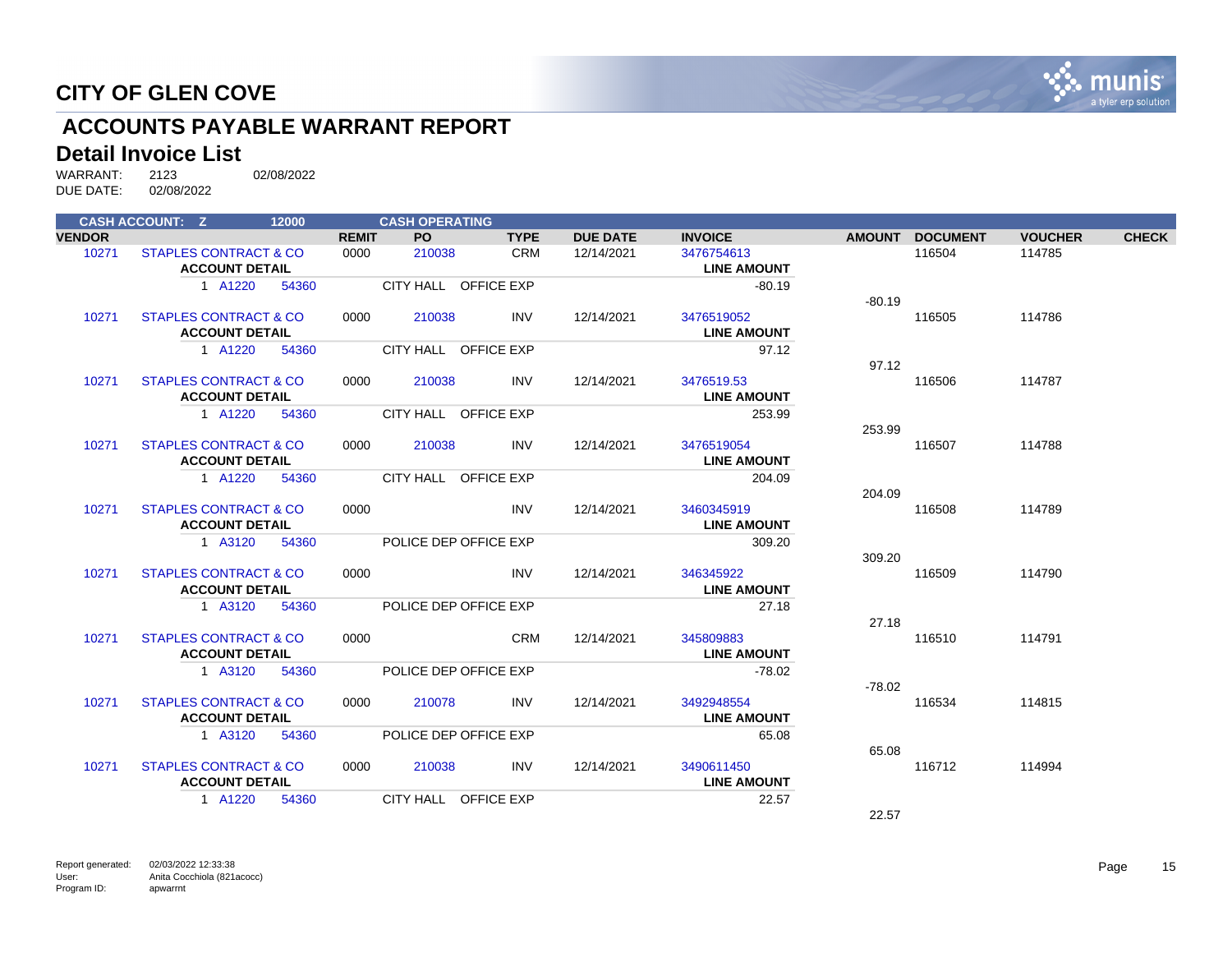

# **ACCOUNTS PAYABLE WARRANT REPORT**

#### **Detail Invoice List**

|               | <b>CASH ACCOUNT: Z</b>           | 12000 |              | <b>CASH OPERATING</b> |                      |                 |                    |               |                 |                |              |
|---------------|----------------------------------|-------|--------------|-----------------------|----------------------|-----------------|--------------------|---------------|-----------------|----------------|--------------|
| <b>VENDOR</b> |                                  |       | <b>REMIT</b> | <b>PO</b>             | <b>TYPE</b>          | <b>DUE DATE</b> | <b>INVOICE</b>     | <b>AMOUNT</b> | <b>DOCUMENT</b> | <b>VOUCHER</b> | <b>CHECK</b> |
| 10271         | <b>STAPLES CONTRACT &amp; CO</b> |       | 0000         | 210038                | <b>INV</b>           | 12/14/2021      | 3490611449         |               | 116713          | 114995         |              |
|               | <b>ACCOUNT DETAIL</b>            |       |              |                       |                      |                 | <b>LINE AMOUNT</b> |               |                 |                |              |
|               | 1 A1220                          | 54360 |              |                       | CITY HALL OFFICE EXP |                 | 59.32              |               |                 |                |              |
|               |                                  |       |              |                       |                      |                 |                    | 59.32         |                 |                |              |
| 10271         | <b>STAPLES CONTRACT &amp; CO</b> |       | 0000         | 210038                | <b>INV</b>           | 12/14/2021      | 3491057766         |               | 116714          | 114996         |              |
|               | <b>ACCOUNT DETAIL</b>            |       |              |                       |                      |                 | <b>LINE AMOUNT</b> |               |                 |                |              |
|               | 1 A1220                          | 54360 |              |                       | CITY HALL OFFICE EXP |                 | 79.28              |               |                 |                |              |
|               |                                  |       |              |                       |                      |                 |                    | 79.28         |                 |                |              |
| 10271         | STAPLES CONTRACT & CO            |       | 0000         | 210038                | <b>INV</b>           | 12/14/2021      | 3491260512         |               | 116716          | 114998         |              |
|               | <b>ACCOUNT DETAIL</b>            |       |              |                       |                      |                 | <b>LINE AMOUNT</b> |               |                 |                |              |
|               | 1 A1220                          | 54360 |              |                       | CITY HALL OFFICE EXP |                 | 59.32              |               |                 |                |              |
|               |                                  |       |              |                       |                      |                 |                    | 59.32         |                 |                |              |
| 10271         | <b>STAPLES CONTRACT &amp; CO</b> |       | 0000         | 210038                | <b>INV</b>           | 12/14/2021      | 3491260516         |               | 116717          | 114999         |              |
|               | <b>ACCOUNT DETAIL</b>            |       |              |                       |                      |                 | <b>LINE AMOUNT</b> |               |                 |                |              |
|               | 1 A1220                          | 54360 |              |                       | CITY HALL OFFICE EXP |                 | 58.01              |               |                 |                |              |
|               |                                  |       |              |                       |                      |                 |                    | 58.01         |                 |                |              |
| 10271         | <b>STAPLES CONTRACT &amp; CO</b> |       | 0000         | 210038                | <b>INV</b>           | 12/14/2021      | 3490370558         |               | 116718          | 115000         |              |
|               | <b>ACCOUNT DETAIL</b>            |       |              |                       |                      |                 | <b>LINE AMOUNT</b> |               |                 |                |              |
|               | 1 A1220                          | 54360 |              |                       | CITY HALL OFFICE EXP |                 | 621.00             |               |                 |                |              |
|               |                                  |       |              |                       |                      |                 |                    | 621.00        |                 |                |              |
| 10271         | <b>STAPLES CONTRACT &amp; CO</b> |       | 0000         | 210038                | <b>CRM</b>           | 12/14/2021      | 3491887405         |               | 116719          | 115001         |              |
|               | <b>ACCOUNT DETAIL</b>            |       |              |                       |                      |                 | <b>LINE AMOUNT</b> |               |                 |                |              |
|               | 1 A1220                          | 54360 |              |                       | CITY HALL OFFICE EXP |                 | $-28.62$           |               |                 |                |              |
|               |                                  |       |              |                       |                      |                 |                    | $-28.62$      |                 |                |              |
| 10271         | <b>STAPLES CONTRACT &amp; CO</b> |       | 0000         | 210038                | <b>INV</b>           | 12/14/2021      | 3491887406         |               | 116720          | 115002         |              |
|               | <b>ACCOUNT DETAIL</b>            |       |              |                       |                      |                 | <b>LINE AMOUNT</b> |               |                 |                |              |
|               | 1 A1220                          | 54360 |              |                       | CITY HALL OFFICE EXP |                 | 39.99              |               |                 |                |              |
|               |                                  |       |              |                       |                      |                 |                    | 39.99         |                 |                |              |
| 10271         | <b>STAPLES CONTRACT &amp; CO</b> |       | 0000         | 210038                | <b>INV</b>           | 12/14/2021      | 3491887409         |               | 116721          | 115003         |              |
|               | <b>ACCOUNT DETAIL</b>            |       |              |                       |                      |                 | <b>LINE AMOUNT</b> |               |                 |                |              |
|               | 1 A1220                          | 54360 |              |                       | CITY HALL OFFICE EXP |                 | 20.04              |               |                 |                |              |
|               |                                  |       |              |                       |                      |                 |                    | 20.04         |                 |                |              |
| 10271         | <b>STAPLES CONTRACT &amp; CO</b> |       | 0000         | 210038                | <b>INV</b>           | 12/14/2021      | 3491887411         |               | 116722          | 115004         |              |
|               | <b>ACCOUNT DETAIL</b>            |       |              |                       |                      |                 | <b>LINE AMOUNT</b> |               |                 |                |              |
|               | 1 A1220                          | 54360 |              |                       | CITY HALL OFFICE EXP |                 | 37.92              |               |                 |                |              |
|               |                                  |       |              |                       |                      |                 |                    | 37.92         |                 |                |              |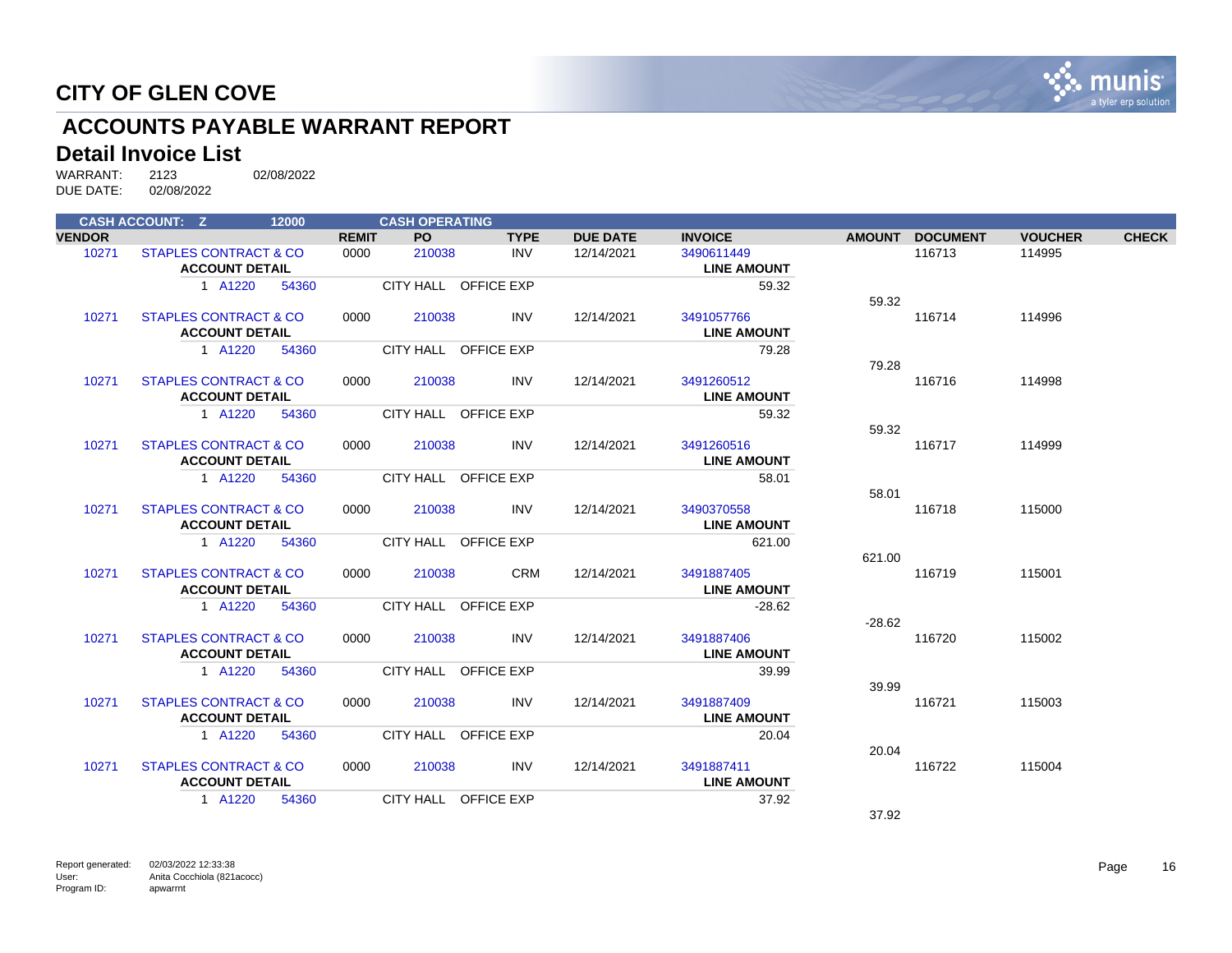

# **ACCOUNTS PAYABLE WARRANT REPORT**

#### **Detail Invoice List**

|               | <b>CASH ACCOUNT: Z</b>           | 12000 |              | <b>CASH OPERATING</b>   |                      |                 |                    |               |                 |                |              |
|---------------|----------------------------------|-------|--------------|-------------------------|----------------------|-----------------|--------------------|---------------|-----------------|----------------|--------------|
| <b>VENDOR</b> |                                  |       | <b>REMIT</b> | <b>PO</b>               | <b>TYPE</b>          | <b>DUE DATE</b> | <b>INVOICE</b>     | <b>AMOUNT</b> | <b>DOCUMENT</b> | <b>VOUCHER</b> | <b>CHECK</b> |
| 10271         | <b>STAPLES CONTRACT &amp; CO</b> |       | 0000         | 210038                  | <b>INV</b>           | 12/14/2021      | 3492948553         |               | 116723          | 115005         |              |
|               | <b>ACCOUNT DETAIL</b>            |       |              |                         |                      |                 | <b>LINE AMOUNT</b> |               |                 |                |              |
|               | 1 A1220                          | 54360 |              |                         | CITY HALL OFFICE EXP |                 | 88.96              |               |                 |                |              |
|               |                                  |       |              |                         |                      |                 |                    | 88.96         |                 |                |              |
| 10271         | <b>STAPLES CONTRACT &amp; CO</b> |       | 0000         | 210038                  | <b>INV</b>           | 12/14/2021      | 3490441049         |               | 116724          | 115006         |              |
|               | <b>ACCOUNT DETAIL</b>            |       |              |                         |                      |                 | <b>LINE AMOUNT</b> |               |                 |                |              |
|               | 1 A1220                          | 54360 |              |                         | CITY HALL OFFICE EXP |                 | 373.62             |               |                 |                |              |
|               |                                  |       |              |                         |                      |                 |                    | 373.62        |                 |                |              |
| 10271         | <b>STAPLES CONTRACT &amp; CO</b> |       | 0000         | 210038                  | <b>INV</b>           | 12/14/2021      | 3490825468         |               | 116725          | 115007         |              |
|               | <b>ACCOUNT DETAIL</b>            |       |              |                         |                      |                 | <b>LINE AMOUNT</b> |               |                 |                |              |
|               | 1 A1220                          | 54360 |              |                         | CITY HALL OFFICE EXP |                 | 213.75             |               |                 |                |              |
|               |                                  |       |              |                         |                      |                 |                    | 213.75        |                 |                |              |
| 10271         | <b>STAPLES CONTRACT &amp; CO</b> |       | 0000         | 210038                  | <b>INV</b>           | 12/14/2021      | 3490979015         |               | 116726          | 115008         |              |
|               | <b>ACCOUNT DETAIL</b>            |       |              |                         |                      |                 | <b>LINE AMOUNT</b> |               |                 |                |              |
|               | 1 A1220                          | 54360 |              |                         | CITY HALL OFFICE EXP |                 | 22.62              |               |                 |                |              |
|               |                                  |       |              |                         |                      |                 |                    | 22.62         |                 |                |              |
| 10271         | <b>STAPLES CONTRACT &amp; CO</b> |       | 0000         | 210038                  | <b>INV</b>           | 12/14/2021      | 3490825469         |               | 116727          | 115009         |              |
|               | <b>ACCOUNT DETAIL</b>            |       |              |                         |                      |                 | <b>LINE AMOUNT</b> |               |                 |                |              |
|               | 1 A1220                          | 54360 |              |                         | CITY HALL OFFICE EXP |                 | 28.26              |               |                 |                |              |
|               |                                  |       |              |                         |                      |                 |                    | 28.26         |                 |                |              |
| 10271         | <b>STAPLES CONTRACT &amp; CO</b> |       | 0000         | 210038                  | <b>CRM</b>           | 10/28/2021      | 3490979014         |               | 116728          | 115010         |              |
|               | <b>ACCOUNT DETAIL</b>            |       |              |                         |                      |                 | <b>LINE AMOUNT</b> |               |                 |                |              |
|               | 1 A1220                          | 54360 |              |                         | CITY HALL OFFICE EXP |                 | $-23.55$           |               |                 |                |              |
|               |                                  |       |              |                         |                      |                 |                    | $-23.55$      |                 |                |              |
|               |                                  |       |              |                         |                      |                 | <b>CHECK TOTAL</b> | 3,154.81      |                 |                |              |
|               |                                  |       |              |                         |                      |                 |                    |               |                 |                |              |
| 10692         | <b>TAUBS CARPET &amp; TILE C</b> |       | 0000         | 210382                  | <b>INV</b>           | 02/08/2022      | 6938               |               | 117551          | 115848         |              |
|               | <b>ACCOUNT DETAIL</b>            |       |              |                         |                      |                 | <b>LINE AMOUNT</b> |               |                 |                |              |
|               | 1 A8760                          | 55955 |              | <b>OEM</b>              | <b>IDA</b>           |                 | 54,668.69          |               |                 |                |              |
|               |                                  |       |              |                         |                      |                 |                    | 54,668.69     |                 |                |              |
|               |                                  |       |              |                         |                      |                 | <b>CHECK TOTAL</b> | 54,668.69     |                 |                |              |
|               |                                  |       |              |                         |                      |                 |                    |               |                 |                |              |
| 200800        | <b>TELSTAR SECURITY</b>          |       | 0000         |                         | <b>INV</b>           | 02/08/2022      | 5449               |               | 117651          | 115948         |              |
|               | <b>ACCOUNT DETAIL</b>            |       |              |                         |                      |                 | <b>LINE AMOUNT</b> |               |                 |                |              |
|               | 1 A3310                          | 55420 |              | <b>AUX POLICE MAINT</b> |                      |                 | 157.50             |               |                 |                |              |
|               |                                  |       |              |                         |                      |                 |                    | 157.50        |                 |                |              |
|               |                                  |       |              |                         |                      |                 | <b>CHECK TOTAL</b> | 157.50        |                 |                |              |
|               |                                  |       |              |                         |                      |                 |                    |               |                 |                |              |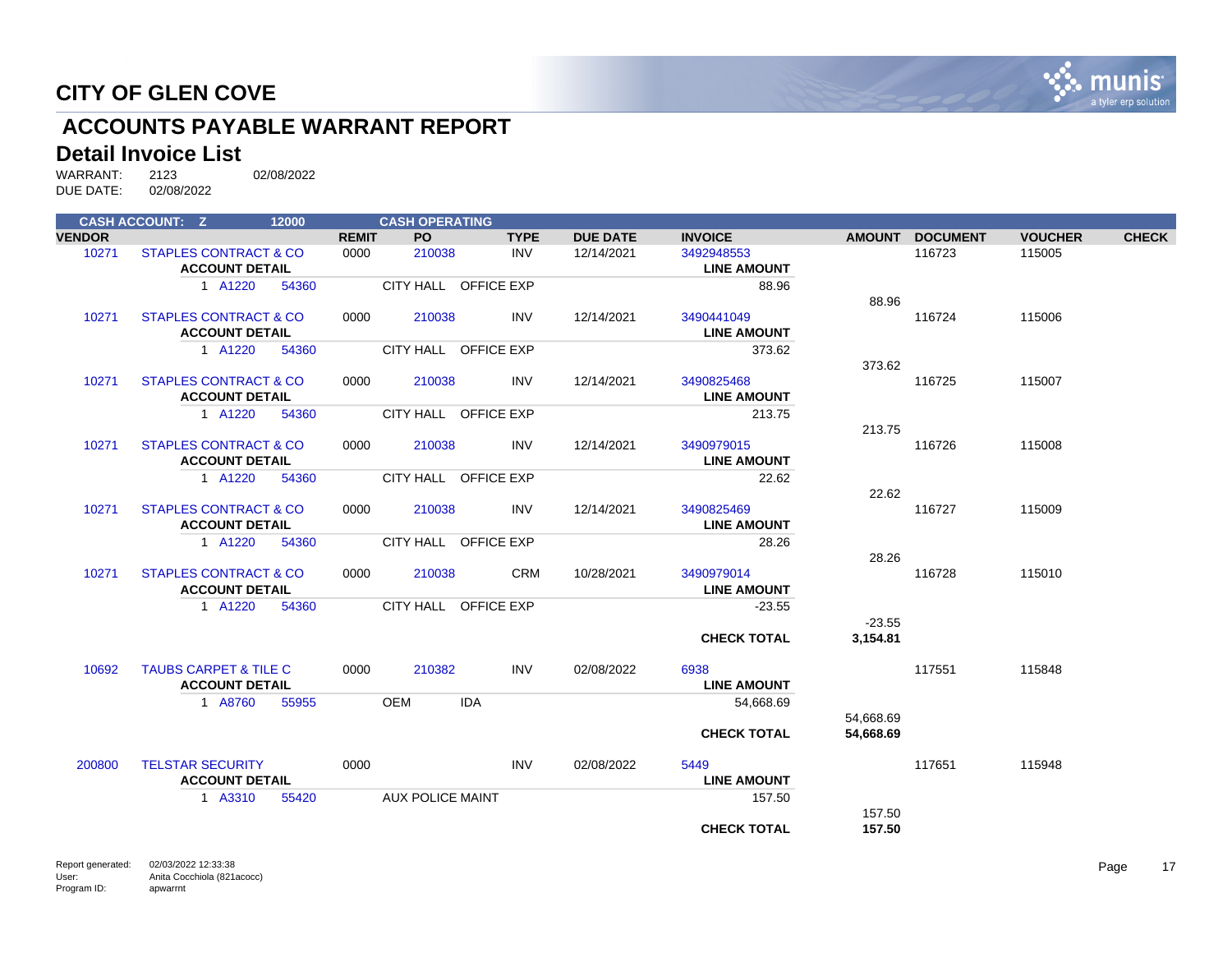

# **ACCOUNTS PAYABLE WARRANT REPORT**

#### **Detail Invoice List**

|               | <b>CASH ACCOUNT: Z</b>                                | 12000      |              | <b>CASH OPERATING</b>   |                             |                 |                                 |               |                 |                |              |
|---------------|-------------------------------------------------------|------------|--------------|-------------------------|-----------------------------|-----------------|---------------------------------|---------------|-----------------|----------------|--------------|
| <b>VENDOR</b> |                                                       |            | <b>REMIT</b> | <b>PO</b>               | <b>TYPE</b>                 | <b>DUE DATE</b> | <b>INVOICE</b>                  | <b>AMOUNT</b> | <b>DOCUMENT</b> | <b>VOUCHER</b> | <b>CHECK</b> |
| 200875        | <b>TERMINEX PROCESSING C</b><br><b>ACCOUNT DETAIL</b> |            | 0001         |                         | <b>INV</b>                  | 02/08/2022      | 415458863<br><b>LINE AMOUNT</b> |               | 117660          | 115957         |              |
|               | 1 F8300                                               | 55422      |              | <b>WATER</b>            | <b>MTN CONTR</b>            |                 | 96.00                           |               |                 |                |              |
|               |                                                       |            |              |                         |                             |                 |                                 | 96.00         |                 |                |              |
|               |                                                       |            |              |                         |                             |                 | <b>CHECK TOTAL</b>              | 96.00         |                 |                |              |
| 10910         | <b>TURNER, CORINNE</b>                                |            | 0000         | 210422                  | <b>INV</b>                  | 02/08/2022      | 2021                            |               | 117529          | 115826         |              |
|               | <b>ACCOUNT DETAIL</b>                                 |            |              |                         |                             |                 | <b>LINE AMOUNT</b>              |               |                 |                |              |
|               | 1 A7055                                               | 55438      |              |                         | <b>RECREATIONCONTRACTS</b>  |                 | 300.00                          |               |                 |                |              |
|               |                                                       |            |              |                         |                             |                 |                                 | 300.00        |                 |                |              |
|               |                                                       |            |              |                         |                             |                 | <b>CHECK TOTAL</b>              | 300.00        |                 |                |              |
| 210104        | <b>ULINE</b>                                          |            | 0000         |                         | <b>INV</b>                  | 02/08/2022      | 143076768                       |               | 117550          | 115847         |              |
|               | <b>ACCOUNT DETAIL</b>                                 |            |              |                         |                             |                 | <b>LINE AMOUNT</b>              |               |                 |                |              |
|               | 1 A7030                                               | 54324      |              |                         | <b>SENIOR CENSUPPLIES</b>   |                 | 88.46                           |               |                 |                |              |
|               |                                                       |            |              |                         |                             |                 |                                 | 88.46         |                 |                |              |
|               |                                                       |            |              |                         |                             |                 | <b>CHECK TOTAL</b>              | 88.46         |                 |                |              |
| 10922         | UNITED SITE SERVICES                                  |            | 0001         |                         | <b>INV</b>                  | 02/08/2022      | 0006237707                      |               | 117670          | 115969         |              |
|               | <b>ACCOUNT DETAIL</b>                                 |            |              |                         |                             |                 | <b>LINE AMOUNT</b>              |               |                 |                |              |
|               | 1 A7550                                               | 55557      |              |                         | <b>CELEBRATIOCELEBRATIO</b> |                 | 900.00                          |               |                 |                |              |
|               |                                                       |            |              |                         |                             |                 |                                 | 900.00        |                 |                |              |
|               |                                                       |            |              |                         |                             |                 | <b>CHECK TOTAL</b>              | 900.00        |                 |                |              |
| 10730         | <b>WALDEN ENVIRONMENTAL</b>                           |            | 0000         | 210024                  | <b>INV</b>                  | 02/08/2022      | 25366                           |               | 117681          | 115980         |              |
|               | <b>ACCOUNT DETAIL</b>                                 |            |              |                         |                             |                 | <b>LINE AMOUNT</b>              |               |                 |                |              |
|               | 1 H8300                                               | 52260      | 2037         | <b>WATER</b>            | <b>INFRASTRUC</b>           |                 | 2,421.16                        |               |                 |                |              |
|               |                                                       |            |              |                         |                             |                 |                                 | 2,421.16      |                 |                |              |
|               |                                                       |            |              |                         |                             |                 | <b>CHECK TOTAL</b>              | 2,421.16      |                 |                |              |
| 10369         | <b>WESTAR CONSTRUCTION G</b>                          |            | 0000         | 210071                  | <b>INV</b>                  | 02/08/2022      | 2500                            |               | 117732          | 116032         |              |
|               | <b>ACCOUNT DETAIL</b>                                 |            |              |                         |                             |                 | <b>LINE AMOUNT</b>              |               |                 |                |              |
|               | 1 H7140                                               | 52240 2033 |              | <b>RECREATIONMORGAN</b> |                             |                 | 36,028.75                       |               |                 |                |              |
|               |                                                       |            |              |                         |                             |                 |                                 | 36,028.75     |                 |                |              |
|               |                                                       |            |              |                         |                             |                 | <b>CHECK TOTAL</b>              | 36,028.75     |                 |                |              |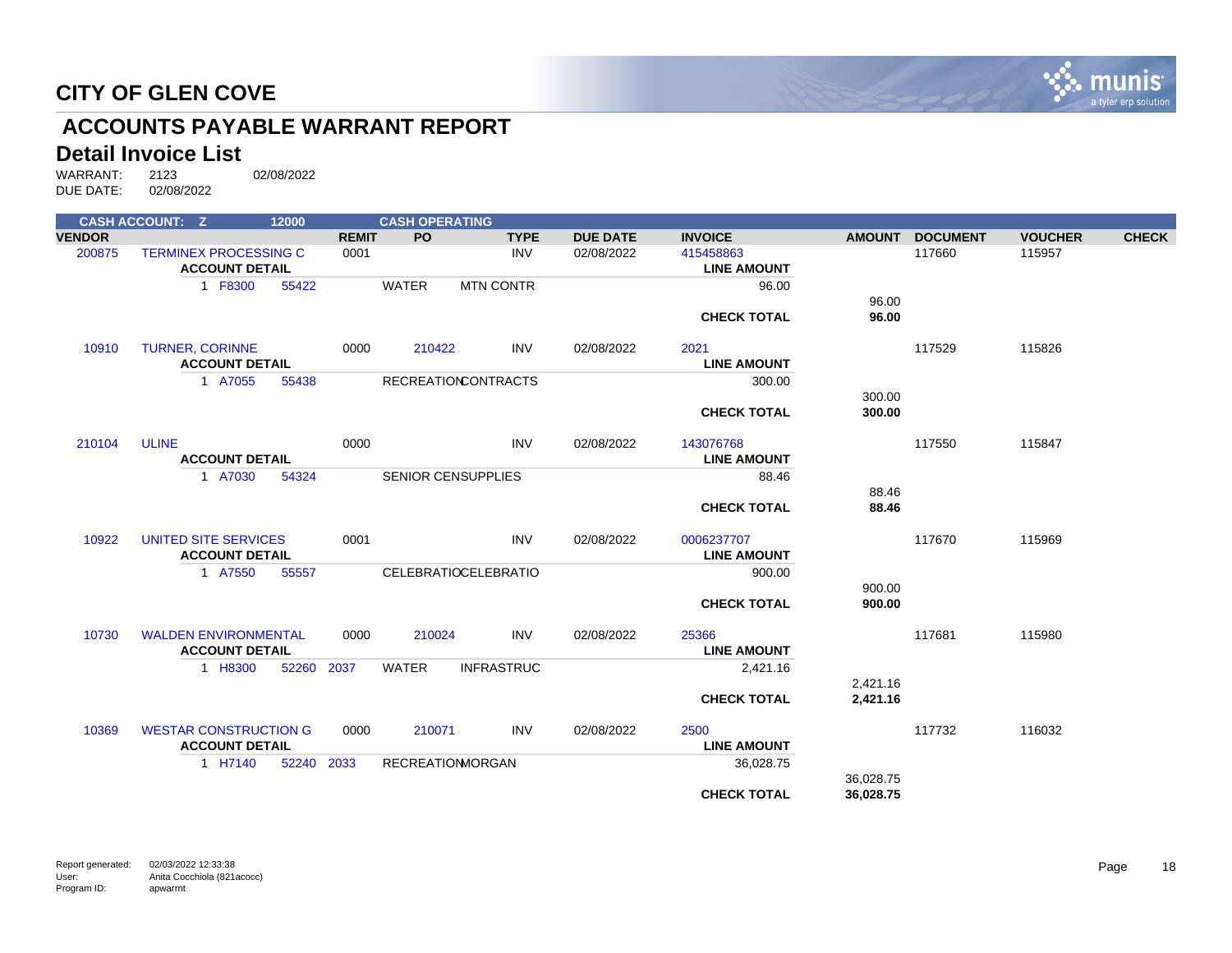

# **ACCOUNTS PAYABLE WARRANT REPORT**

#### **Detail Invoice List**

|               | <b>CASH ACCOUNT: Z</b>                                | 12000 |              | <b>CASH OPERATING</b> |                   |                 |                                |               |                 |                |              |
|---------------|-------------------------------------------------------|-------|--------------|-----------------------|-------------------|-----------------|--------------------------------|---------------|-----------------|----------------|--------------|
| <b>VENDOR</b> |                                                       |       | <b>REMIT</b> | <b>PO</b>             | <b>TYPE</b>       | <b>DUE DATE</b> | <b>INVOICE</b>                 | <b>AMOUNT</b> | <b>DOCUMENT</b> | <b>VOUCHER</b> | <b>CHECK</b> |
| 231078        | <b>WINFIELD SOLUTIONS, L</b><br><b>ACCOUNT DETAIL</b> |       | 0000         |                       | <b>INV</b>        | 02/08/2022      | 64819424<br><b>LINE AMOUNT</b> |               | 117563          | 115860         |              |
|               | 1 A7180                                               | 54346 |              | <b>GOLF</b>           | <b>HORT SUPPY</b> |                 | 530.00                         | 530.00        |                 |                |              |
| 231078        | <b>WINFIELD SOLUTIONS, L</b><br><b>ACCOUNT DETAIL</b> |       | 0000         |                       | <b>INV</b>        | 02/08/2022      | 64819421<br><b>LINE AMOUNT</b> |               | 117564          | 115861         |              |
|               | 1 A7180                                               | 54346 |              | <b>GOLF</b>           | <b>HORT SUPPY</b> |                 | 935.00                         | 935.00        |                 |                |              |
| 231078        | <b>WINFIELD SOLUTIONS, L</b><br><b>ACCOUNT DETAIL</b> |       | 0000         |                       | <b>INV</b>        | 02/08/2022      | 64818006<br><b>LINE AMOUNT</b> |               | 117565          | 115862         |              |
|               | 1 A7180                                               | 54346 |              | <b>GOLF</b>           | <b>HORT SUPPY</b> |                 | 1,246.00                       | 1,246.00      |                 |                |              |
| 231078        | <b>WINFIELD SOLUTIONS, L</b><br><b>ACCOUNT DETAIL</b> |       | 0000         |                       | <b>INV</b>        | 02/08/2022      | 64819264<br><b>LINE AMOUNT</b> |               | 117566          | 115863         |              |
|               | 1 A7180                                               | 54346 |              | <b>GOLF</b>           | <b>HORT SUPPY</b> |                 | 810.00                         | 810.00        |                 |                |              |
| 231078        | <b>WINFIELD SOLUTIONS, L</b><br><b>ACCOUNT DETAIL</b> |       | 0000         |                       | <b>INV</b>        | 02/08/2022      | 64819427<br><b>LINE AMOUNT</b> |               | 117567          | 115864         |              |
|               | 1 A7180                                               | 54346 |              | <b>GOLF</b>           | <b>HORT SUPPY</b> |                 | 530.00                         | 530.00        |                 |                |              |
| 231078        | <b>WINFIELD SOLUTIONS, L</b><br><b>ACCOUNT DETAIL</b> |       | 0000         |                       | <b>INV</b>        | 02/08/2022      | 64819259<br><b>LINE AMOUNT</b> |               | 117568          | 115865         |              |
|               | 1 A7180                                               | 54346 |              | <b>GOLF</b>           | <b>HORT SUPPY</b> |                 | 530.00                         | 530.00        |                 |                |              |
| 231078        | <b>WINFIELD SOLUTIONS, L</b><br><b>ACCOUNT DETAIL</b> |       | 0000         |                       | <b>INV</b>        | 02/08/2022      | 64819258<br><b>LINE AMOUNT</b> |               | 117569          | 115866         |              |
|               | 1 A7180                                               | 54346 |              | <b>GOLF</b>           | <b>HORT SUPPY</b> |                 | 935.00                         | 935.00        |                 |                |              |
|               |                                                       |       |              |                       |                   |                 | <b>CHECK TOTAL</b>             | 5,516.00      |                 |                |              |
| 230262        | <b>WINTERS BROS, WASTE S</b><br><b>ACCOUNT DETAIL</b> |       | 0000         | 210029                | <b>INV</b>        | 02/08/2022      | 2425860<br><b>LINE AMOUNT</b>  |               | 117607          | 115904         |              |
|               | 1 A8160                                               | 55438 |              | GARBAGE               | <b>CONTRACTS</b>  |                 | 625.00                         | 625.00        |                 |                |              |
| 230262        | <b>WINTERS BROS, WASTE S</b><br><b>ACCOUNT DETAIL</b> |       | 0000         | 210029                | <b>INV</b>        | 02/08/2022      | 2427767<br><b>LINE AMOUNT</b>  |               | 117608          | 115905         |              |
|               | 1 A8160                                               | 55438 |              | GARBAGE               | <b>CONTRACTS</b>  |                 | 4,089.40                       |               |                 |                |              |
|               |                                                       |       |              |                       |                   |                 |                                | 4,089.40      |                 |                |              |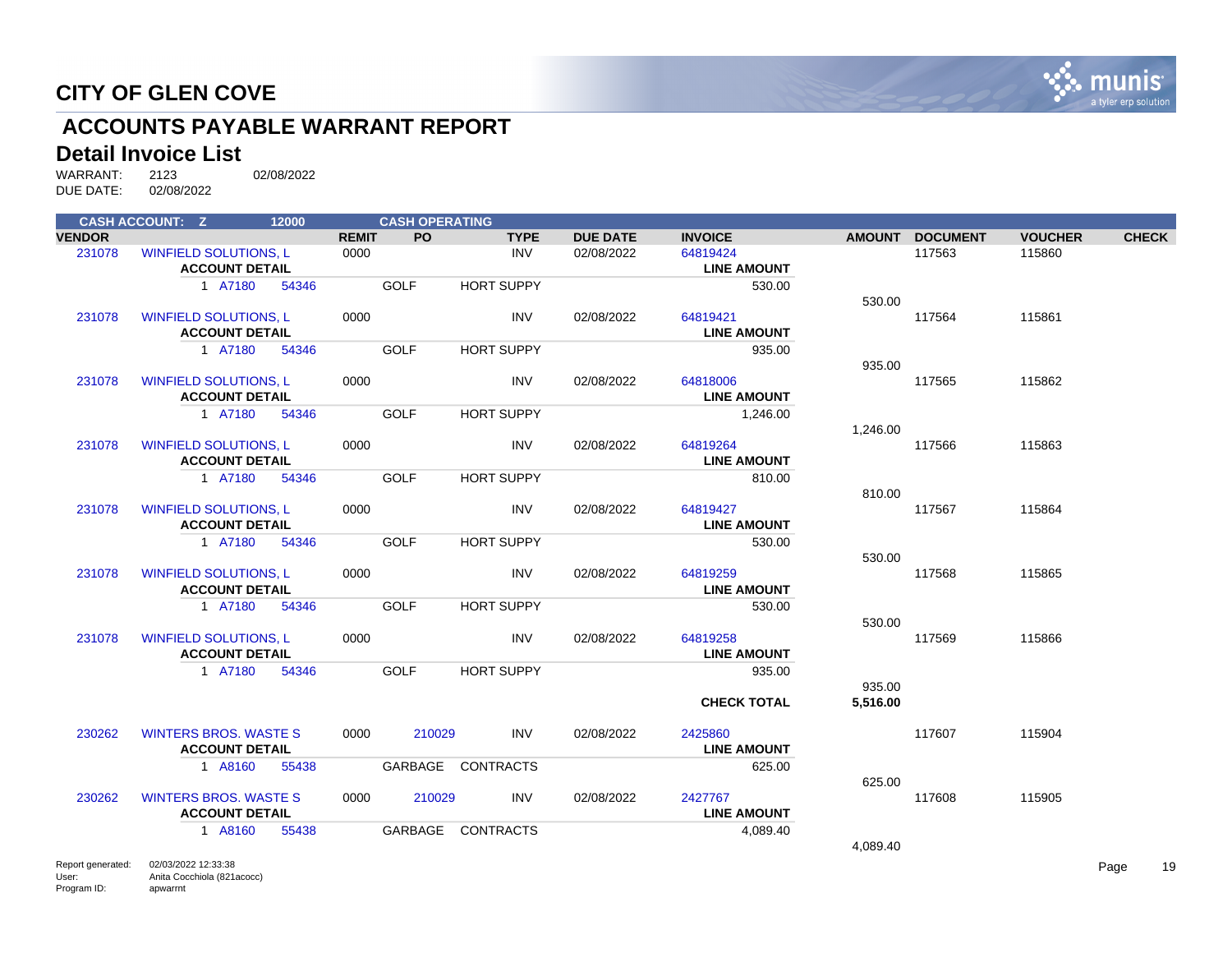

# **ACCOUNTS PAYABLE WARRANT REPORT**

#### **Detail Invoice List**

|               | <b>CASH ACCOUNT: Z</b> | 12000 |              | <b>CASH OPERATING</b> |                             |                 |                    |               |                 |                |              |
|---------------|------------------------|-------|--------------|-----------------------|-----------------------------|-----------------|--------------------|---------------|-----------------|----------------|--------------|
| <b>VENDOR</b> |                        |       | <b>REMIT</b> | <b>PO</b>             | <b>TYPE</b>                 | <b>DUE DATE</b> | <b>INVOICE</b>     | <b>AMOUNT</b> | <b>DOCUMENT</b> | <b>VOUCHER</b> | <b>CHECK</b> |
|               |                        |       |              |                       |                             |                 | <b>CHECK TOTAL</b> | 4,714.40      |                 |                |              |
| 132           | <b>INVOICES</b>        |       |              |                       | <b>WARRANT TOTAL</b>        |                 | 1,252,844.98       | 1,252,844.98  |                 |                |              |
|               |                        |       |              |                       | <b>CASH ACCOUNT BALANCE</b> |                 |                    | 0.00          |                 |                |              |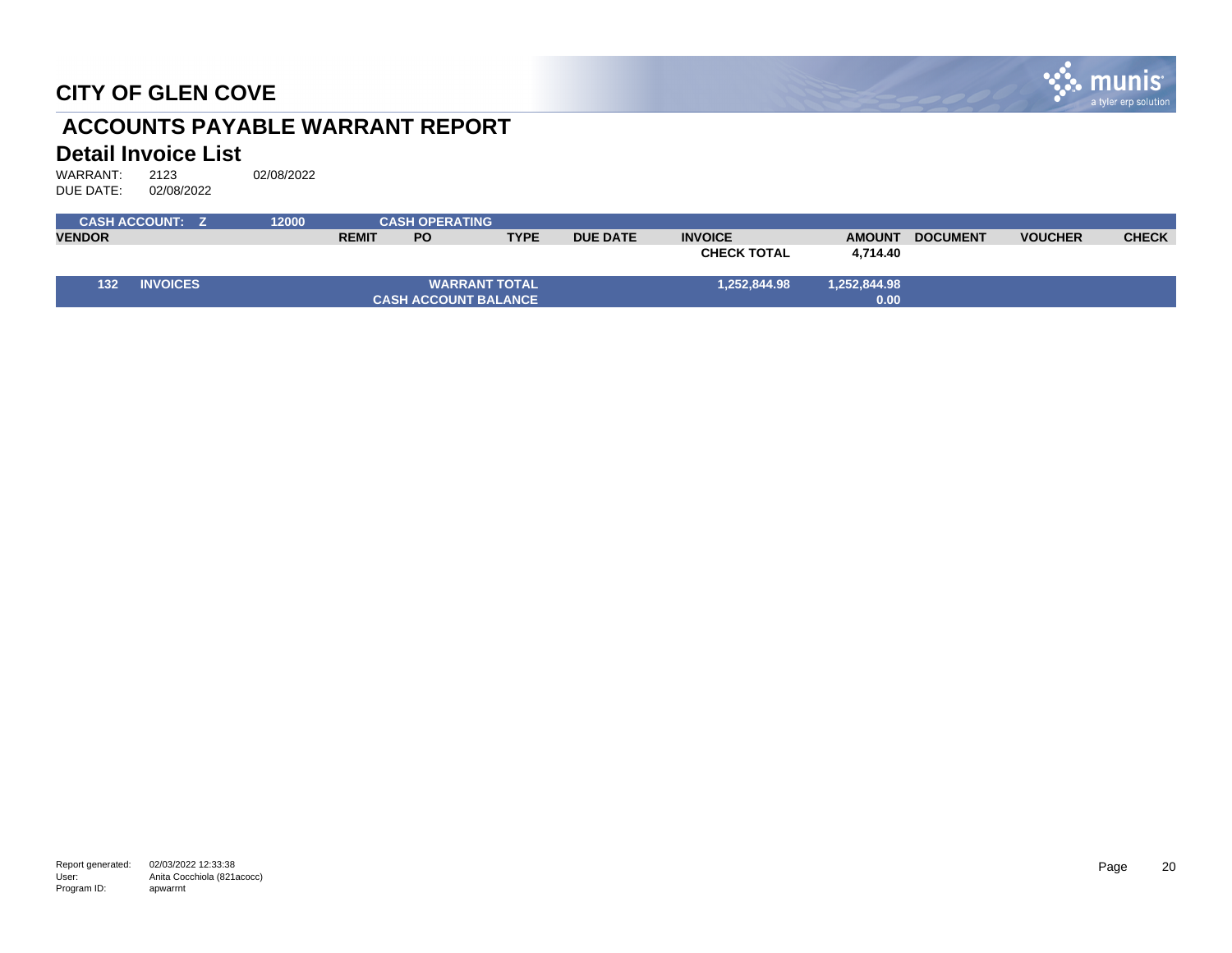

# **ACCOUNTS PAYABLE WARRANT REPORT**

# Warrant Summary<br>WARRANT: 2123

WARRANT: 2123 02/08/2022<br>DUE DATE: 02/08/2022 DUE DATE:

| <b>FUND</b>       | <b>ORG</b>   |                                  | <b>ACCOUNT</b>              | <b>AMOUNT</b>                                | <b>AVLB BUDGET</b> |
|-------------------|--------------|----------------------------------|-----------------------------|----------------------------------------------|--------------------|
| A                 | $\mathsf{A}$ | <b>GENERAL FUND</b>              | A -00-0000-26000 -          | <b>ACCOUNTS PAYABLE</b><br>4.00              |                    |
| Α                 | A1210        | <b>MAYOR</b>                     | A -01-1210-55438 -          | 2,653.85<br><b>CONTRACTUAL SERVICES</b>      | 5,812.71           |
| Α                 | A1220        | CITY HALL OPERATING E            | A -01-1220-54360 -          | PRINTING & OFFICE<br>2,227.69                | 16,949.97          |
| A                 | A1310        | <b>FINANCE DEPARTMENT</b>        | A -01-1310-55438 -          | 750.00<br><b>CONTRACTUAL SERVICES</b>        | $-62.362.59$       |
| Α                 | A1490        | DEPT PUBLIC WORKS - A            | A -01-1490-42560 -          | <b>STREET OPENING PERMIT</b><br>7,200.00     | 0.00               |
| Α                 | A1490        | <b>DEPT PUBLIC WORKS - A</b>     | A -01-1490-54324 -          | <b>GENERAL SUPPLIES</b><br>213.10            | 674.92             |
| Α                 | A1490        | DEPT PUBLIC WORKS - A            | A -01-1490-55416 -          | <b>TELECOMMUNICATIONS</b><br>168.47          | 441.60             |
| Α                 | A1490        | DEPT PUBLIC WORKS - A            | A -01-1490-55420 -          | 77.24<br><b>REPAIRS &amp; MAINTENANCE</b>    | 1,028.06           |
| Α                 | A1640        | DEPT PUBLIC WORKS - G            | A -01-1640-54321 -          | <b>VEHICLE GAS/DIESEL/FU</b><br>1,848.87     | $-29,834.03$       |
| Α                 | A3120        | POLICE DEPARTMENT                | A -03-3120-54360 -          | PRINTING & OFFICE<br>509.80                  | 692.45             |
| Α                 | A3120        | POLICE DEPARTMENT                | A -03-3120-55420 -          | <b>REPAIRS &amp; MAINTENANCE</b><br>140.00   | 5,808.83           |
| Α                 | A3120        | POLICE DEPARTMENT                | A -03-3120-55438 -          | <b>CONTRACTUAL SERVICES</b><br>3,361.00      | 399.00             |
| A                 | A3120        | POLICE DEPARTMENT                | A -03-3120-55443 -          | 252.52<br><b>TECHNICAL SERVICES</b>          | 580.40             |
| Α                 | A3310        | <b>AUXILIARY POLICE</b>          | A -03-3310-54360 -          | PRINTING & OFFICE<br>107.39                  | 360.65             |
| Α                 | A3310        | <b>AUXILIARY POLICE</b>          | $-03 - 3310 - 55420 -$<br>A | <b>REPAIRS &amp; MAINTENANCE</b><br>197.50   | 324.88             |
| Α                 | A3410        | FIRE DEPARTMENT                  | A -03-3410-54310 -          | <b>FOOD</b><br>200.00                        | 617.70             |
| Α                 | A3410        | FIRE DEPARTMENT                  | A -03-3410-55420 -          | <b>REPAIRS &amp; MAINTENANCE</b><br>118.67   | 0.97               |
| Α                 | A3411        | FIRE DEPARTMENT DISPA            | A -03-3411-54360 -          | 37.14<br>PRINTING & OFFICE                   | 0.00               |
| Α                 | A3510        | <b>ANIMAL SHELTER</b>            | A -01-3510-55420 -          | <b>REPAIRS &amp; MAINTENANCE</b><br>7.98     | 1,799.11           |
| Α                 | A3630        | <b>CODE ENFORCEMENT</b>          | A -03-3630-55420 -          | <b>REPAIRS &amp; MAINTENANCE</b><br>10.00    | 42.28              |
| Α                 | A4540        | <b>EMS/AMBULANCE CORPS</b>       | A -04-4540-54353 -          | <b>MEDICAL SUPPLIES</b><br>301.02            | 679.45             |
| A                 | A4540        | <b>EMS/AMBULANCE CORPS</b>       | A -04-4540-55407 -          | <b>EQUIP. SERVICE &amp; RENT</b><br>285.00   | 5,452.17           |
| Α                 | A4540        | <b>EMS/AMBULANCE CORPS</b>       | A -04-4540-55420 -          | 5,457.96<br><b>REPAIRS &amp; MAINTENANCE</b> | 493.76             |
| Α                 | A4540        | <b>EMS/AMBULANCE CORPS</b>       | A -04-4540-55423 -          | <b>INSPECTION &amp; FIELD DA</b><br>9,151.00 | 550.00             |
| Α                 | A4540        | <b>EMS/AMBULANCE CORPS</b>       | A -04-4540-55438 -          | <b>CONTRACTUAL SERVICES</b><br>6,712.18      | 7,163.33           |
| Α                 | A5110        | DEPT PUBLIC WORKS - R            | A -05-5110-54301 -          | <b>AUTO SUPPLIES</b><br>1,653.79             | $-1,605.79$        |
| Α                 | A5110        | DEPT PUBLIC WORKS - R            | A -05-5110-54324 -          | <b>GENERAL SUPPLIES</b><br>580.77            | $-486.91$          |
| Α                 | A5110        | DEPT PUBLIC WORKS - R            | A -05-5110-54380 -          | UTILITIES STREET LIGH<br>188.22              | $-2.643.08$        |
| Α                 | A5110        | <b>DEPT PUBLIC WORKS - R</b>     | A -05-5110-55420 -          | <b>REPAIRS &amp; MAINTENANCE</b><br>157.21   | 37.91              |
| Α                 | A5720        | <b>HARBOR PATROL</b>             | A -05-5720-52230 -          | 647.90<br><b>EQUIPMENT REPLACEMENT</b>       | 144.34             |
| A                 | A5720        | <b>HARBOR PATROL</b>             | $-05 - 5720 - 55416 -$<br>A | 33.43<br><b>TELECOMMUNICATIONS</b>           | 329.23             |
| Α                 | A5720        | <b>HARBOR PATROL</b>             | A -05-5720-55420 -          | 372.89<br><b>REPAIRS &amp; MAINTENANCE</b>   | 440.81             |
| A                 | A5720        | <b>HARBOR PATROL</b>             | A -05-5720-55438 -          | <b>CONTRACTUAL SERVICES</b><br>6,640.00      | $-3,640.00$        |
| Α                 | A7030        | <b>SENIOR CENTER - REC &amp;</b> | A -07-7030-52220 -          | <b>EQUIPMENT PURCHASE</b><br>751.26          | 3,060.04           |
| Α                 | A7030        | <b>SENIOR CENTER - REC &amp;</b> | A -07-7030-54324 -          | <b>GENERAL SUPPLIES</b><br>5,741.62          | 3,097.63           |
| A                 | A7030        | <b>SENIOR CENTER - REC &amp;</b> | A -07-7030-55438 -          | 313.00<br><b>CONTRACTUAL SERVICES</b>        | 18,834.38          |
| Α                 | A7030        | <b>SENIOR CENTER - REC &amp;</b> | A -07-7030-55439 -          | 200.00<br><b>CONTRACTUAL PROGRAMS</b>        | 5,222.00           |
| Α                 | A7055        | <b>RECREATION</b>                | A -07-7055-55438 -          | <b>CONTRACTUAL SERVICES</b><br>300.00        | 2,866.00           |
| Α                 | A7160        | <b>DEPT PUBLIC WORKS - P</b>     | A -07-7160-55420 -          | 21.99<br><b>REPAIRS &amp; MAINTENANCE</b>    | 1,194.94           |
| $\mathsf{A}$      | A7180        | <b>GOLF COURSE</b>               | A -07-7180-54321 -          | <b>VEHICLE GAS/DIESEL/FU</b><br>525.50       | 2.000.00           |
| Report generated: |              | 02/03/2022 12:33:38              |                             |                                              | Page               |

User: Program ID: Anita Cocchiola (821acocc) apwarrnt

Page 21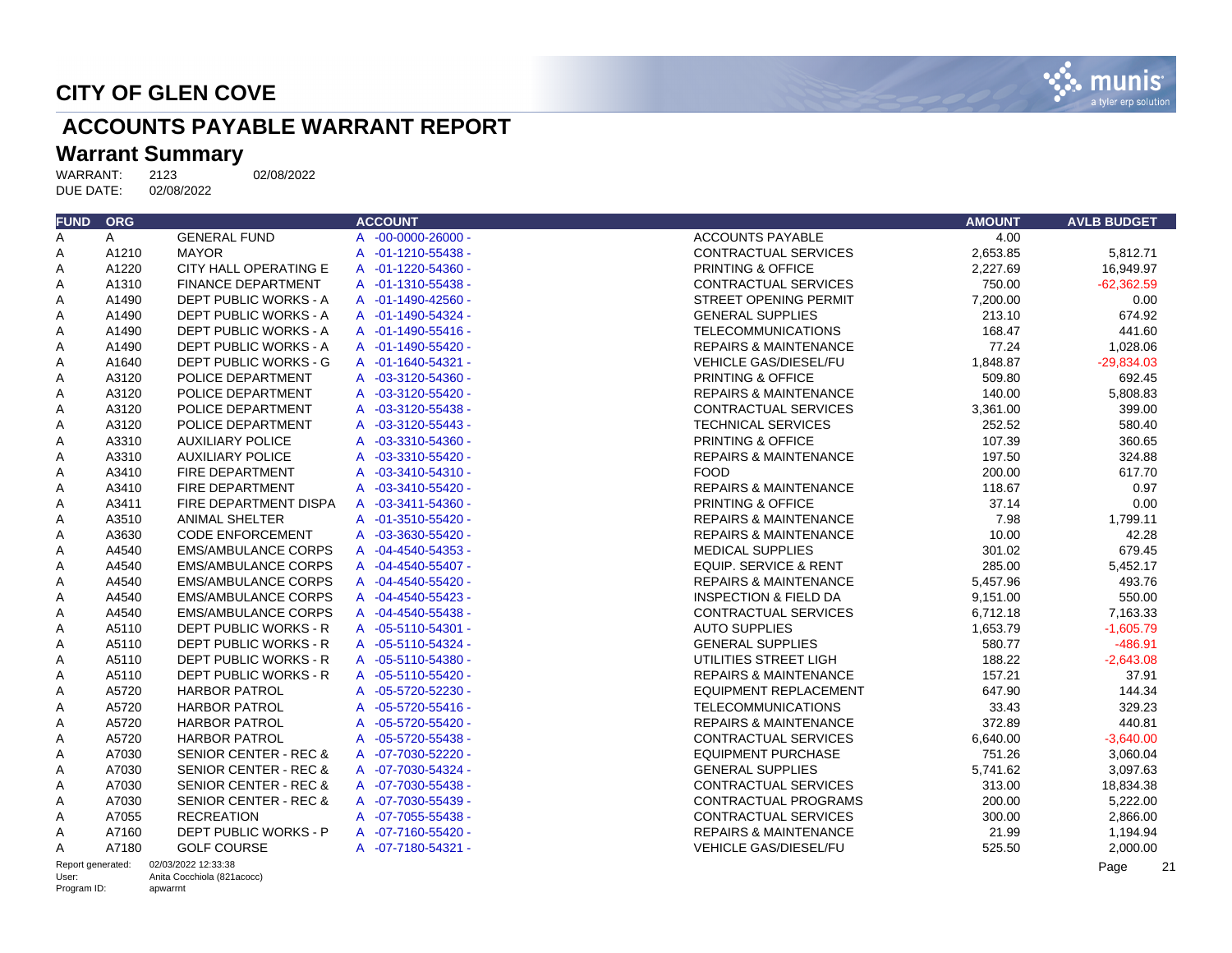Program ID:

apwarrnt

|       |                             | <b>ACCOUNTS PAYABLE WARRANT REPORT</b>            |                         |                                  |              |               |
|-------|-----------------------------|---------------------------------------------------|-------------------------|----------------------------------|--------------|---------------|
| Α     | A7180                       | <b>GOLF COURSE</b>                                | A -07-7180-54324 -      | <b>GENERAL SUPPLIES</b>          | 1,000.00     | 971.68        |
| A     | A7180                       | <b>GOLF COURSE</b>                                | A -07-7180-54346 -      | <b>HORTICULTURAL SUPPLIE</b>     | 5,516.00     | $-905.82$     |
| Α     | A7180                       | <b>GOLF COURSE</b>                                | A -07-7180-55438 -      | CONTRACTUAL SERVICES             | 69.58        | 29.62         |
| Α     | A7550                       | <b>CELEBRATIONS</b>                               | A -07-7550-55557 -      | <b>CELEBRATIONS EXPENSES</b>     | 900.00       | 29.62         |
| Α     | A8010                       | <b>ZONING BOARD</b>                               | A -08-8010-55559 -      | <b>ZONING BOARD TRANSCRI</b>     | 386.50       | 9.982.50      |
| Α     | A8160                       | DEPT PUBLIC WORKS - S                             | A -08-8160-54324 -      | <b>GENERAL SUPPLIES</b>          | 825.00       | $-752.57$     |
| Α     | A8160                       | DEPT PUBLIC WORKS - S                             | A -08-8160-55420 -      | <b>REPAIRS &amp; MAINTENANCE</b> | 135.00       | 323.21        |
| Α     | A8160                       | DEPT PUBLIC WORKS - S                             | A -08-8160-55438 -      | <b>CONTRACTUAL SERVICES</b>      | 4,714.40     | 63,517.50     |
| A     | A8760                       | EMERGENCY DISASTER WO A -03-8760-55955 -          |                         | <b>IDA DAMAGES</b>               | 54,668.69    | $-158,671.48$ |
|       |                             |                                                   |                         | <b>FUND TOTAL</b>                | 128,335.13   |               |
|       | <b>CASH ACCOUNT Z 12000</b> | <b>BALANCE .00</b>                                |                         |                                  |              |               |
| F     | F8300                       | <b>WATER DIVISION</b>                             | F -08-8300-54309 -      | <b>CHEMICALS</b>                 | 2,974.80     | 14,302.24     |
| F     | F8300                       | <b>WATER DIVISION</b>                             | F -08-8300-54324 -      | <b>GENERAL SUPPLIES</b>          | 25,560.00    | 18,411.91     |
| F     | F8300                       | <b>WATER DIVISION</b>                             | F -08-8300-54360 -      | PRINTING & OFFICE                | 442.04       | 14.03         |
| F     | F8300                       | <b>WATER DIVISION</b>                             | F -08-8300-55420 -      | <b>REPAIRS &amp; MAINTENANCE</b> | 21,265.00    | 0.00          |
| F     | F8300                       | <b>WATER DIVISION</b>                             | F -08-8300-55422 -      | MAINTENANCE CONTRACTS            | 96.00        | 23,562.37     |
| F     | F8300                       | <b>WATER DIVISION</b>                             | F -08-8300-55438 -      | <b>CONTRACTUAL SERVICES</b>      | 4,312.00     | 48,155.68     |
|       |                             |                                                   |                         | <b>FUND TOTAL</b>                | 54,649.84    |               |
|       | CASH ACCOUNT Z 12000        | <b>BALANCE .00</b>                                |                         |                                  |              |               |
| н     | H1490                       | DEPT PUBLIC WORKS - A                             | H -01-1490-52260 -1753  | <b>BREWSTER STREET GARAG</b>     | 51,300.00    | 0.00          |
| H     | H1490                       | DEPT PUBLIC WORKS - A                             | H -01-1490-52260 -P1904 | <b>CRESCENT BEACH EXPENS</b>     | 3,721.96     | $-16, 153.73$ |
| н     | H3410                       | <b>FIRE DEPARTMENT</b>                            | H -03-3410-52240 -2124  | <b>BUILDING IMPROVEMENTS</b>     | 1,704.00     | 48,296.00     |
| H     | H5110                       | DEPT PUBLIC WORKS - R                             | H -05-5110-52260 -2009  | <b>ROAD IMPROVEMENTS</b>         | 135,095.00   | 920,081.67    |
| н     | H5110                       | <b>DEPT PUBLIC WORKS - R</b>                      | H -05-5110-52260 -2029  | <b>BREWSTER STREET PARKI</b>     | 134,970.00   | 158.030.00    |
| H     | H5110                       | DEPT PUBLIC WORKS - R                             | H -05-5110-52260 -2032  | PEDESTRIAN IMPROVEMEN            | 4.938.03     | 2.036.50      |
| H     | H5110                       | DEPT PUBLIC WORKS - R                             | H -05-5110-55420 -2107  | ROADS AND DRAINAGE               | 197,560.83   | 1,377,140.45  |
| H     | H5720                       | <b>HARBOR PATROL</b>                              | H -03-5720-52220 -1624  | <b>ACQUISITION OF EQUIPM</b>     | 245.00       | 4,903.42      |
| H     | H5720                       | <b>HARBOR PATROL</b>                              | H -03-5720-52240 -2025  | <b>OFFICE TRAILER</b>            | 38,500.00    | 3,000.00      |
| н     | H7140                       | <b>RECREATION</b>                                 | H -07-7140-52240 -2033  | MORGAN PARK BATHROOM             | 36,028.75    | 32,145.50     |
| н     | H7160                       | DEPT PUBLIC WORKS - P                             | H -07-7160-55420 -2136  | PARK IMPROVEMENTS                | 24,195.00    | 402,101.70    |
| н     | H7180                       | <b>GOLF</b>                                       | H -07-7180-52240-2139   | <b>CLUBHOUSE REPLACEMENT</b>     | 6,212.50     | 41,062.50     |
| н     | H7180                       | <b>GOLF</b>                                       | H -07-7180-55427-2138   | <b>GOLF CART PURCHASE</b>        | 31,000.00    | 0.00          |
| н     | H7180                       | <b>GOLF</b>                                       | H -07-7180-94310-1418   | PURCHASE OF GOLF CART            | 2,000.00     | 0.00          |
| H     | H8300                       | <b>WATER DIVISION</b>                             | H -08-8300-52260 -1827  | <b>SEAMANS RD WELL REHAB</b>     | 395,903.00   | $-932,886.40$ |
| н     | H8300                       | <b>WATER DIVISION</b>                             | H -08-8300-52260 -2037  | LEAD LINE REPLACEMENT            | 2,421.16     | 73,072.41     |
| H     | H8300                       | <b>WATER DIVISION</b>                             | H -08-8300-52260 -2142  | <b>WATER INFRASTRUCTURE</b>      | 3,584.78     | 1,925,512.20  |
|       |                             |                                                   |                         | <b>FUND TOTAL</b>                | 1,069,380.01 |               |
|       | <b>CASH ACCOUNT Z 12000</b> | <b>BALANCE .00</b>                                |                         |                                  |              |               |
| TA    | <b>TA</b>                   | <b>AGENCY FUNDS</b>                               | TA -00-0000-26030 -     | <b>GUARANTY AND BID DEPO</b>     | 480.00       |               |
| User: | Report generated:           | 02/03/2022 12:33:38<br>Anita Cocchiola (821acocc) |                         |                                  |              | Page          |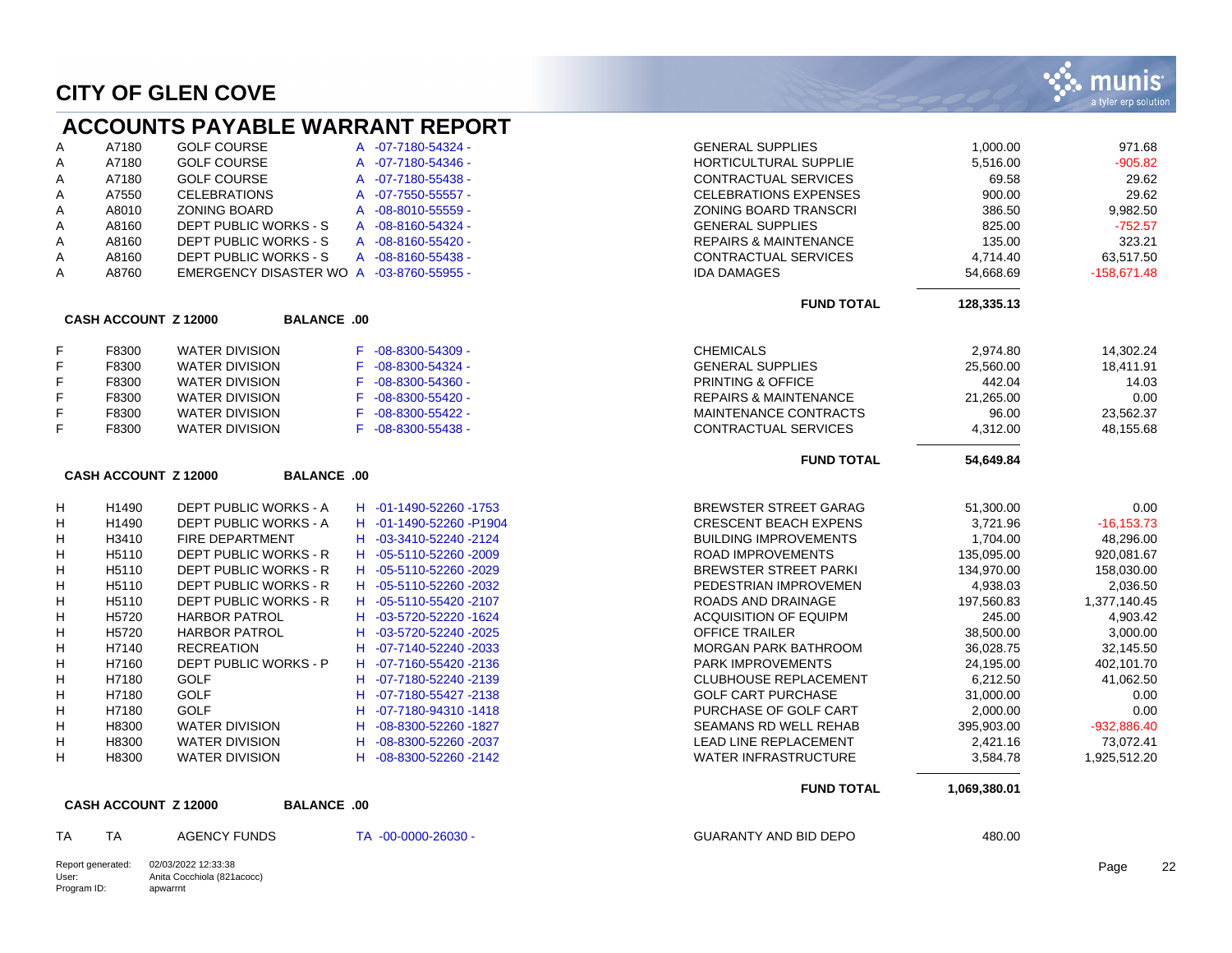

## **ACCOUNTS PAYABLE WARRANT REPORT**

| <b>CASH ACCOUNT Z 12000</b> | <b>BALANCE .00</b> | <b>FUND TOTAL</b>            | 480.00       |  |
|-----------------------------|--------------------|------------------------------|--------------|--|
|                             |                    | <b>WARRANT SUMMARY TOTAL</b> | 1,252,844.98 |  |
|                             |                    | <b>GRAND TOTAL</b>           | 1,252,844.98 |  |

Report generated: 02/03/2022 12:33:38 User: Program ID: Anita Cocchiola (821acocc) apwarrnt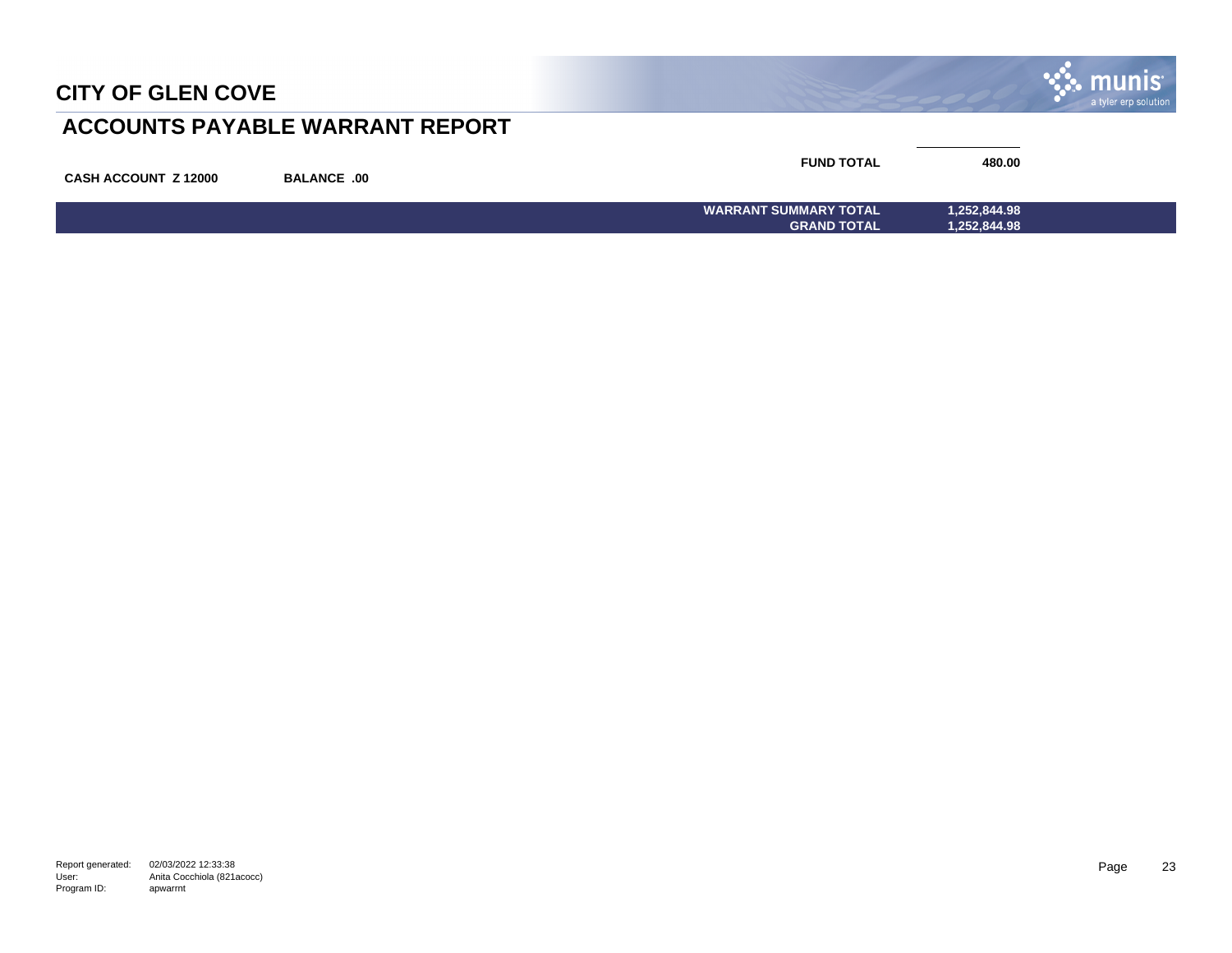

## **ACCOUNTS PAYABLE WARRANT REPORT**

# **Warrant List by Voucher**<br>WARRANT: 2123 02/08/2022

WARRANT: 2123<br>DUE DATE: 02/08/2022 DUE DATE:

Program ID:

apwarrnt

| <b>VOUCHER</b>             | <b>VENDOR</b> |                                                   | <b>DOCUMENT</b> | <b>INVOICE</b> | PO     | <b>TYPE</b> | <b>DUE DATE</b> | <b>AMOUNT COMMENT</b>        |
|----------------------------|---------------|---------------------------------------------------|-----------------|----------------|--------|-------------|-----------------|------------------------------|
| 114527                     |               | 10271 STAPLES CONTRACT & COMMER116247             |                 | 3488362068     | 210078 | <b>INV</b>  | 12/14/2021      | 17.11 PURCHASE OF OFFICE SU  |
| 114528                     |               | 10271 STAPLES CONTRACT & COMMER116248             |                 | 3488362068-    |        | <b>INV</b>  | 12/14/2021      | 107.39 OFFICE SUPPLIES- AUX  |
| 114728                     |               | 10271 STAPLES CONTRACT & COMMER116447             |                 | 3490884208     |        | <b>INV</b>  | 12/14/2021      | 9.23 OFFICE SUPPLIES         |
| 114729                     |               | 10271 STAPLES CONTRACT & COMMER116448             |                 | 3490979016     |        | <b>INV</b>  | 12/14/2021      | 27.91 OFFICE SUPPLIES        |
| 114773                     |               | 10271 STAPLES CONTRACT & COMMER116492             |                 | 3492812188     |        | <b>INV</b>  | 12/14/2021      | 442.04 OFFICE SUPPLIES - WAT |
| 114780                     |               | 10271 STAPLES CONTRACT & COMMER116499             |                 | 3478763651     | 210038 | <b>INV</b>  | 12/14/2021      | 6.08 PURCHASE OF OFFICE SU   |
| 114781                     |               | 10271 STAPLES CONTRACT & COMMER116500             |                 | 3479131287     | 210038 | <b>CRM</b>  | 06/08/2021      | -6.08 CREDIT                 |
| 114782                     |               | 10271 STAPLES CONTRACT & COMMER116501             |                 | 3477368233     | 210038 | <b>INV</b>  | 12/14/2021      | 17.94 PURCHASE OF OFFICE SU  |
| 114783                     |               | 10271 STAPLES CONTRACT & COMMER116502             |                 | 3477581165     | 210038 | <b>CRM</b>  | 12/14/2021      | -17.94 CREDIT                |
| 114784                     |               | 10271 STAPLES CONTRACT & COMMER116503             |                 | 3476650501     | 210038 | <b>INV</b>  | 12/14/2021      | 80.19 PURCHASE OF OFFICE SU  |
| 114785                     |               | 10271 STAPLES CONTRACT & COMMER116504             |                 | 3476754613     | 210038 | <b>CRM</b>  | 12/14/2021      | -80.19 CREDIT                |
| 114786                     |               | 10271 STAPLES CONTRACT & COMMER116505             |                 | 3476519052     | 210038 | <b>INV</b>  | 12/14/2021      | 97.12 PURCHASE OF OFFICE SU  |
| 114787                     |               | 10271 STAPLES CONTRACT & COMMER116506             |                 | 3476519.53     | 210038 | <b>INV</b>  | 12/14/2021      | 253.99 PURCHASE OF OFFICE SU |
| 114788                     |               | 10271 STAPLES CONTRACT & COMMER116507             |                 | 3476519054     | 210038 | <b>INV</b>  | 12/14/2021      | 204.09 PURCHASE OF OFFICE SU |
| 114789                     |               | 10271 STAPLES CONTRACT & COMMER116508             |                 | 3460345919     |        | <b>INV</b>  | 12/14/2021      | 309.20 OFFICE SUPPLIES - POL |
| 114790                     |               | 10271 STAPLES CONTRACT & COMMER116509             |                 | 346345922      |        | <b>INV</b>  | 12/14/2021      | 27.18 OFFICE SUPPLIES - POL  |
| 114791                     |               | 10271 STAPLES CONTRACT & COMMER116510             |                 | 345809883      |        | <b>CRM</b>  | 12/14/2021      | -78.02 CREDIT                |
| 114815                     |               | 10271 STAPLES CONTRACT & COMMER116534             |                 | 3492948554     | 210078 | <b>INV</b>  | 12/14/2021      | 65.08 PURCHASE OF OFFICE SU  |
| 114994                     |               | 10271 STAPLES CONTRACT & COMMER116712             |                 | 3490611450     | 210038 | <b>INV</b>  | 12/14/2021      | 22.57 PURCHASE OF OFFICE SU  |
| 114995                     |               | 10271 STAPLES CONTRACT & COMMER116713             |                 | 3490611449     | 210038 | <b>INV</b>  | 12/14/2021      | 59.32 PURCHASE OF OFFICE SU  |
| 114996                     |               | 10271 STAPLES CONTRACT & COMMER116714             |                 | 3491057766     | 210038 | <b>INV</b>  | 12/14/2021      | 79.28 PURCHASE OF OFFICE SU  |
| 114998                     |               | 10271 STAPLES CONTRACT & COMMER116716             |                 | 3491260512     | 210038 | <b>INV</b>  | 12/14/2021      | 59.32 PURCHASE OF OFFICE SU  |
| 114999                     |               | 10271 STAPLES CONTRACT & COMMER116717             |                 | 3491260516     | 210038 | <b>INV</b>  | 12/14/2021      | 58.01 PURCHASE OF OFFICE SU  |
| 115000                     |               | 10271 STAPLES CONTRACT & COMMER116718             |                 | 3490370558     | 210038 | <b>INV</b>  | 12/14/2021      | 621.00 PURCHASE OF OFFICE SU |
| 115001                     |               | 10271 STAPLES CONTRACT & COMMER116719             |                 | 3491887405     | 210038 | <b>CRM</b>  | 12/14/2021      | -28.62 PURCHASE OF OFFICE SU |
| 115002                     |               | 10271 STAPLES CONTRACT & COMMER116720             |                 | 3491887406     | 210038 | <b>INV</b>  | 12/14/2021      | 39.99 PURCHASE OF OFFICE SU  |
| 115003                     |               | 10271 STAPLES CONTRACT & COMMER116721             |                 | 3491887409     | 210038 | <b>INV</b>  | 12/14/2021      | 20.04 PURCHASE OF OFFICE SU  |
| 115004                     |               | 10271 STAPLES CONTRACT & COMMER116722             |                 | 3491887411     | 210038 | <b>INV</b>  | 12/14/2021      | 37.92 PURCHASE OF OFFICE SU  |
| 115005                     |               | 10271 STAPLES CONTRACT & COMMER116723             |                 | 3492948553     | 210038 | <b>INV</b>  | 12/14/2021      | 88.96 PURCHASE OF OFFICE SU  |
| 115006                     |               | 10271 STAPLES CONTRACT & COMMER116724             |                 | 3490441049     | 210038 | <b>INV</b>  | 12/14/2021      | 373.62 PURCHASE OF OFFICE SU |
| 115007                     |               | 10271 STAPLES CONTRACT & COMMER116725             |                 | 3490825468     | 210038 | <b>INV</b>  | 12/14/2021      | 213.75 PURCHASE OF OFFICE SU |
| 115008                     |               | 10271 STAPLES CONTRACT & COMMER116726             |                 | 3490979015     | 210038 | <b>INV</b>  | 12/14/2021      | 22.62 PURCHASE OF OFFICE SU  |
| 115009                     |               | 10271 STAPLES CONTRACT & COMMER116727             |                 | 3490825469     | 210038 | <b>INV</b>  | 12/14/2021      | 28.26 PURCHASE OF OFFICE SU  |
| 115010                     |               | 10271 STAPLES CONTRACT & COMMER116728             |                 | 3490979014     | 210038 | <b>CRM</b>  | 10/28/2021      | -23.55 CREDIT                |
| 115825                     |               | 10210 J.V.R. CAR WASH                             | 117528          | $1 - 1 - 22$   |        | <b>INV</b>  | 02/08/2022      | 40.00 (4) VEHICLE WASHES -   |
| 115826                     |               | 10910 TURNER, CORINNE                             | 117529          | 2021           | 210422 | <b>INV</b>  | 02/08/2022      | 300.00 REFEREE SESSIONS (3)  |
| 115827                     |               | 70150 GLEN COVE BEER DISTRIBUTO 117530            |                 | 206923         |        | <b>INV</b>  | 02/08/2022      | 200.00 10 CS GATORADE        |
| 115828                     |               | 10058 AF KAUFMAN                                  | 117531          | 94400930       |        | <b>INV</b>  | 02/08/2022      | 8.67 (2) JOHN-RING           |
| 115829                     |               | 12587 ANKER'S ELECTRIC SERVICE                    | 117532          | 42761          |        | <b>INV</b>  | 02/08/2022      | 80.00 REPAIR ROOF LIGHT      |
| 115830                     |               | 120021 LONG ISLAND FOREIGN AUTO                   | 117533          | 10305314       |        | <b>INV</b>  | 02/08/2022      | 713.66 AUTO PARTS            |
| Report generated:<br>User: |               | 02/03/2022 12:33:38<br>Anita Cocchiola (821acocc) |                 |                |        |             |                 | 24<br>Page                   |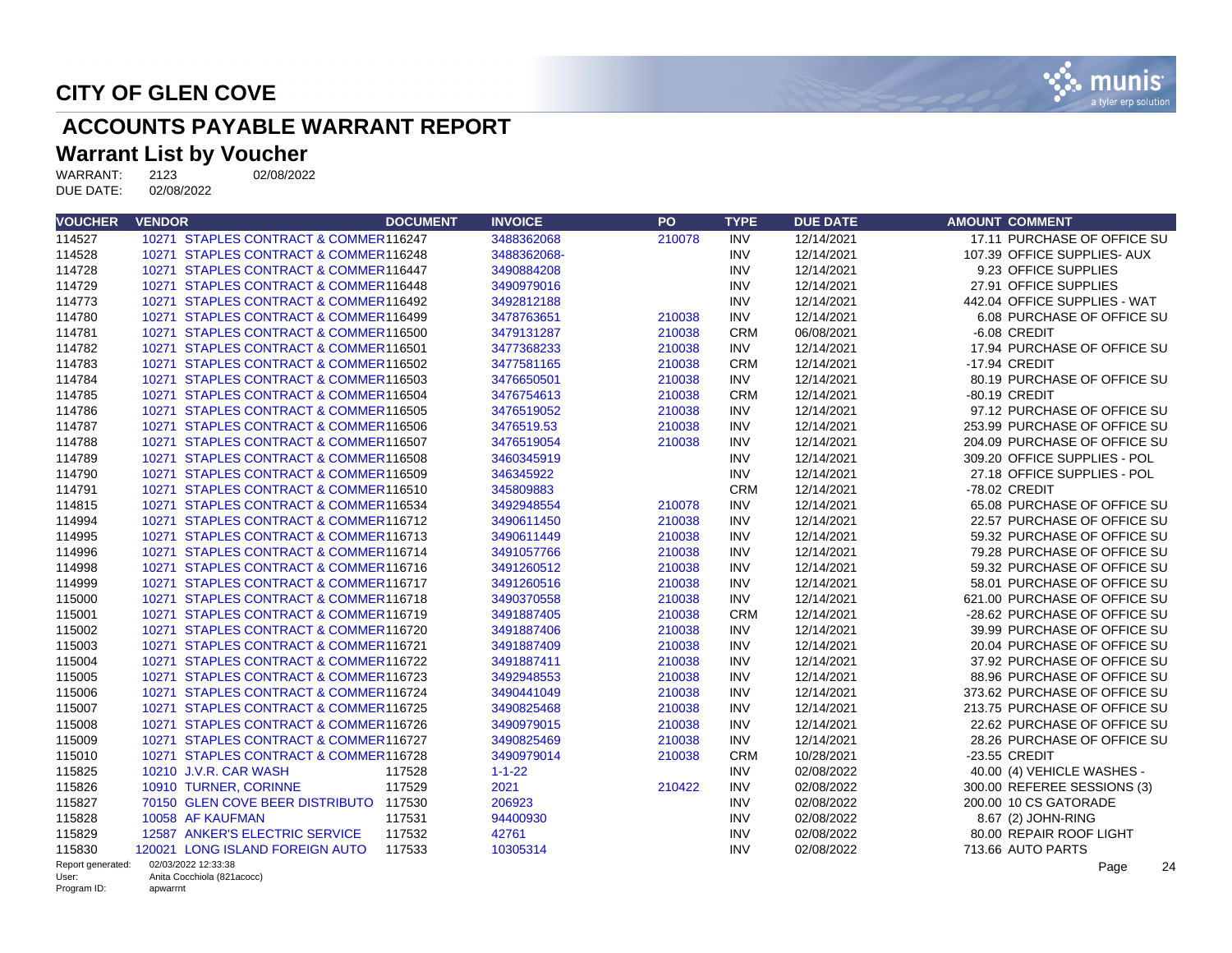

# **ACCOUNTS PAYABLE WARRANT REPORT**

# **Warrant List by Voucher**<br>WARRANT: 2123 02/08/2022

WARRANT: 2123<br>DUE DATE: 02/08/2022 DUE DATE:

| <b>VOUCHER</b>       | <b>VENDOR</b>                          | <b>DOCUMENT</b> | <b>INVOICE</b>        | PO     | <b>TYPE</b> | <b>DUE DATE</b> | <b>AMOUNT COMMENT</b>           |
|----------------------|----------------------------------------|-----------------|-----------------------|--------|-------------|-----------------|---------------------------------|
| 115831               | 120021 LONG ISLAND FOREIGN AUTO        | 117534          | 10306007              |        | <b>INV</b>  | 02/08/2022      | 940.13 AUTO PARTS               |
| 115832               | 120021 LONG ISLAND FOREIGN AUTO        | 117535          | 10305035              |        | <b>INV</b>  | 02/08/2022      | 7.98 ENGINE COOLANT THERM       |
| 115833               | 40008 D & R AUTOMOTIVE                 | 117536          | 58889                 |        | <b>INV</b>  | 02/08/2022      | 45.00 NYS HD DIESEL SAFETY      |
| 115834               | 40008 D & R AUTOMOTIVE                 | 117537          | 58903                 |        | <b>INV</b>  | 02/08/2022      | 45.00 NYS HD DIESEL SAFETY      |
| 115835               | 40008 D & R AUTOMOTIVE                 | 117538          | 58909                 |        | <b>INV</b>  | 02/08/2022      | 45.00 NYS HD DIESEL SAFETY      |
| 115836               | 161867 PROFESSIONALLY SPEAKING         | 117539          | 000023-706-311        |        | <b>INV</b>  | 02/08/2022      | 168.47 AFTER HOURS ANSWERING    |
| 115837               | 30356 CASHIN ASSOCIATES, P.C.          | 117540          | 1221016               |        | <b>INV</b>  | 02/08/2022      | 1.704.00 FIRE DEPARTMENT FACIL  |
| 115838               | 20116 IMPERIAL BAG & PAPER COL         | 117541          | 10194823              | 210056 | <b>INV</b>  | 02/08/2022      | 163.65 PURCHASE OF JANITORIA    |
| 115839               | 180300 RASON MATERIALS                 | 117542          | 50997                 |        | <b>INV</b>  | 02/08/2022      | 93.21 MISC PATCH F3             |
| 115840               | 192100 SORENSON LUMBER                 | 117543          | 55152                 |        | <b>INV</b>  | 02/08/2022      | 64.00 MAINTENANCE SUPPLIES      |
| 115841               | 192100 SORENSON LUMBER                 | 117544          | 55104                 |        | <b>INV</b>  | 02/08/2022      | 21.99 MAINTENANCE SUPPLIES      |
| 115842               | 30311 CALL-A-HEAD CORP.                | 117545          | A-1593561             | 210193 | <b>INV</b>  | 02/08/2022      | 69.58 RENTAL OF PORTABLE TO     |
| 115843               | 10043 AMAZON CAPITAL SERVICES          | 117546          | <b>1CXY-HLWJ-GNNN</b> | 210405 | <b>INV</b>  | 02/08/2022      | 2.655.27 ACTIVITIES & PROGRAMM  |
| 115844               | 10043 AMAZON CAPITAL SERVICES          | 117547          | 1MHY-XKC7-FMXJ        | 210405 | <b>INV</b>  | 02/08/2022      | 1.517.61 ACTIVITIES & PROGRAMM  |
| 115845               | 10043 AMAZON CAPITAL SERVICES          | 117548          | 16Y9-PGXP-RFNC        | 210405 | <b>INV</b>  | 02/08/2022      | 410.78 ACTIVITIES & PROGRAMM    |
| 115847               | 210104 ULINE                           | 117550          | 143076768             |        | <b>INV</b>  | 02/08/2022      | 88.46 KRAFT PAPER BAGS          |
| 115848               | 10692 TAUBS CARPET & TILE CORP.        | 117551          | 6938                  | 210382 | <b>INV</b>  | 02/08/2022      | 54,668.69 FURNISH AND INSTALL F |
| 115849               | 10456 A+ GRAPHICS & SIGNS. INC.        | 117552          | 8666                  |        | <b>INV</b>  | 02/08/2022      | 313.00 DECALS AND DIGITAL PR    |
| 115851               | 10228 ARROW INTERNATIONAL, INC.        | 117554          | 9504816412            |        | <b>INV</b>  | 02/08/2022      | 301.02 POWER DRIVER             |
| 115853               | 70045 GENERAL WELDING SUPPLY           | 117556          | 01446220              |        | <b>INV</b>  | 02/08/2022      | 142.50 MONTHLY OXYGEN TANK R    |
| 115854               | 70045 GENERAL WELDING SUPPLY           | 117557          | 01450629              |        | <b>INV</b>  | 02/08/2022      | 142.50 MONTHLY OXYGEN TANK R    |
| 115855               | 144580 NICK'S AUTO REPAIR              | 117558          | 117301                | 210077 | <b>INV</b>  | 02/08/2022      | 3.871.63 VEHICLE MAINTENANCE T  |
| 115856               | 144580 NICK'S AUTO REPAIR              | 117559          | 117397                | 210077 | <b>INV</b>  | 02/08/2022      | 420.95 VEHICLE MAINTENANCE T    |
| 115857               | 144580 NICK'S AUTO REPAIR              | 117560          | 117351                | 210077 | <b>INV</b>  | 02/08/2022      | 362.00 VEHICLE MAINTENANCE T    |
| 115858               | 40008 D & R AUTOMOTIVE                 | 117561          | 59073                 |        | <b>INV</b>  | 02/08/2022      | 10.00 NYS SAFETY INSPECTION     |
| 115859               | 130321 MARCONI, LISA MARIE             | 117562          | 12-21-21 ZBA          |        | <b>INV</b>  | 02/08/2022      | 386.50 COURT REPORTING - ZBA    |
| 115860               | 231078 WINFIELD SOLUTIONS, LLC         | 117563          | 64819424              |        | <b>INV</b>  | 02/08/2022      | 530.00 HORTICULTURAL SUPPLIE    |
| 115861               | 231078 WINFIELD SOLUTIONS, LLC         | 117564          | 64819421              |        | <b>INV</b>  | 02/08/2022      | 935.00 HORTICULTURAL SUPPLIE    |
| 115862               | 231078 WINFIELD SOLUTIONS, LLC         | 117565          | 64818006              |        | <b>INV</b>  | 02/08/2022      | 1.246.00 HORTICULTURAL SUPPLIE  |
| 115863               | 231078 WINFIELD SOLUTIONS, LLC         | 117566          | 64819264              |        | <b>INV</b>  | 02/08/2022      | 810.00 HORTICULTURAL SUPPLIE    |
| 115864               | 231078 WINFIELD SOLUTIONS, LLC         | 117567          | 64819427              |        | <b>INV</b>  | 02/08/2022      | 530.00 HORTICULTURAL SUPPLIE    |
| 115865               | 231078 WINFIELD SOLUTIONS, LLC         | 117568          | 64819259              |        | <b>INV</b>  | 02/08/2022      | 530.00 HORTICULTURAL SUPPLIE    |
| 115866               | 231078 WINFIELD SOLUTIONS, LLC         | 117569          | 64819258              |        | <b>INV</b>  | 02/08/2022      | 935.00 HORTICULTURAL SUPPLIE    |
| 115867               | 70151 GLEN COVE VOL. EMS               | 117570          | <b>DEPOSIT</b>        |        | <b>INV</b>  | 02/08/2022      | 7.500.00 INSTALLATION DINNER D  |
| 115868               | 180019 ROADWORK AHEAD, INC.            | 117571          | <b>INV #1 CSPL</b>    |        | <b>INV</b>  | 02/08/2022      | 34,040.17 CAPOBIANCO STREET PAR |
| 115869               | 180019 ROADWORK AHEAD, INC.            | 117572          | INV #1 2021-018       |        | <b>INV</b>  | 02/08/2022      | 156,133.82 2021 ROAD & DRAINAGE |
| 115888               | 20044 BARNWELL HOUSE OF TIRES,         | 117591          | 1520299               |        | <b>INV</b>  | 02/08/2022      | 494.36 TIRES                    |
| 115889               | 70146 GLEN COVE CDA                    | 117592          | 071249                |        | <b>INV</b>  | 02/08/2022      | 2.653.85 GRANT ADMIN SALARY -   |
| 115900               | 70272 GLOBAL MONTELLO GROUP COR117603  |                 | 22003143              | 210010 | <b>INV</b>  | 02/08/2022      | 1.848.87 PURCHASE OF DIESEL     |
| 115901               | 130012 McLEAN, L.K. ASSOCIATES P       | 117604          | 27243                 |        | <b>INV</b>  | 02/08/2022      | 10,400.00 PRYIBIL BEACH PIER AS |
| Report generated:    | 02/03/2022 12:33:38                    |                 |                       |        |             |                 | Page<br>25                      |
| User:<br>Program ID: | Anita Cocchiola (821acocc)<br>apwarrnt |                 |                       |        |             |                 |                                 |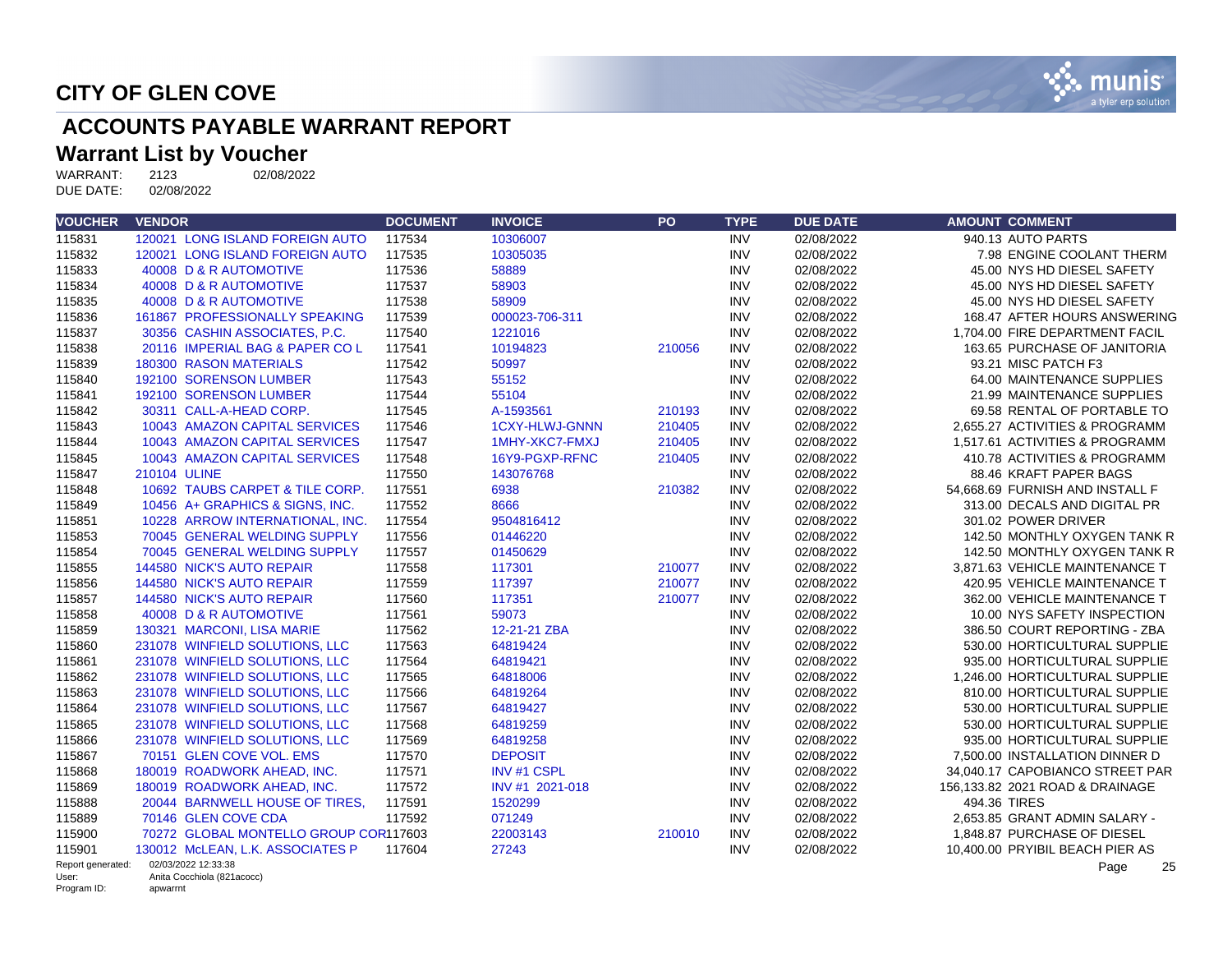

# **ACCOUNTS PAYABLE WARRANT REPORT**

# **Warrant List by Voucher**<br>WARRANT: 2123 02/08/2022

WARRANT: 2123<br>DUE DATE: 02/08/2022 DUE DATE:

| <b>VOUCHER</b>       | <b>VENDOR</b>                           | <b>DOCUMENT</b> | <b>INVOICE</b>     | PO     | <b>TYPE</b> | <b>DUE DATE</b> | <b>AMOUNT COMMENT</b>            |
|----------------------|-----------------------------------------|-----------------|--------------------|--------|-------------|-----------------|----------------------------------|
| 115902               | 20044 BARNWELL HOUSE OF TIRES,          | 117605          | 1520300            |        | <b>INV</b>  | 02/08/2022      | 213.10 TIRES                     |
| 115903               | 20044 BARNWELL HOUSE OF TIRES.          | 117606          | 1521015            |        | <b>INV</b>  | 02/08/2022      | 825.00 ROAD SERVICE, PARTS A     |
| 115904               | 230262 WINTERS BROS, WASTE SYSTE 117607 |                 | 2425860            | 210029 | <b>INV</b>  | 02/08/2022      | 625.00 ROLL OFF DUMPSTER - A     |
| 115905               | 230262 WINTERS BROS. WASTE SYSTE 117608 |                 | 2427767            | 210029 | <b>INV</b>  | 02/08/2022      | 4,089.40 ROLL OFF DUMPSTER - D   |
| 115941               | 150295 ORCHID SEWER                     | 117644          | <b>PERMIT 9113</b> |        | <b>INV</b>  | 02/08/2022      | 1,500.00 ROAD OPENING AND CURB   |
| 115942               | 150295 ORCHID SEWER                     | 117645          | <b>PERMIT 9117</b> |        | <b>INV</b>  | 02/08/2022      | 1.200.00 ROAD OPENING AND CURB   |
| 115943               | 150295 ORCHID SEWER                     | 117646          | <b>PERMIT 9144</b> |        | <b>INV</b>  | 02/08/2022      | 900.00 ROAD OPENING AND CURB     |
| 115944               | 150295 ORCHID SEWER                     | 117647          | <b>PERMIT 8907</b> |        | <b>INV</b>  | 02/08/2022      | 480.00 ROAD OPENING AND CURB     |
| 115945               | 150295 ORCHID SEWER                     | 117648          | <b>PERMIT 8922</b> |        | <b>INV</b>  | 02/08/2022      | 480.00 ROAD OPENING AND CURB     |
| 115946               | 150295 ORCHID SEWER                     | 117649          | <b>PERMIT 8930</b> |        | <b>INV</b>  | 02/08/2022      | 1,200.00 ROAD OPENING AND CURB   |
| 115948               | 200800 TELSTAR SECURITY                 | 117651          | 5449               |        | <b>INV</b>  | 02/08/2022      | 157.50 ACCESS CONTROL            |
| 115949               | 190900 SHI INTERNATIONAL CORP.          | 117652          | B14556043          | 210415 | <b>INV</b>  | 02/08/2022      | 252.52 TRIPP LITE 4 PORT DIS     |
| 115950               | 132650 MINUTEMAN PRESS                  | 117653          | 57912              |        | <b>INV</b>  | 02/08/2022      | 169.25 TOW SELECTION PADS        |
| 115951               | 10210 J.V.R. CAR WASH                   | 117654          | <b>DEC2021</b>     | 210064 | <b>INV</b>  | 02/08/2022      | 180.00 CAR WASHES - DEC 2021     |
| 115952               | 144806 INTEGRATED WIRELESS TECH, 117655 |                 | 91856              |        | <b>INV</b>  | 02/08/2022      | 647.90 REFURBISHED RADIO         |
| 115953               | 144806 INTEGRATED WIRELESS TECH, 117656 |                 | 665337             |        | <b>INV</b>  | 02/08/2022      | 372.89 INSTALL RADIO             |
| 115954               | 90452 IDEMIA IDENTITY & SECURIT         | 117657          | 144216             | 210421 | <b>INV</b>  | 02/08/2022      | 3,361.00 ANNUAL MAINTENANCE OF   |
| 115956               | 30010 CASSONE LEASING, INC.             | 117659          | 030453             | 210328 | <b>INV</b>  | 02/08/2022      | 45.385.00 12 X 60 NEW OFFICE TR  |
| 115957               | 200875 TERMINEX PROCESSING CENTE 117660 |                 | 415458863          |        | <b>INV</b>  | 02/08/2022      | 96.00 PEST CONTROL - DEC 20      |
| 115959               | 10585 ATLANTIC WELLS, INC.              | 117661          | 6269               |        | <b>INV</b>  | 02/08/2022      | 5,460.00 REPAIR BEARINGS ON DP   |
| 115965               | 40130 D & B ENGINEERS & ARCHITE         | 117666          | 133965             | 210246 | <b>INV</b>  | 02/08/2022      | 3,584.78 ENGINEERING SERVICES-   |
| 115966               | 10585 ATLANTIC WELLS, INC.              | 117667          | 6268               | 210202 | <b>INV</b>  | 02/08/2022      | 34.290.00 EMERGENCY REPAIR       |
| 115967               | 10585 ATLANTIC WELLS, INC.              | 117668          | 6268-              |        | <b>INV</b>  | 02/08/2022      | 7,075.00 EMERGENCY REPAIR        |
| 115968               | 70272 GLOBAL MONTELLO GROUP COR117669   |                 | 22043966           | 210167 | <b>INV</b>  | 02/08/2022      | 525.50 PURCHASE OF DIESEL FU     |
| 115969               | 10922 UNITED SITE SERVICES NORT         | 117670          | 0006237707         |        | <b>INV</b>  | 02/08/2022      | 900.00 JULY 4TH EVENT @ MORG     |
| 115971               | 130012 McLEAN, L.K. ASSOCIATES P        | 117672          | 00028265           |        | <b>INV</b>  | 02/08/2022      | 4,938.03 DOWNTOWN PEDESTRIAN I   |
| 115972               | 32235 OPTIMUM                           | 117673          | 1-15-22 HARBOR     |        | <b>INV</b>  | 02/08/2022      | 33.43 A/C 07801-371168-02-9      |
| 115978               | 10784 CITY RESTORATION & MAINTE         | 117679          | 2.1                | 210345 | <b>INV</b>  | 02/08/2022      | 186,270,00 REPAIRS TO BREWSTER S |
| 115979               | 10784 CITY RESTORATION & MAINTE         | 117680          | $2.1 -$            |        | <b>INV</b>  | 02/08/2022      | 135,095,00 REPAIRS TO BREWSTER S |
| 115980               | 10730 WALDEN ENVIRONMENTAL ENGI 117681  |                 | 25366              | 210024 | <b>INV</b>  | 02/08/2022      | 2,421.16 PROFESSIONAL ENGINEER   |
| 115981               | 10772 RJ INDUSTRIES, INC.               | 117682          | REQ#12 1221-19     | 210139 | <b>INV</b>  | 02/08/2022      | 72,342.50 CONTRACT #2020-008 SE  |
| 115982               | 131235 CHANGE HEALTHCARE                | 117683          | 7004040199         |        | <b>INV</b>  | 02/08/2022      | 2,398.57 BLS                     |
| 115983               | 131235 CHANGE HEALTHCARE                | 117684          | 7004040198         |        | <b>INV</b>  | 02/08/2022      | 2,669.61 ALS                     |
| 115984               | 80568 HABERMAN, MICHAEL ASSOC.,         | 117685          | A2022-28           |        | <b>INV</b>  | 02/08/2022      | 750.00 23/E/435 COMMERCIAL C     |
| 115990               | 160610 PSEGLI                           | 117690          | 1-11-22 PRYIBIL    |        | <b>INV</b>  | 02/08/2022      | 188.22 0562-6005-28-3 PRYIB      |
| 115993               | 50010 EAGLE CONTROL CORP.               | 117693          | 2895               | 210146 | <b>INV</b>  | 02/08/2022      | 2,974.80 CHLORINE FOR WATER TR   |
| 115994               | 144855 NORTH SHORE GOLF CAR SERV 117694 |                 | 66418              | 210346 | <b>INV</b>  | 02/08/2022      | 34,000.00 PURCHASE OF USED 2017  |
| 116008               | 30958 CRESTLINE SPECIALITIES. I         | 117708          | 4646870            | 210423 | <b>INV</b>  | 02/08/2022      | 1.203.77 PURCHASE OF TENTS AND   |
| 116009               | 30958 CRESTLINE SPECIALITIES. I         | 117709          | 4646869            | 210423 | <b>INV</b>  | 02/08/2022      | 616.99 PURCHASE OF TENTS AND     |
| 116010               | 10781 SIMMONS, MARGARET                 | 117710          | 12-27-2021         |        | <b>INV</b>  | 02/08/2022      | 200.00 SERVICE CALL FOR SC K     |
| Report generated:    | 02/03/2022 12:33:38                     |                 |                    |        |             |                 | 26<br>Page                       |
| User:<br>Program ID: | Anita Cocchiola (821acocc)<br>apwarrnt  |                 |                    |        |             |                 |                                  |